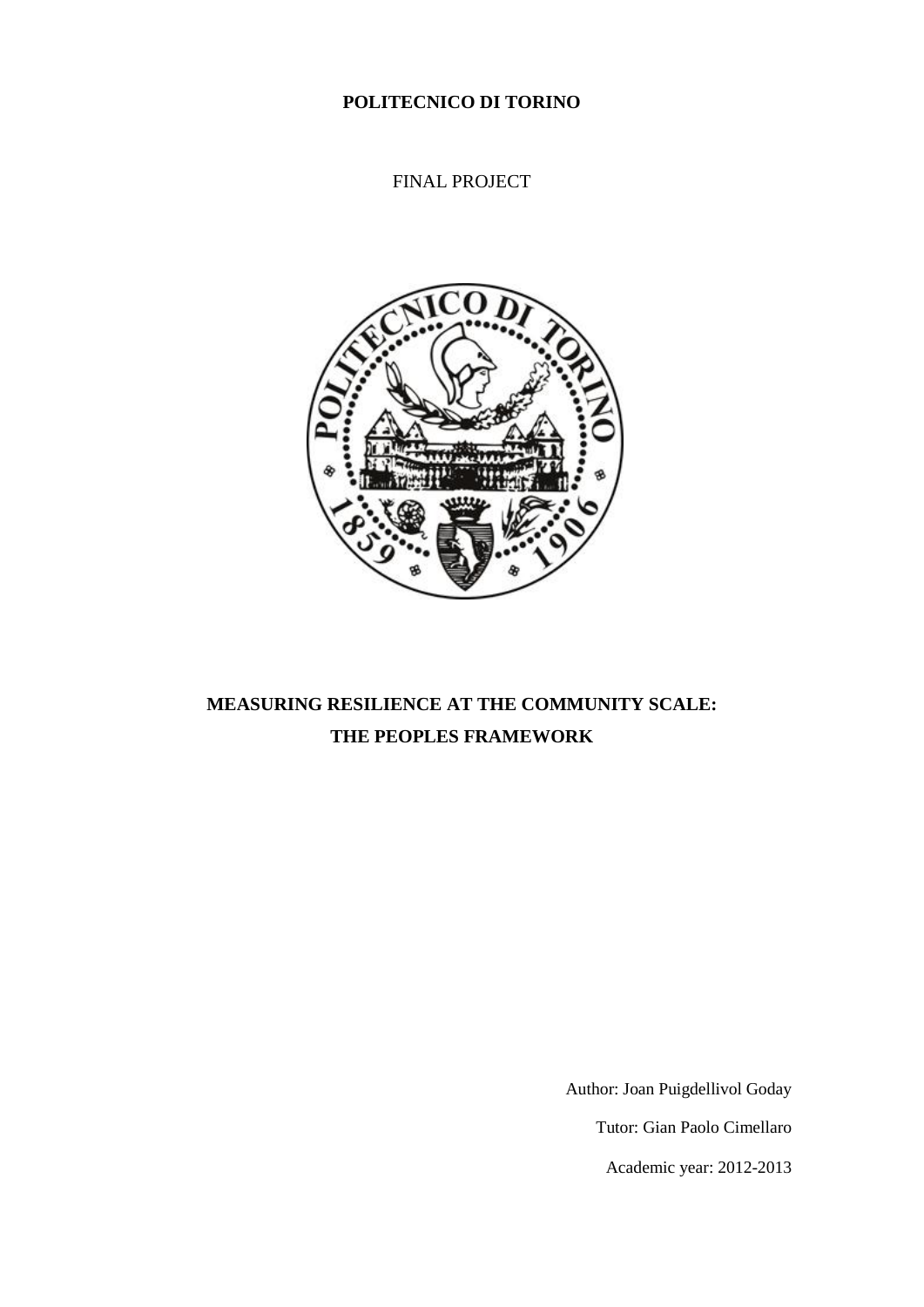# **MEASURING RESILIENCE AT THE COMMUNITY SCALE: THE PEOPLES FRAMEWORK**

Gian Paolo Cimellaro<sup>1</sup>, Chris Renschler<sup>2</sup>, Andrei M. Reinhorn<sup>3</sup>

## **ABSTRACT**

The paper is proposing a holistic framework for defining and measuring disaster resilience for a community at various scales. Seven dimensions characterizing community functionality have been identified and are represented by the acronym PEOPLES: Population and Demographics, Environmental/Ecosystem, Organized Governmental Services, Physical Infrastructure, Lifestyle and Community Competence, Economic Development, and Social-Cultural Capital. The proposed framework provides the basis for development of quantitative and qualitative models that measure continuously the functionality and resilience of communities against extreme events or disasters in any or a combination of the above-mentioned dimensions. Over the longer term, this framework will enable the development of geospatial and temporal decisionsupport software tools that help planners and other key decision makers and stakeholders to assess and enhance the resilience of their communities.

Keywords: Community functionality; disaster resilience; population and demographics; environment/ecosystem; organized governmental services; physical infrastructure; lifestyle, community competence; social and cultural services.

1

<sup>1</sup> *Assistant Professor, Department of Structural, Building & Geotechnical Engineering (DISEG), Politecnico di Torino, 10129 Torino, Italy, E-mail: [gianpaolo.cimellaro@polito.it](mailto:gianpaolo.cimellaro@polito.it)*

<sup>2</sup> *Associate Professor, Department of Geography, University at Buffalo, SUNY, 116 Wilkeson Quad, Buffalo, NY 14261, U.S.A. E-mail: [rensch@buffalo.edu.](mailto:rensch@buffalo.edu)*

<sup>3</sup> *Professor Emeritus, Department of Civil, Structural & Environmental Engineering, University at Buffalo (SUNY), 135 Ketter Hall, North Campus, 14260-4300, Buffalo, NY, U.S.A. [reinhorn@buffalo.edu](mailto:reinhorn@buffalo.edu)*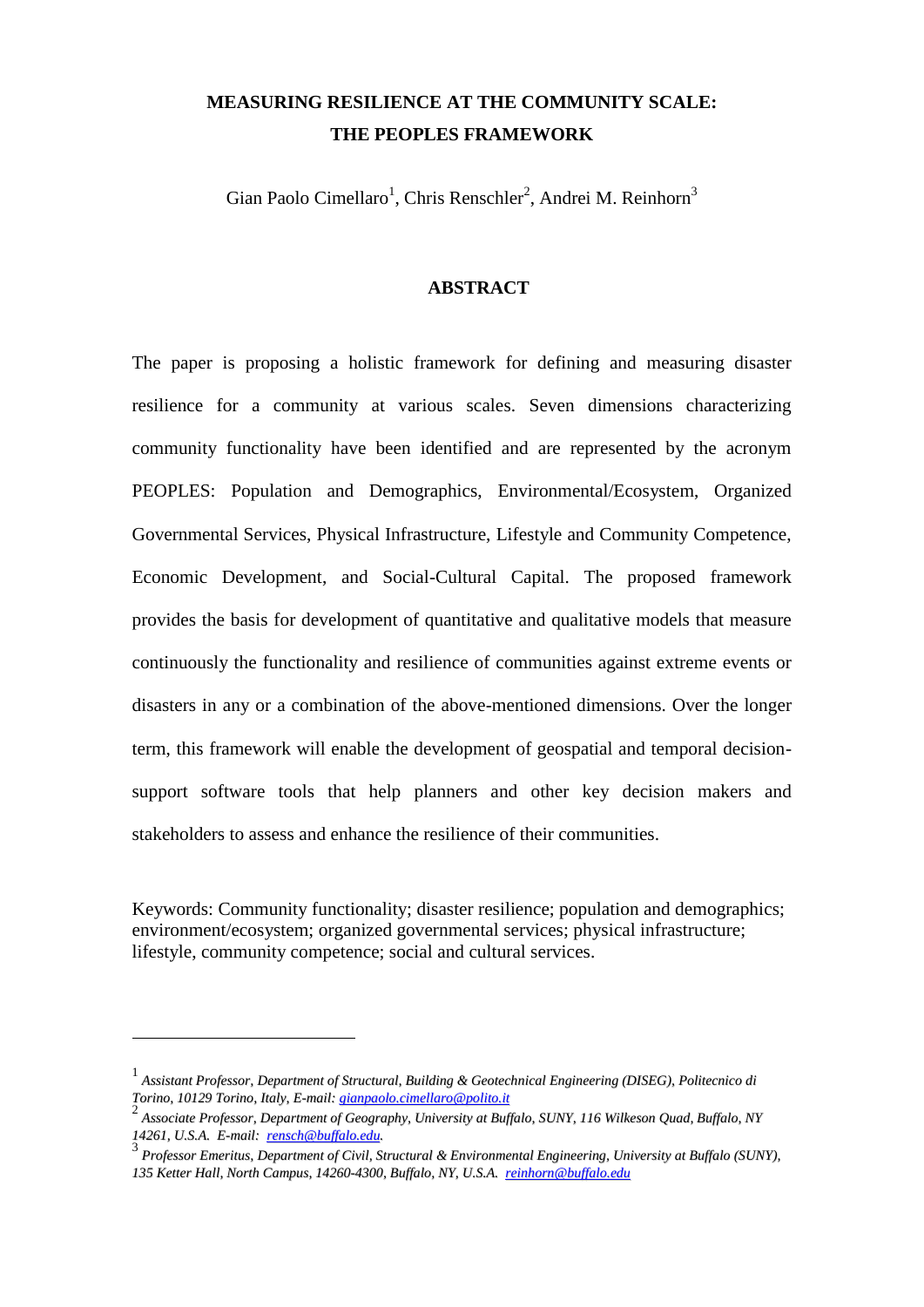#### **1.1 Introduction**

Over the past years, the concept of resilience has gained attention recognizing the fact that not all threats or disasters can be averted. In fact, communities around the world are turning their attention to efforts and ways that can enhance their resilience against extreme events of any kind. Resilience is becoming increasingly important for modern societies as States start accepting the fact that they cannot prevent every risk from being realized, but rather they must learn to adapt and manage risks in a way that minimizes impact on human and other systems.

This paper intends to provide a framework which is able to manage risks in a community at different scales (local, regional etc.), minimizing all the possible consequences and reaching as soon as possible the initial conditions again. The framework represents a new step in risk prevention and resilience management. It is based on seven dimensions which encompass all the key parameters of a modern society.

## **1.2 Defining Resilience**

The concept of resilience does not have a unique definition, because of its broad utilization in the field of ecology, social science, economy, and engineering with different meanings and implications.

As Klein *et al.* stated (2003), the root of the term has to be found in the Latin word '*resilio'* that literary means 'to jump back'. The field, in which it was originally used, first, is still contested, however, it has been claimed that the study of resilience evolved from the disciplines of psychology and psychiatry in the 1940s, and it is mainly accredited to Norman Garmezy, Emmy Werner and Ruth Smith.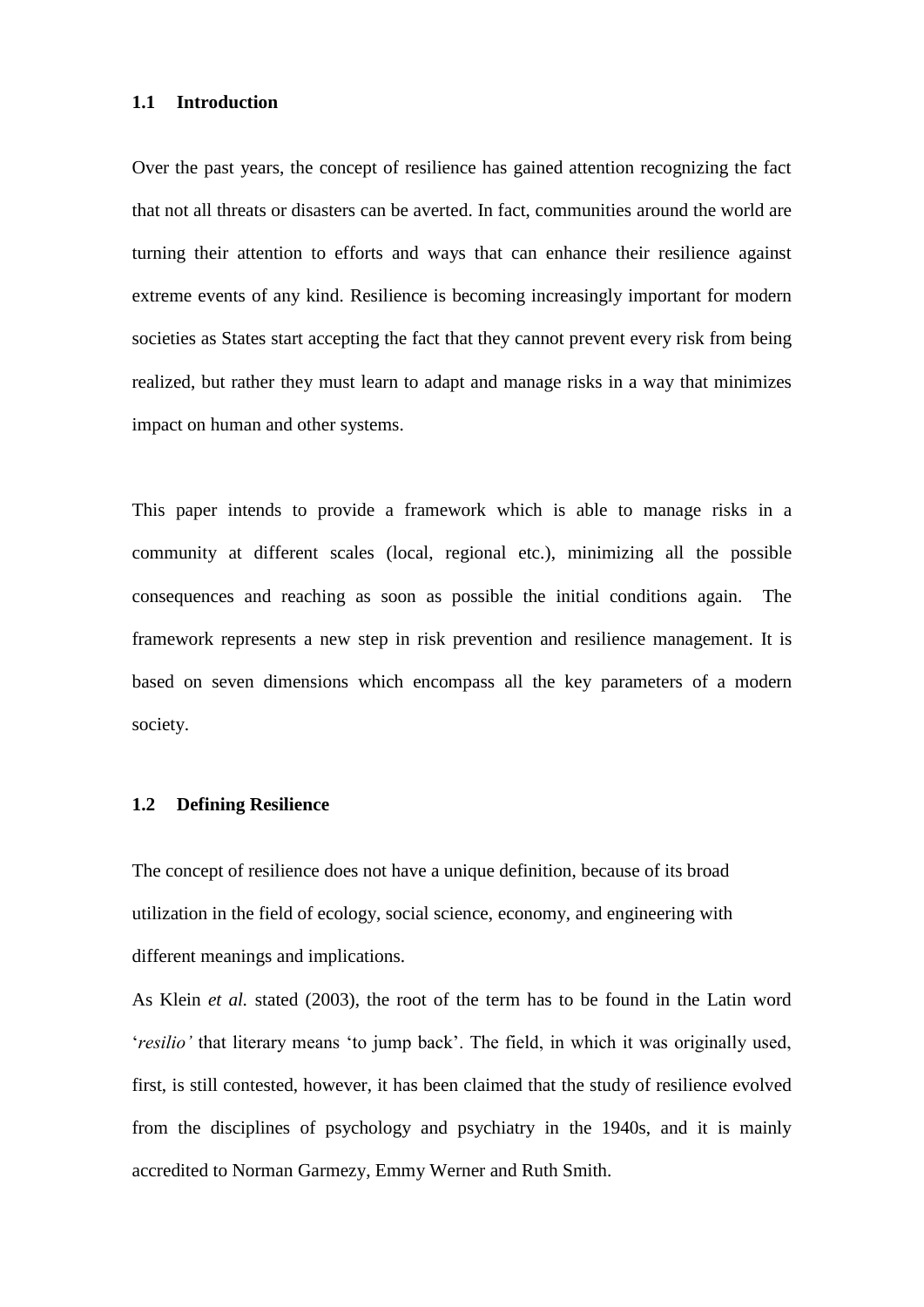The concept of resilience was originally established in the field of ecology by Holling (1973) who stated that for ecological systems resilience is "a measure of the persistence of systems and of their ability to absorb change and disturbance and still maintain the same relationships between populations or state variables. Stability represents the ability of a system to return to an equilibrium state after a temporary disturbance; the more rapidly it returns to equilibrium and the less it fluctuates, the more stable it would be". The researches in resilience have forced to study it deeper and in a wider way. An extended literature review has been elaborated about resilience for years [\(Table -1\)](#page-34-0), each contribution has added new nuances. Primarily resilience has been defined in context to the speed of systems to go towards equilibrium (Adger, 2000), capability to cope and bounce back (Wildavsky, 1988), ability to adapt to new situations (Comfort, 1999), be inherently strong and flexible and adaptive (Tierney & Bruneau, 2007), ability to withstand external impacts and recover with least outside interferences (Mileti, 1999).

After the original definition of resilience in ecological systems, the word expanded its meaning to *engineering*, *social* and *economical* fields.

In *engineering,* resilience is defined as the capability of a system to maintain its functions and structure in the face of internal and external change and to degrade gracefully when it must (Allenby and Fink, 2005). The main difference in defining and understanding resilience arises between the engineering approach that resilient recovery occurs by moving towards the previous stable state (Bruneau et al., 2003), and the ecological approach that resilience is developed to move towards a different system state (Handmer & Dovers, 1996).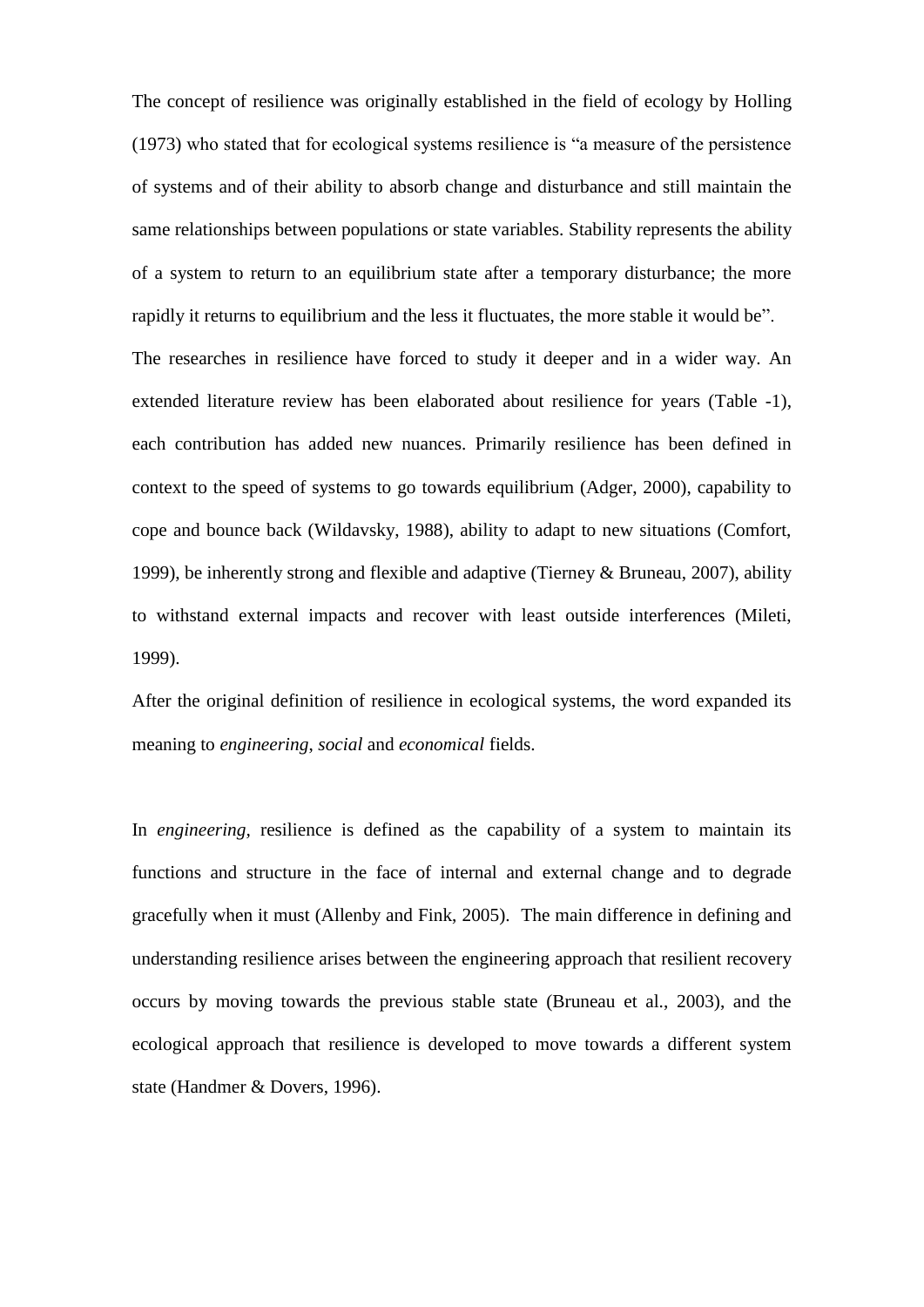*Social resilience*, explained by Adger (2000), is the ability of groups or communities to cope with external stresses and disturbances as a result of social, political, and environmental change.

*Economic resilience* was first defined by Rose and Liao (2005) as the inherent ability and adaptive response that enables firms and regions to avoid maximum potential losses. It has mainly been studied in context to seismic response and recovery (Tierney, 1997; Bruneau et al., 2003), community behavior (Chang & Shinozuka, 2004) and disaster hazard analysis (Rose, 2004b), among others (Rose,2009a). From the literature described above it appears that even though there are different opinions in defining resilience, there is some consensus in the measurement of system resilience. Generally resilience is measured in terms of the amount by which a system is able to avoid maximum impact (static resilience (Rose, 2004a)/robustness (McDaniels et al., 2008)) and the speed at which the system recovers from a disruption (dynamic resilience (Rose, 2004a)/ rapidity (Zobel, 2010)).

As the research advances, one realizes that resilience must be studied on a global level and not individually. Bruneau et al. (2003) consider four types of resilience: *technical*; *organizational*; *social*; and *economical*, (TOSE). They note that different measures of resilience are needed to adequately address these different dimensions. Technical and economic, are related to the resilience of physical systems, and organizational and social, are more related to the community affected by the physical systems. *Technical resilience* concerns the ability of a system to function. Some measures of technical resilience for electric power systems are the percentage of demand met, the ratio of supply to demand, time to restoration, time to full recovery, etc. *Organizational resilience* concerns the ability of the organization(s) to manage the system. For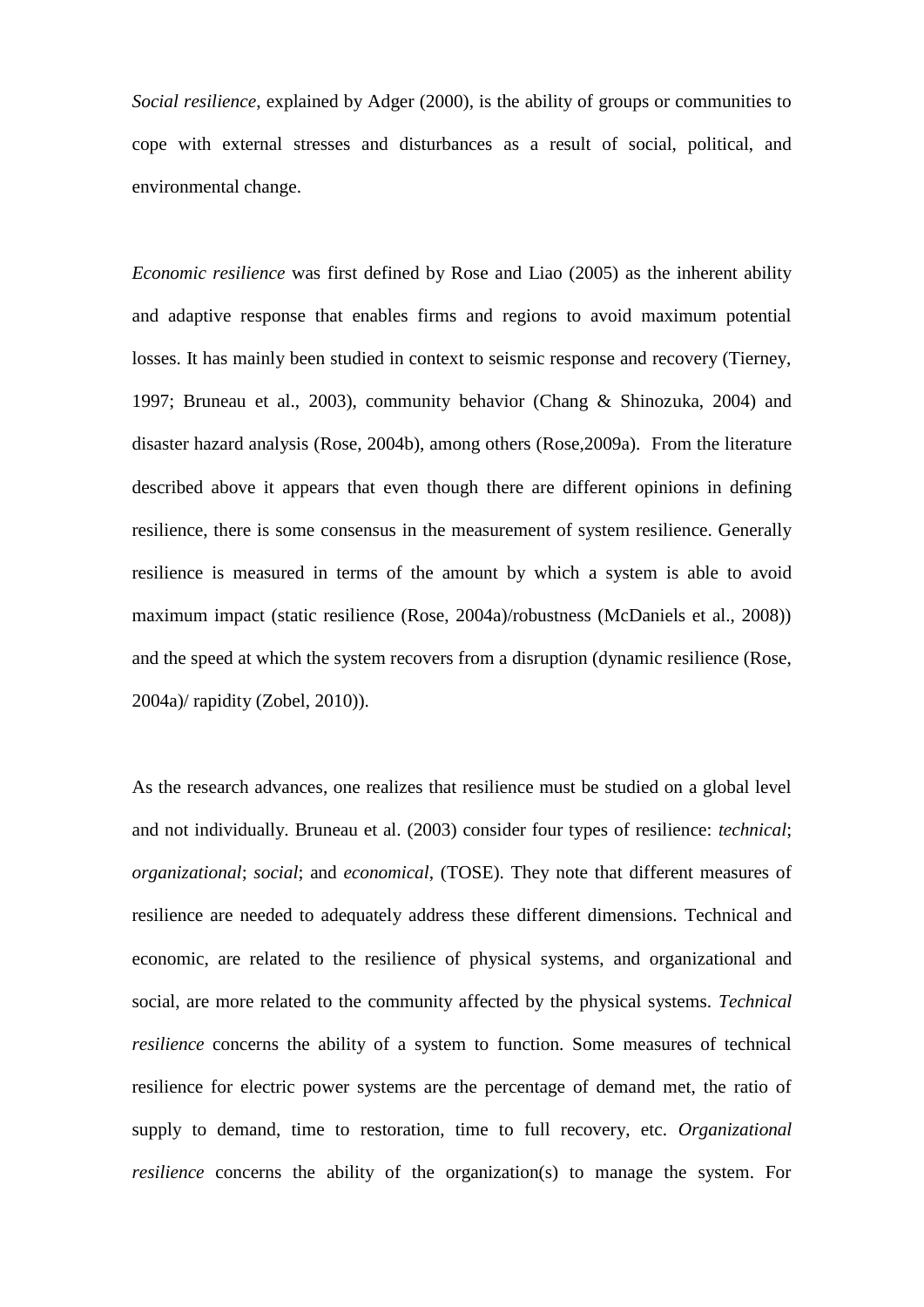example, measures of organizational resilience could include how well emergency units function, how quickly spare parts are replaced, how quickly repair crews are able to reach the affected components of a system, etc. *Social resilience* concerns how well society copes with the loss of services as a result of a blackout. For severe blackouts, social resilience can be the most critical dimension of resilience. Finally, e*conomic resilience* concerns the ability to reduce direct and indirect economic losses. Rose and Liao (2005) note that direct costs manifest themselves in four ways: lost sales; equipment damage/restart costs; spoilage of variable inputs; and idle labor costs (in addition to the costs of measures to reduce potential losses, such as backup generators and capacity expansion). Indirect costs are multipliers that ripple through the economy, such as impacts on the customers and suppliers of a disrupted firm, decreased consumer spending, decreased investments in the disrupted firm, public-health problems (such as dysfunctional sewage treatment), and economic disorder (looting, etc.)

After the 4 dimension framework provided by Bruneau *et al.* (2003) various studies have been carried out, with the goal of practically evaluate the concept of resilience and identify the main units of measurement of it (Miles and Chang, 2011). In this paper, is intended to expand the holistic resilience approach with a seven dimension framework known by the acronym PEOPLES: *Population and Demographics, Environmental/Ecosystem, Organized Governmental Services, Physical Infrastructure, Lifestyle and Community Competence, Economic Development, and Social-Cultural Capital*. The seven dimensions are used to characterize the community functionality for defining and measuring disaster resilience at various scales.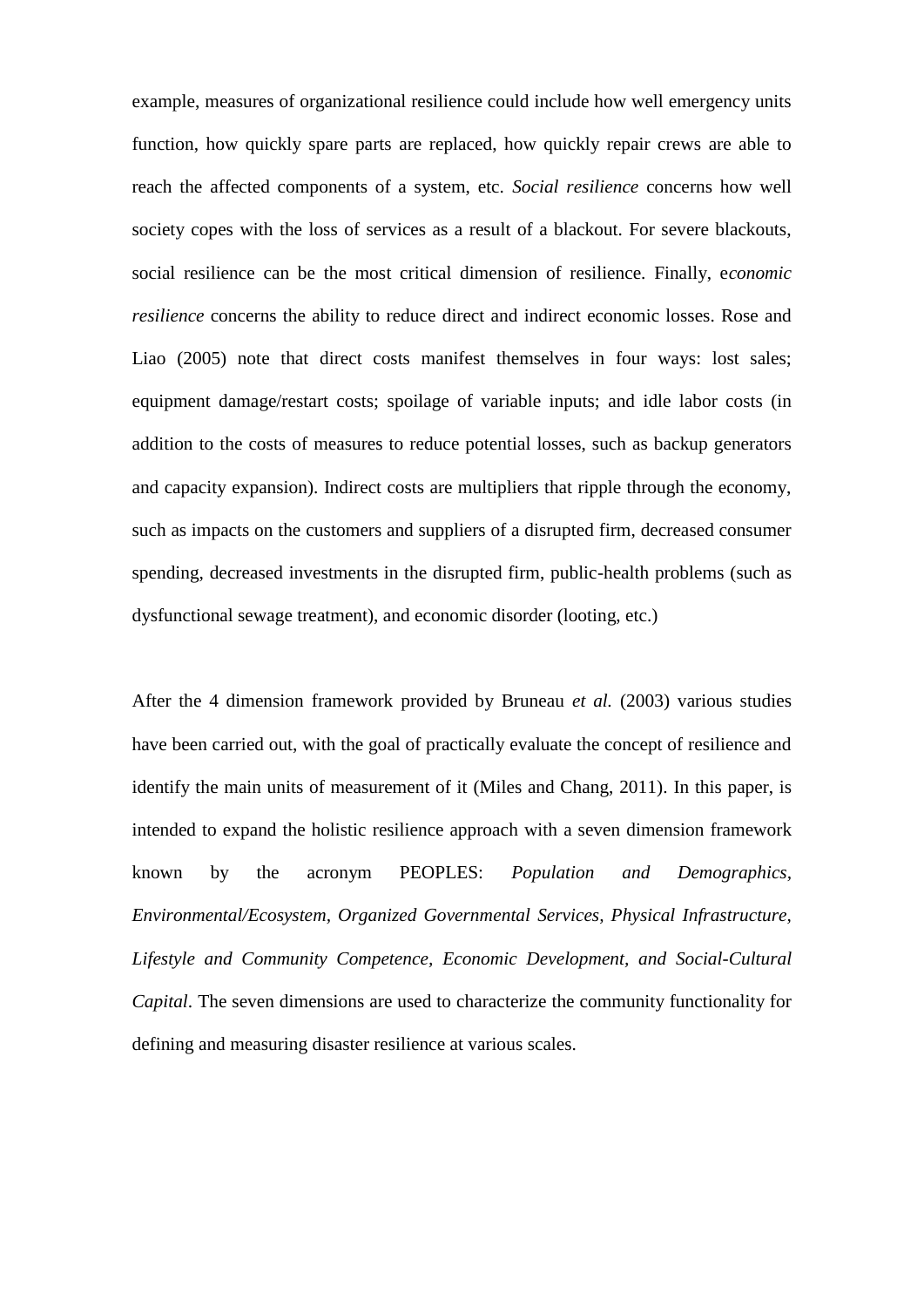#### **1.3 Mathematical definition of Resilience**

The resilience index is illustrated graphically in [Figure -1](#page-39-0) as the normalized shaded area underneath the functionality function of a system *Q(t).* Analytically, *Resilience* is defined as

$$
R(\vec{r}) = \int_{t_{OE}}^{t_{OE}+T_{LC}} Q_{TOT}(t) / T_{LC} dt
$$
\n(1)

where  $Q_{TOT}(t)$  is the global functionality of the region considered which will be described in the next paragraph;  $T_{LC}$  is the control time of the period of interest;  $\vec{r}$  is a position vector defining the position *P* in the selected region where the resilience index is evaluated (Cimellaro et al. 2009, 2010). The community functionality is the combination of all functionalities related to different facilities, lifelines, etc.

#### **1.4 Spatial vs. temporal scale of Community Resilience**

Resilience can be considered as a dynamic quantity that changes over time and across space. It can be applied to engineering, economic, social, and institutional infrastructure, and it can be used for various geographic scales.

The first step to quantify the resilience index  $(R)$  is to define the *spatial scale* (e.g. building, structure, community, city, region, etc.) of the problem of interest [\(Figure -2\)](#page-40-0). It is important to mention that the entire recovery process is affected by the *spatial scale* of the disaster. Huge disasters will take longer recovery process. The *spatial scale* will also be used to define the performance measures for the global functionality of the system. The second step is to define the *temporal scale* (short term emergency response, long term reconstruction phase, midterm reconstruction phase, etc.) of the problem of interest. The selection of the control period  $T_{LC}$  will affect the  $R$  index,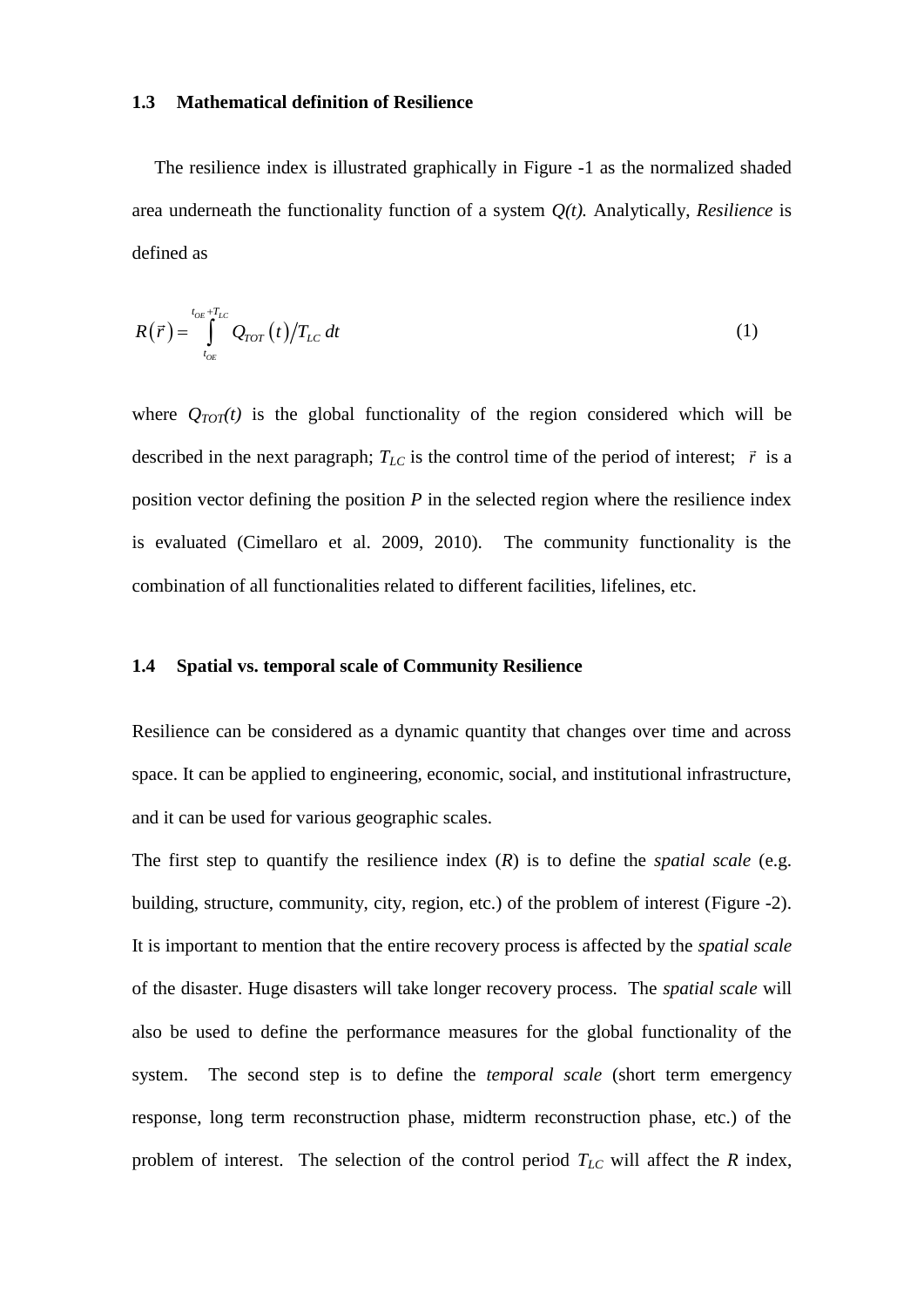therefore when comparing different scenarios the same control period should be considered.

## **1.5 The seven dimensions of Community Resilience**

In order to emphasize the primary role of the human system in community sustainability, the acronym "PEOPLES" (Renschler et al. 2010, 2011) has been adopted to describe a framework that is built on and expands previous research at the Multidisciplinary Center of Earthquake Engineering Research (MCEER). This framework linked several previously identified resilience characteristics (technical, organizational, societal, and economic) and resilience attributes (r4: *robustness, redundancy, resourcefulness, and rapidity*) (Bruneau et al. 2003; Bruneau and Reinhorn, 2007; Cimellaro et al. 2010b). These are the four attributes along which resilience can be improved. Further details about the description of these attributes can be found in Cimellaro et al. (2010b).

PEOPLES incorporates MCEER's definitions of service functionality, and its components (assets, services, demographics) and parameters influencing resilience. The seven dimensions of the PEOPLES framework are the following:

- (1) **P**opulation and demographics;
- (2) **E**nvironment/ecosystem;
- (3) **O**rganized government services;
- (4) **P**hysical infrastructure;
- (5) **L**ifestyle and community competence;
- (6) **E**conomic development;
- (7) **S**ocial-cultural capital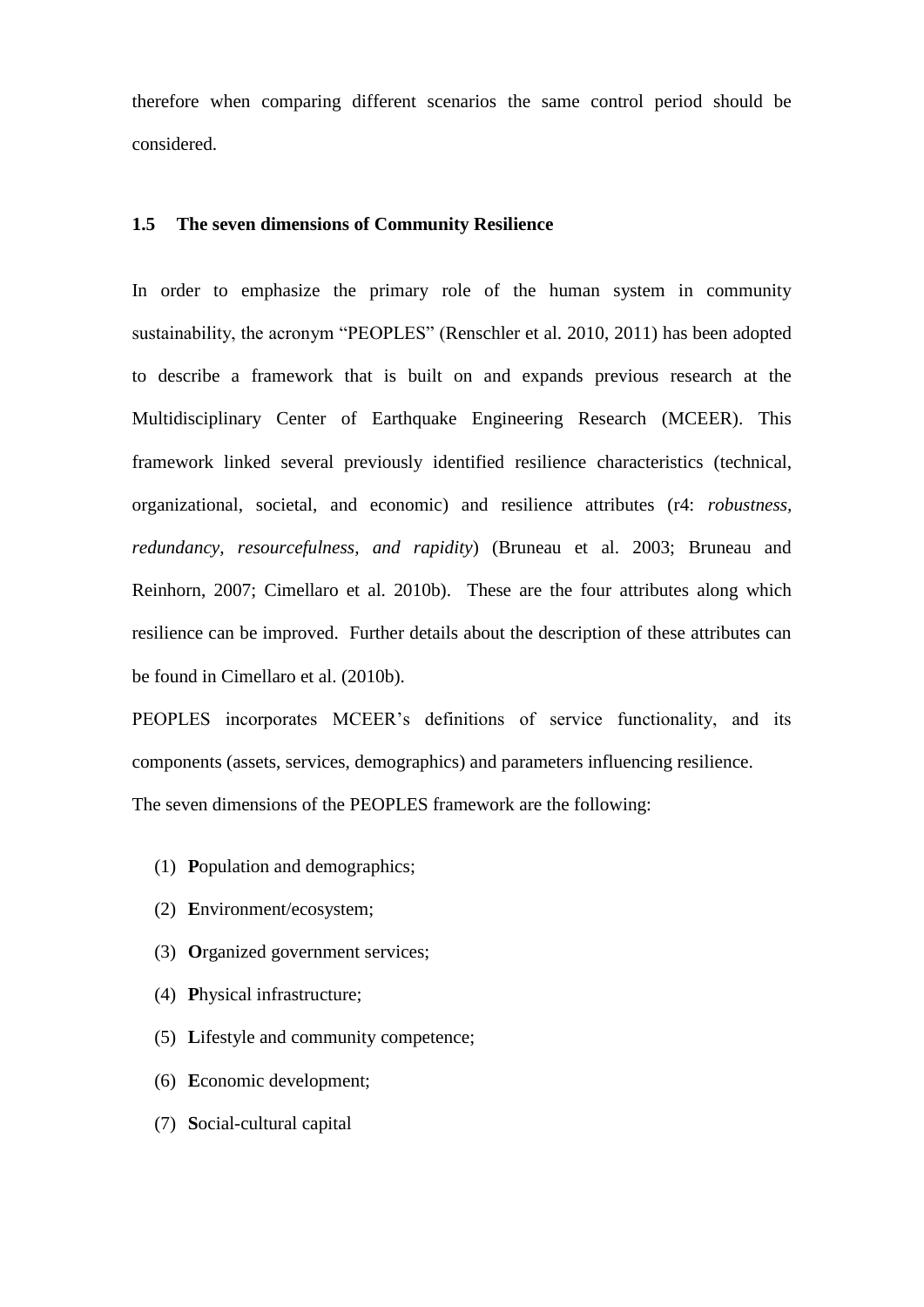In [Table -2](#page-36-0) is shown the complete list of components and sub-components of the "PEOPLES Framework". The dimensions will be explained in the next points but further details about the description of each one can be found in Renschler et al. (Renschler et al., 2010, 2011).

#### **1.6 Population and demographics**

The first dimension *Population and demographics* is used to describe and differentiate communities using for example the *median income* and *age distribution* which might be critical for understanding its economic, health and potential resilience. One measure of the functionality of this dimension  $(Q_p)$  can be quantified for example by using the social vulnerability index (SoVI) proposed by Cutter (1996). Social vulnerability is defined as the inability of people, organizations, and societies to withstand adverse impacts from multiple stressors to which they are exposed. These impacts are due in part to characteristics inherent in social interactions, institutions, and systems of cultural values. Social vulnerability is a pre-existing condition of the community that affects the society's ability to prepare for and recover from a disruptive event.

*Resilience* focuses on the quality of life of the people at risk and develops opportunities to enhance a better outcome, while *vulnerability* places stress on the production of nature to resist the natural hazard. Manyena (2006) evaluates all the possible definitions provided from the 90's up until the present, and compares the concept of *resilience* as the opposite of *vulnerability*.

This dimension of vulnerability can be measured using a social index that describes the socioeconomic status, the composition of the population (elderly and children),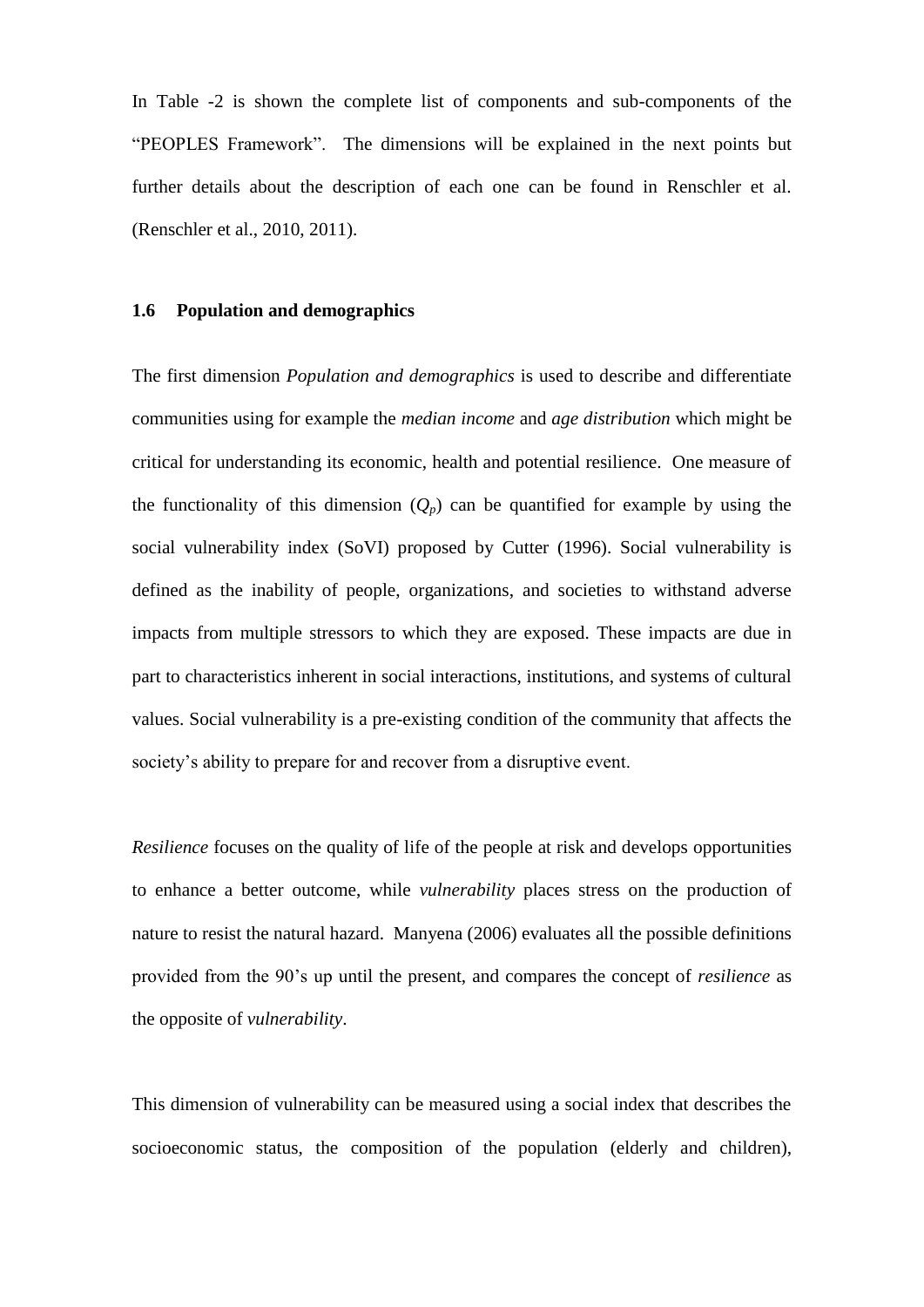development density, rural agriculture, race, gender, ethnicity, infrastructure employment, and county debt/revenue. The social index described is based on Cutter's Hazards-of-Place Model of Vulnerability framework that integrates exposure to hazards with the social conditions that make people vulnerable to them (Cutter, 1996; Cutter et al., 2000). High SoVI indicates high vulnerability, and conversely, low SoVI indicates low vulnerability. Analytically, functionality of population can be given as follow:<br>  $Q_P(\mathbf{r}, t) = 1/(f1 + f2 + f3 + f4 + f5 + f6 + f7 + f8 + f9 + f10 + f11)$  (2)

$$
Q_p(\mathbf{r},t) = 1/(f1+f2+f3+f4+f5+f6+f7+f8+f9+f10+f11)
$$
 (2)

where  $f_1, f_2, \ldots, f_n$  are the 11 independent factors considered. Among the 11 independent factors are *socioeconomic status*, *elderly and children*, *development density*, *rural agriculture, race, gender, ethnicity, infrastructure employment, and county debt/revenue*. Additionally, qualitative and quantitative measures about population and demographics from the US Census database are an essential component for this dimension of the PEOPLES Resilience Framework. Key indicators include educational attainment, marital status, annual income, age, gender, race/ethnicity distribution, and other data that describe and differentiate the focal population.

## **1.7 Enviromental/Ecosystem**

The *Environmental/Ecosystem* dimension is typically measured by the amount of disturbance an ecosystem can absorb without drastically altering its functions, processes, and structures, or by the ability of an ecosystem to cope with disturbance. In the context of the *PEOPLES Resilience Framework*, environmental and ecosystem resources serve as indicators for measuring the ability of the ecological system to return to or near its pre-event state. One such indicator is the Normalized Difference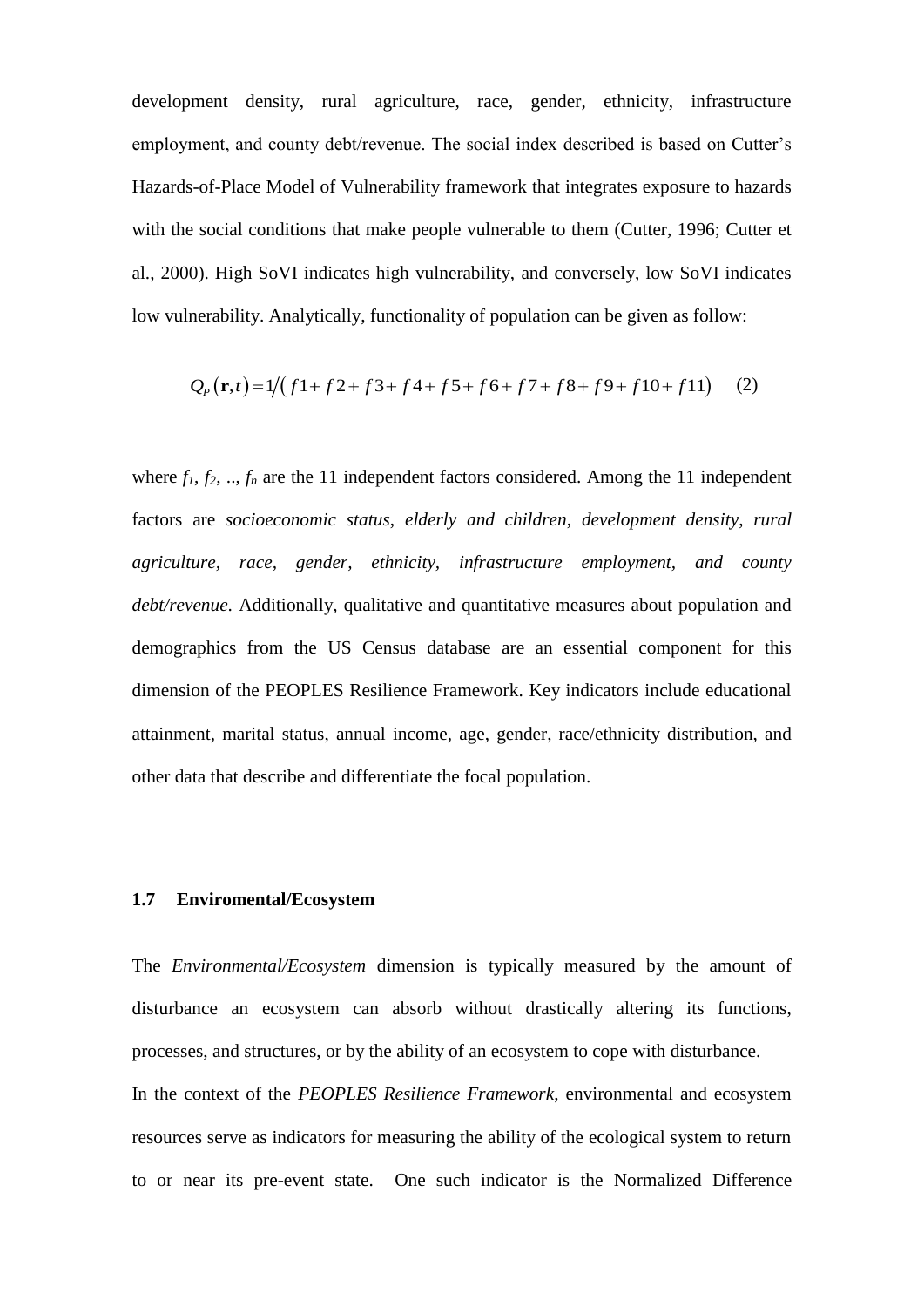Vegetation Index (NDVI), which is calculated from satellite-derived remote sensing imagery that analyzes the density of green vegetation across a region. NDVI can be used in the framework as a proxy for ecosystem productivity and is calculated using the red (Red) and near infrared (NIR) absorption bands:

$$
NDVI = (NIR - Red)/(NIR + Red)
$$
 (3)

NDVI correlates strongly with above-ground net primary productivity (NPP) (Pettorelli, 2005; Olofsson et al., 2007, Prince, 1991), which measures biomass accumulation and can be an indicator of ecosystem resilience. Simoniello et al., (2008) characterized the resilience of Italian landscapes using a time series to calculate NDVI trends, and Diaz-Delgado et al. (2002) used NDVI values derived from Landsat imagery to monitor vegetation recovery after fire disturbance.

Building on previous research, the *PEOPLES Resilience Framework* quantifies a portion of ecological resilience through a comparison of stable-state NDVI trends to post-disturbance NDVI trends to determine differences in ecosystem productivity across spatial-temporal scales. NDVI is applicable for quantifying ecosystem structure following disturbances such as fire, flooding, and hurricanes. In other types of disasters such as terrorist attacks or blizzards, vegetation density and ecosystem structure may not be altered. In these instances, ecological resilience quantification through NDVI would be negligible and other indicators would be more relevant. As with the other dimensions, ecological resilience is the integration of all key indicators that include air, water and soil quality, biodiversity, and other natural resources.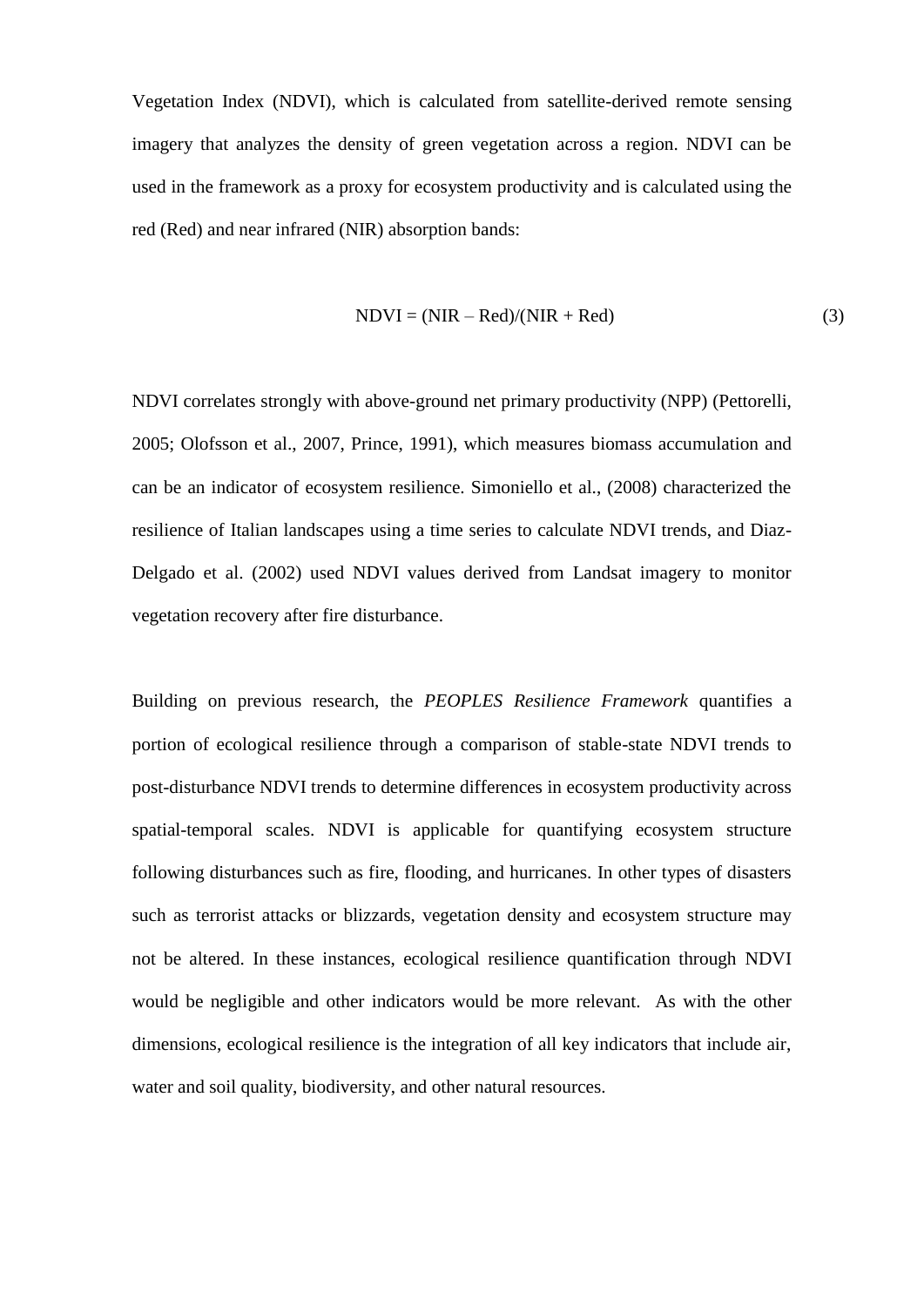#### **1.8 Organized governmental services**

*Organized governmental services* dimension include traditional legal and security services such as police, emergency, and fire departments and increasingly, the military. In this dimension, are also included the services provided by public health and hygiene departments as well as cultural heritage departments. Each of these organized government services plays a key role in sustaining communities both before and after extreme events. A good example of the necessity of a well-functioning government may be seen in the devastating January 12, 2010 earthquake in Haiti. In the aftermath, the news media reported a lack of government services and orderly control, and a general perception that the government is not in a position to help its people (Schwartz, 2010). In contrast, the Darfield earthquake in New Zealand was followed by quick response on the part of local, territorial, and national government services.

Spontaneous helping behavior, convergence, mass volunteering, and emergent groups are sources of resilience, in that they infuse resources and creativity into disaster response activities (Stallings and Quarantelli, 1985; Drabek and McEntire, 2002). At the level of organizations and networks, organizational responses during crisis are most likely to be effective—and resilient—when they successfully blend discipline and agility (Harrald, 2006). Pre-existing plans, training, exercises, mutual aid agreements, and other concepts of operations help ensure disciplined and appropriate responses, but they do so not because they encourage the playing out of pre-determined scripts but rather because they facilitate collective sense-making and inspire action toward shared goals (Weick, 1995; Weick et al., 2005). Flexibility, adaptability, and improvisation among responding entities make their own distinctive contributions to resilience.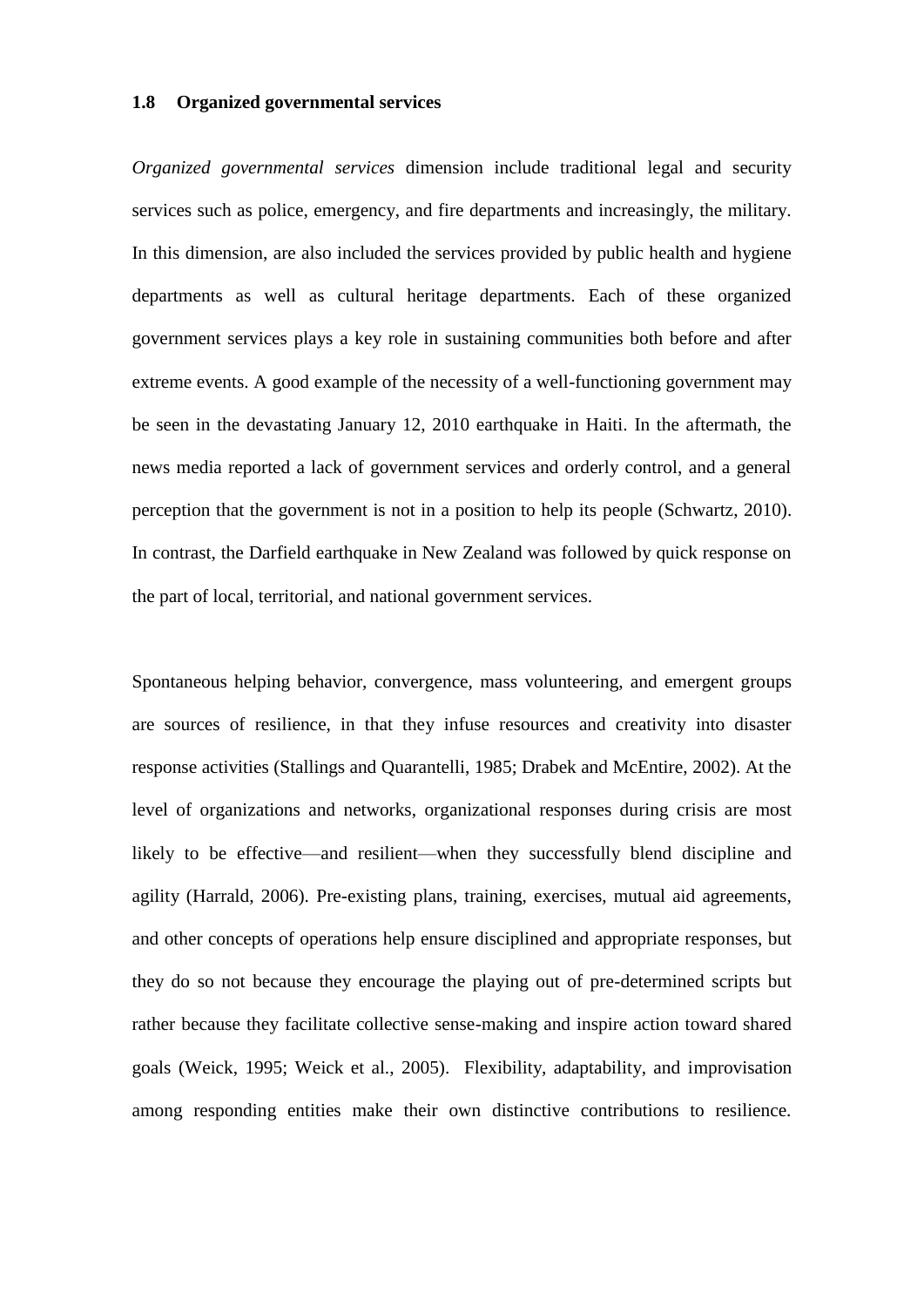Organizational expansion, extension, and emergence are key bases of resilient disaster responses (Sutton and Tierney, 2006).

The concept of collaborative emergency management seeks to engage all critical community sectors in preparing for and responding to disasters, including local elected and appointed officials; subject matter experts; community-based, faith based and other non-governmental organizations, the general public, including both community members that belong to groups such as community emergency response teams and volunteers; the private sector and business networks; and the mass media (Patton, 2007). Collaborative management, as opposed to top-down direction, is another characteristic of resilient systems. Hierarchies tend to stand in the way of upward information flow, the form of communication that is most essential during disasters. Less hierarchical forms of organization work best in all types of turbulent environments, including disasters, in part because they encourage a free flow of ideas, but also because flatter organizations and decentralized networks are more nimble in responding to those environments (Burns and Stalker, 1961; Waugh and Streib, 2006).

Key indicators for this dimension include the number of available response units and their capacity. Population and demographic numbers would be used to normalize the number and capacity of these services. In addition to assessing the availability of government services in terms of personnel and equipment, this dimension also includes an evaluation of emergency preparedness planning. For example, surveys may reveal the extent to which organized government services have developed memoranda of understanding (MOUs) and other types of mutual aid agreements, and the extent to which various organized government services participate in emergency and evacuation drills and table-top exercises (Tierney, 2009).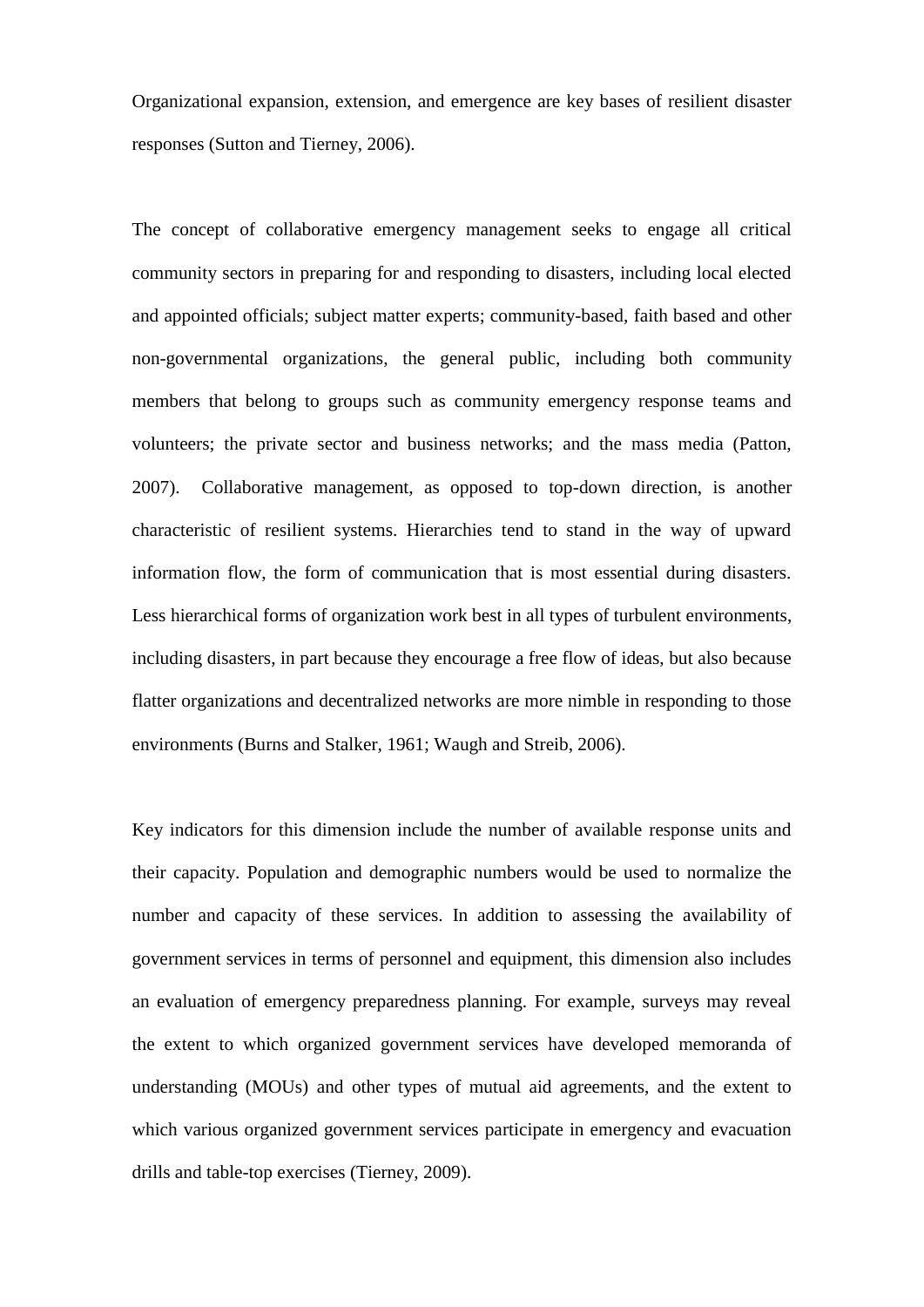#### **1.9 Physical infrastructure**

The *physical infrastructure dimension* focuses on a community's built environment. It incorporates both facilities and lifelines while different performance indicators are available in literature.

Within the category of facilities, we include housing, commercial facilities, and cultural facilities. Within the category of lifelines, we include food supply, health care, utilities, transportation (Arcidiacono et. al., 2012), and communication networks (Scura et al., 2013). Lifelines are those essential utility and transportation systems that serve communities across all jurisdictions and locales. Lifelines are thus components of the nation's critical infrastructure, which also includes medical (Cimellaro et al., 2010), financial, and other infrastructure systems that create the fabric of modern society. For clarity, lifeline infrastructures are simply called in short *lifelines* in this report. Lifelines include: (a) energy utilities and companies (electric power and natural gas (Cimellaro et al., 2013) and liquid fuel pipelines); (b) transportation systems (roads and highways, railroads, airports, and seaports); (c) water, storm-water, and sewerage; (d) communication systems; and (e) health care facilities (Cimellaro et al., 2011) (hospitals, emergency facilities, etc), most distributed in well linked networks.

Next to impacts on people, the physical infrastructure is often the most compelling "story" in the immediate aftermath of a disaster, as organized government services work to restore needed utilities and clear roadways of structural and other debris. After people had been evacuated from New Orleans after Hurricane Katrina in 2005, people focused on the physical infrastructure. Everywhere one looked, one saw destroyed houses, commercial buildings, and cultural and other critical facilities such as churches, schools,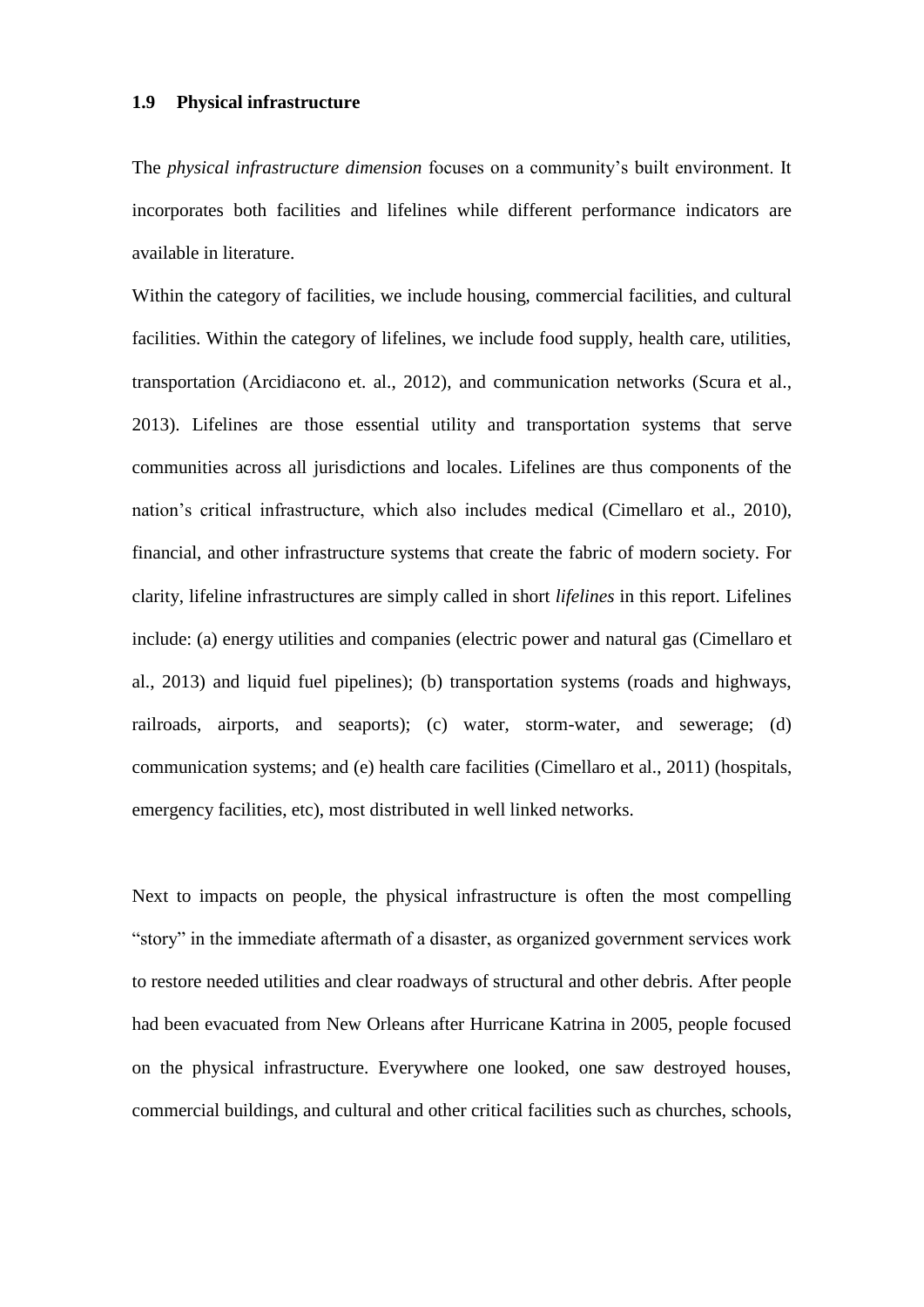and hospitals. Photographs of destruction are used to communicate the devastating effects of the hurricane and subsequent flooding to the world outside New Orleans.

Without water and electricity, critical facilities such as hospitals cannot perform effectively their primary functions. Inaccessible roads make surface transportation impossible, creating an obstacle for supply chain management and efficient movement. When streets and buildings are cordoned off because of damage, businesses may be open, but will not be "in business." Even when businesses relocate for the short-term due to damage to facilities, customers may not find the businesses. Damaged schools shake a community's confidence in itself to overcome disasters and recover.

In terms of housing, key indicators may include proportion of housing stock not rated as substandard or hazardous and vacancy rates for rental housing (Tierney, 2009). In terms of communication networks, key indicators may include adequacy (or sufficiency) of procedures for communicating with the public and addressing the public's need for accurate information following disasters, adequacy of linkages between official and unofficial information sources, and adequacy of ties between emergency management entities and mass media serving diverse populations (Tierney, 2009).

In the aftermath of a disaster, the restoration and recovery of physical infrastructure remain by-and-large technical issues; however those are tightly related and often driven by organizations, economics and socio-political events. Resilience must consider these interactive dimensions in order to be relevant to the system; therefore interdependencies among different lifelines should be taken in account during the analysis (Cimellaro and Solari, 2013).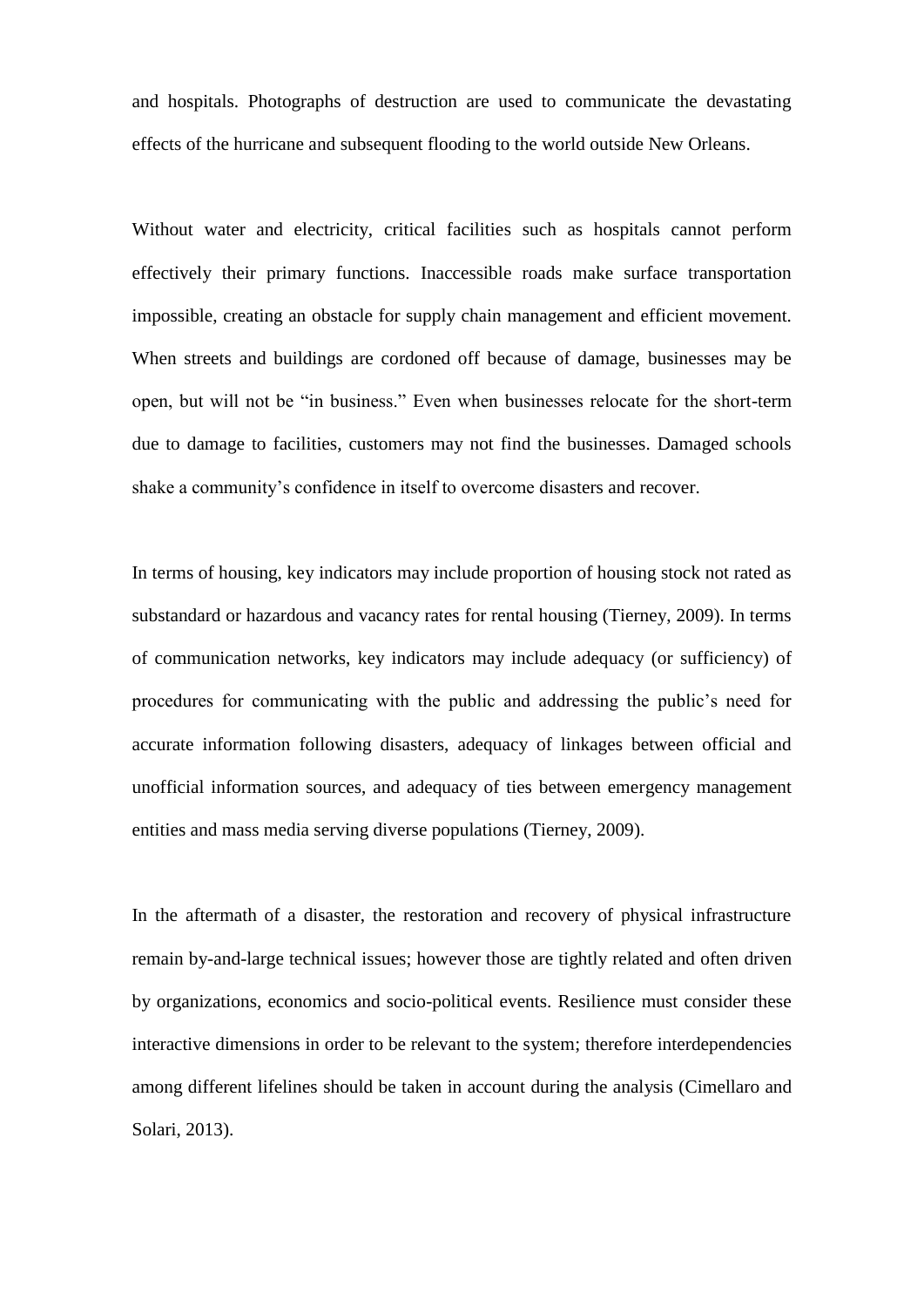## **1.10 Lifestyle and Community Competence**

*Lifestyle Community competence dimension* deals with community action, critical reflection and problem solving skills, flexibility and creativity, collective efficacy, empowerment, and political partnerships (Norris et al., 2008).

This dimension reflects the reality that community resilience is not simply a passive "bouncing back" to pre-disaster conditions (Brown and Kulig, 1996/97) but rather a concerted and active effort that relies on peoples' ability to creatively imagine a new future and then take the requisite steps to achieve that desired future. It captures both the raw *abilities* of the community (e.g., ability to develop multifaceted solutions to complex problems, ability to engage in meaningful political networks) and the community's *perceptions* of its ability to effect positive change. Communities that collectively believe that they can rebuild, restructure, and revive themselves are more likely to be persistent in the face of environmental, governmental, and other obstacles.

Quality of life surveys often reveal whether members of a given community are committed to that community and willing to engage in the activities necessary to sustain the community, regardless of whether a disaster strikes. Less soft general indicators of community competence may include measures of migration, measures of citizen involvement in politics, and others. Disaster-specific indicators may include the comprehensiveness of community warning plans and procedures, and the extensiveness of citizen and organizational disaster training programs (Tierney, 2009).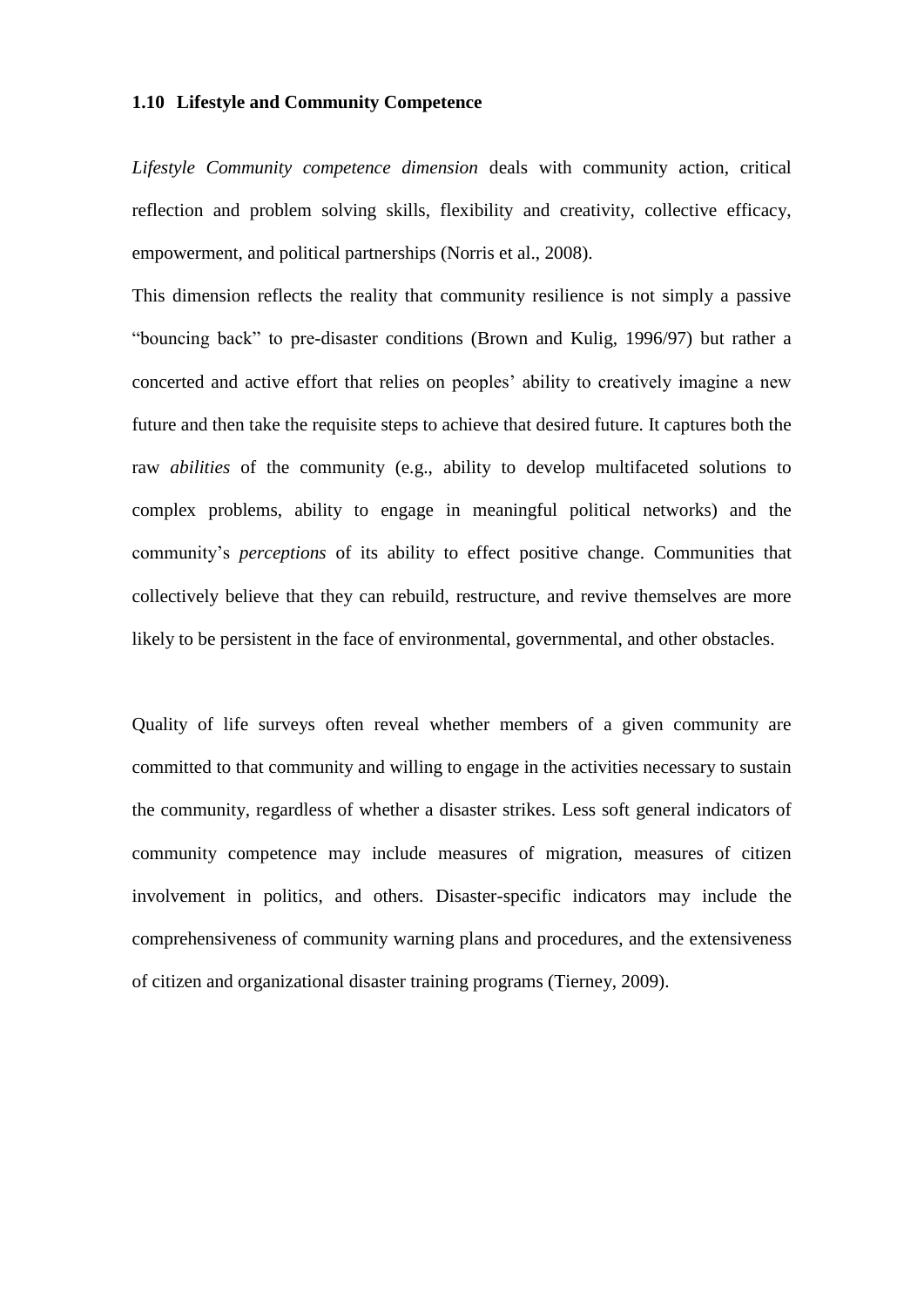#### **1.11 Economic development**

*Economic development dimension* includes both the static assessment of a community's current economy (economic activity) and the dynamic assessment of a community's ability to continuously sustain economic growth (economic development). As described in the RICSA Poverty Project (2010), economic *activity* takes into account

the supply of labor for the production of economic goods and services, which includes:

"All production and processing of primary products whether for market, for barter or for own consumption, the production of all other goods for the market and, in the case of households which produce such goods and services for the market, the corresponding production for own consumption."

Economic *development* addresses the future and growth. It addresses a community's efforts to increase its:

"productive capacities ..., in terms of technologies (more efficient tools and machines), technical cultures (knowledge of nature, research and capacity to develop improved technologies), and the physical, technical and organizational capacities and skills of those engaged in production."

Resilient communities are characterized by their involvement in a diverse array of products and services that are both produced in and available to the community. Diversity in production and employment is linked to a community's ability to substitute goods and services and shift employment patterns as the situation demands. The *PEOPLES Resilience Framework* incorporates three illustrative subcategories within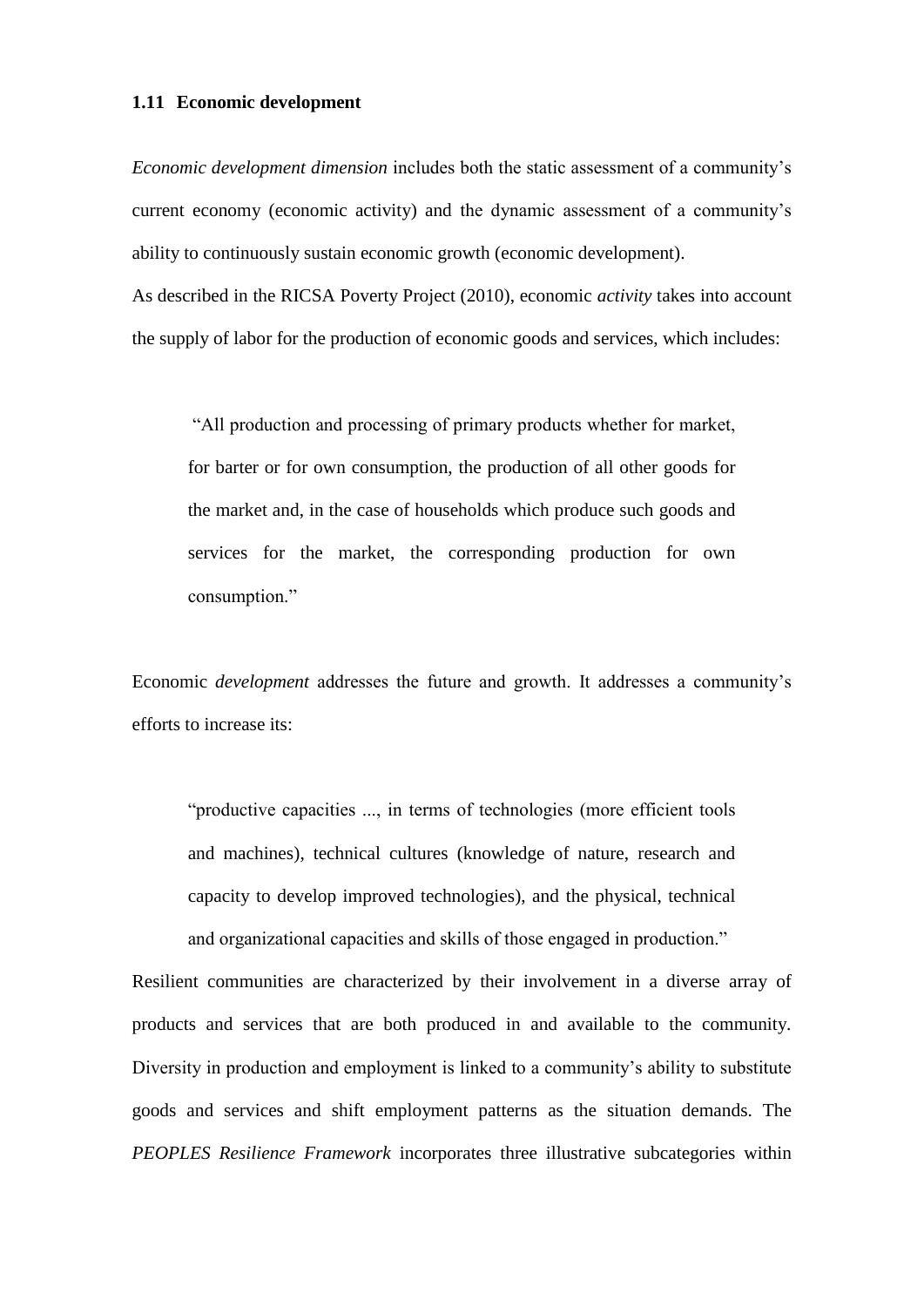this dimension: Industry – Production, Industry – Employment Distribution, and Financial Services. Primary indicators of this dimension include the proportion of the population that is employed within the various industries, and the variability that might characterize a community's industrial employment distribution.

This dimension is closely interconnected with the Population and Demographics dimension. For example, key indicators of economic development beyond employment and industry distribution include literacy rates, life expectancy, and poverty rates. Disaster-specific indicators related to economic development include extent of evacuation plans and drills for high-occupancy structures, adequacy of plans for inspecting damaged buildings following disasters, and adequacy of plans for postdisaster commercial reconstruction (Tierney, 2009).

## **1.12 Social/cultural capital**

*Social/cultural capital dimension* incorporates several subcategories, including education services, child and elderly services, cultural and heritage services, and community participation. Measuring social/cultural capital requires acquisition of tallies, such as the number of members belonging to various civil and community organizations. It also requires surveys of community leaders and their perceptions (e.g., quality of life surveys).

For example, social support underlies many of the services associated with social/cultural capital. It includes both the "helping behaviors within family and friendship networks" and the "relationships between individuals and their larger neighborhoods and communities" (Norris et al., 2008, p. 139). People choose to provide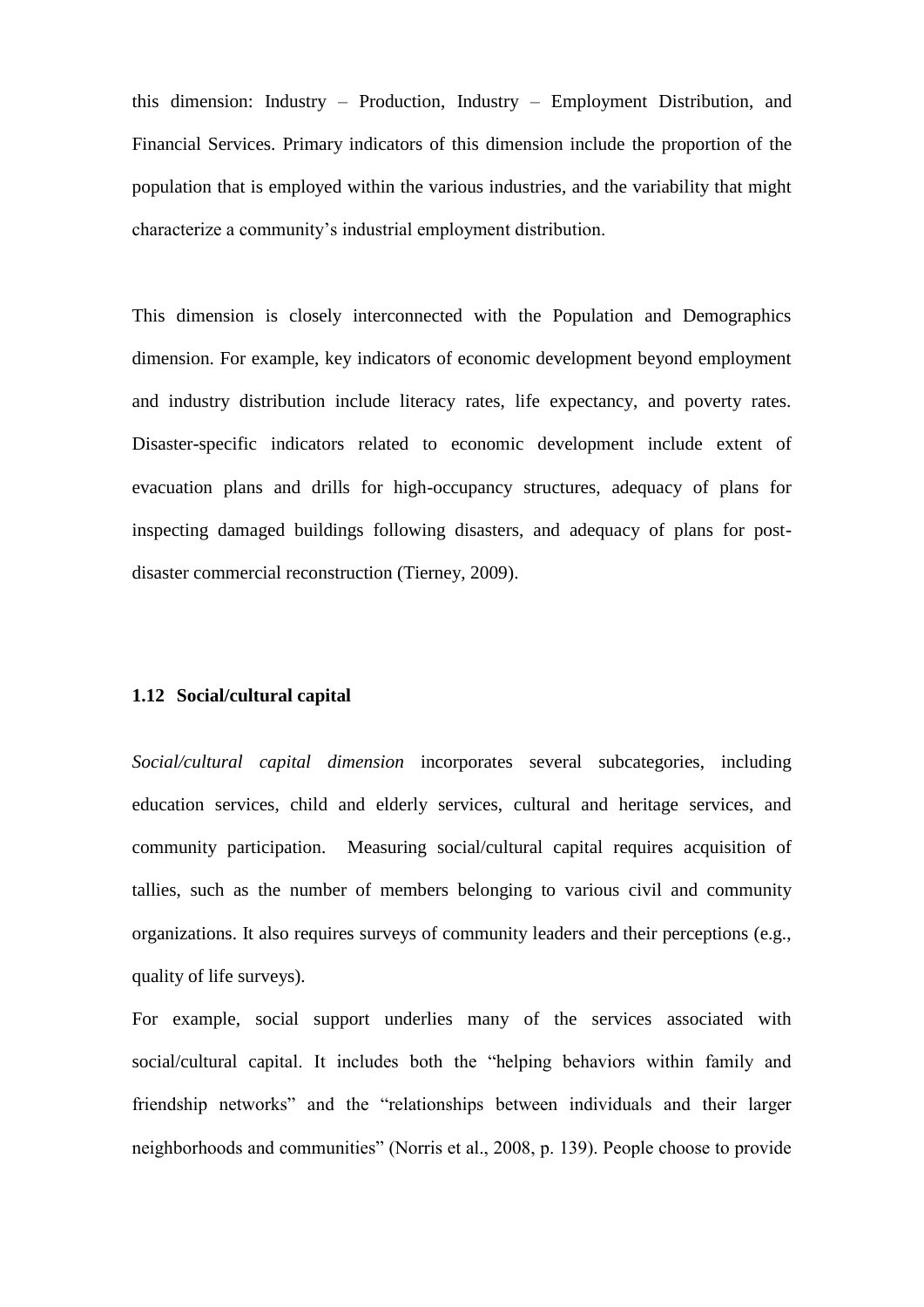social and cultural services that manifest and extend their sense of community, defined as an attitude of bonding with other members of one's group Norris et al., 2008). They may feel an emotional connection to their neighborhood or city, which may or may not relate to the people who inhabit those places (Manzo and Perkins, 2006). For example, after Hurricane Katrina, many displaced residents of New Orleans expressed a strong desire to return home, irrespective of the people they knew or the jobs they once had. It seems likely that people with a strong "place attachment" would be more willing to act in order to help their community bounce back after a disaster, assuming that other essential factors such as employment and housing were available. Citizen participation takes into account the "engagement of community members in formal organizations, including religious congregations, school and resident associations, neighborhood watches, and self-help groups" (Norris et al., 2008, p. 139). Participation in community organizations is a means of demonstrating one's care for one's community. Pragmatically, participation in community organizations is a means for meeting and understanding one's fellow citizens. It increases individuals' circle of influence and perception of control.

Measuring social/cultural capital requires acquisition of tallies, such as the number of members belonging to various civil and community organizations. It also requires surveys of community leaders and their perceptions (e.g., quality of life surveys). Disaster-specific indicators include existence of community plans targeting transportation-disadvantaged populations, adequacy of post-disaster sheltering plans, adequacy of plans for incorporating volunteers and others into official response activities, adequacy of donations management plans, and the community's plans to coordinate across diverse community networks (Tierney, 2009).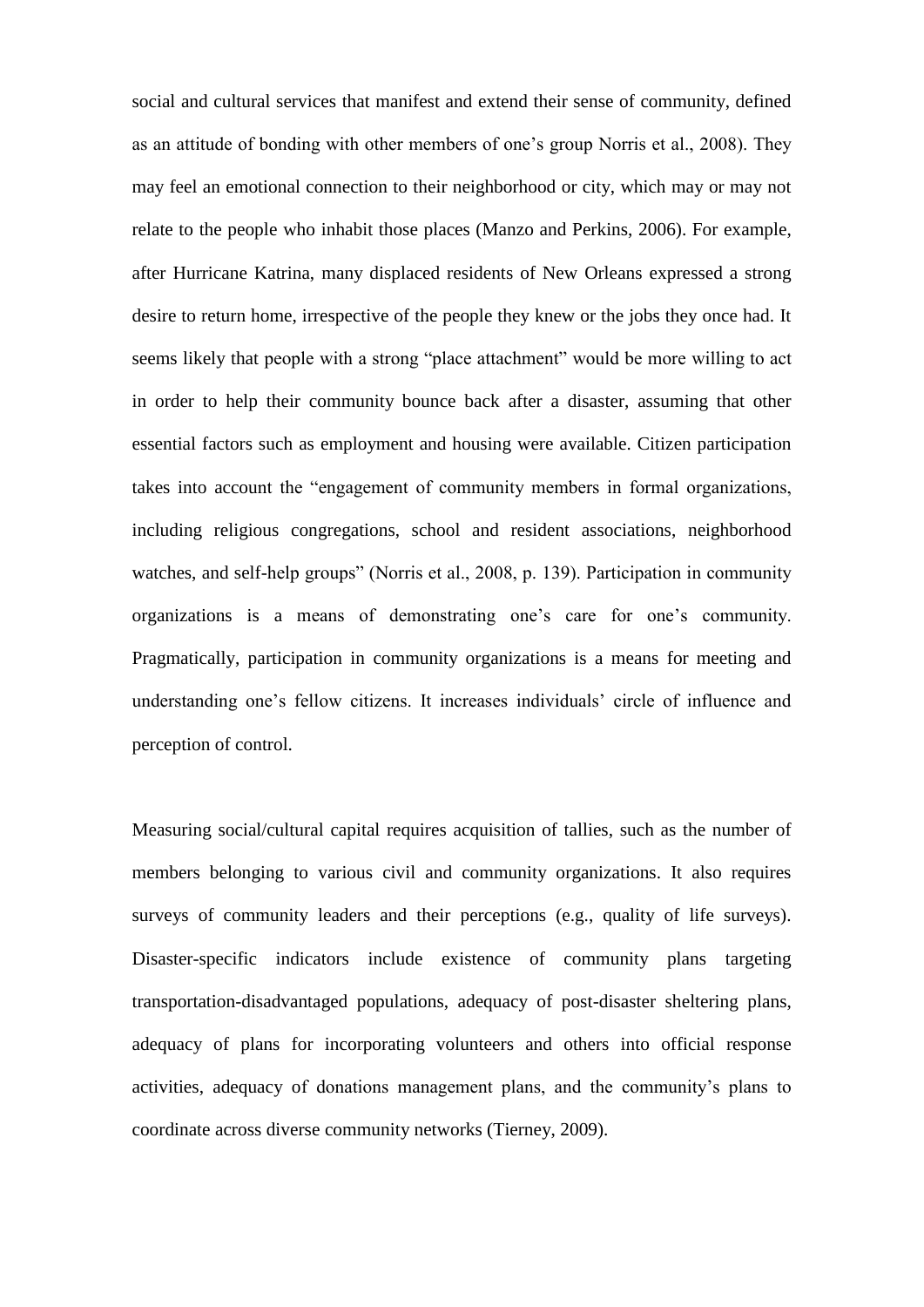#### **1.13 General framework at community level**

The general framework at the community level is described by the equations below, where for each dimension a performance indicator and /or functionality is defined by combining different functionality dimensions:

$$
Q_{TOT}(t) = Q_{TOT}(Q_P, Q_{Env}, Q_O, Q_{Ph}, Q_L, Q_{Eco}, Q_S)
$$
\n
$$
(4)
$$

where  $Q_{TOT}$ =global functionality; and  $Q_x$ =functionality of each of the seven dimensions defined above. Within each dimension, functionality is defined as a combination of functionalities of their respective subsystems. For example, the functionality of the physical infrastructure *Qph* is defined as follows:

$$
Q_{Ph}(t) = Q_{Ph}(Q_{Hosp}, Q_{Ele}, Q_{Road}, Q_{Water},...)
$$
\n(5)

where  $Q_{hosp}$ =functionality of health care facilities;  $Q_{Ele}$ =functionality of the electric network; *QRoad*=functionality of the road network; *QWater*=functionality of the water network; etc. Once the geographic scale is defined, it is possible to plot the global functionality  $Q_{TOT}$  over the region of interest in a contour plot at a given instant of time t, so *time-dependent functionality maps* of the region can be obtained. When also the temporal scale is defined through the control time *TLC*, then the *resilience contour map* of the region of interest can be plotted (e.g [Figure -6\)](#page-44-0). The *Resilience contour map* is obtained by integrating functionality maps over time using Equation (2), therefore they will be *time independent*, but they will vary in space from point to point in the selected region. Finally, the community resilience index *Rcom* is given by the double integral over time and space as follows:

$$
R_{com} = \int_{A_C} R(\vec{r})/A_C dr = \int_{A_C}^{t_{OE}+T_{LC}} Q_{TOT}(t)/(A_C T_{LC}) dt dr
$$
\n(6)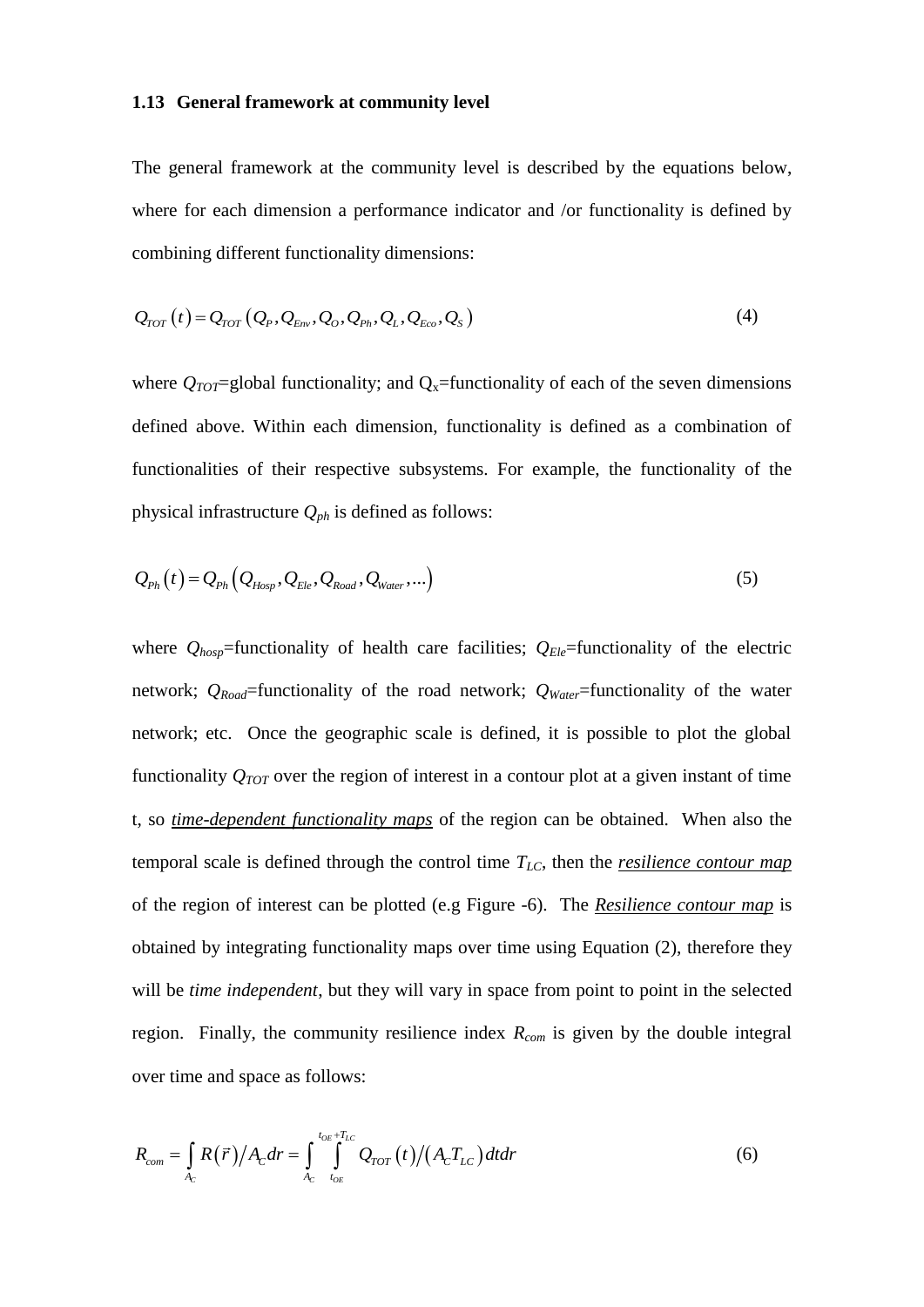where  $A_c$  is the total area of the selected region. For each dimension, a contour plot can be determined and combined using a layered approach as shown in [Figure -3.](#page-41-0) Then a radar graph can be plotted and the area will determine the final value of the resilience score for the region of interest. This will identify gaps as well as priority actions, which will enter in the decision process.

In summary a schematic step-by-step procedure of the MCEER methodology described in [Figure -4](#page-42-0) is the following:

- (1) Define extreme event scenarios (e.g. PSHA and ground motion selection);
- (2) Define the system model;
- (3) Evaluate the response of the model;
- (4) Compute performance measures (e.g. losses, recovery time, functionality, resilience);
- (5) Identify remedial mitigation actions (e.g. advanced technologies) and/or resilience actions (e.g. resourcefulness, redundancy, etc.);

This design approach has analogies with the feedback loop taken from control theory. The same framework can be used for a region as well as a single structure (e.g. hospital). In this case, functionality reduces the functionality of a single hospital *Qhosp* which can be evaluated for example with the procedure described in Cimellaro et al. (2011), where the waiting time of a patient before receiving assistance is the main parameter of response to measure resilience. The hospital performance is described using a double exponential function, called metamodel which is able to estimate the hospital capacity and the dynamic response in real time incorporating the influence of damage of structural and non-structural components.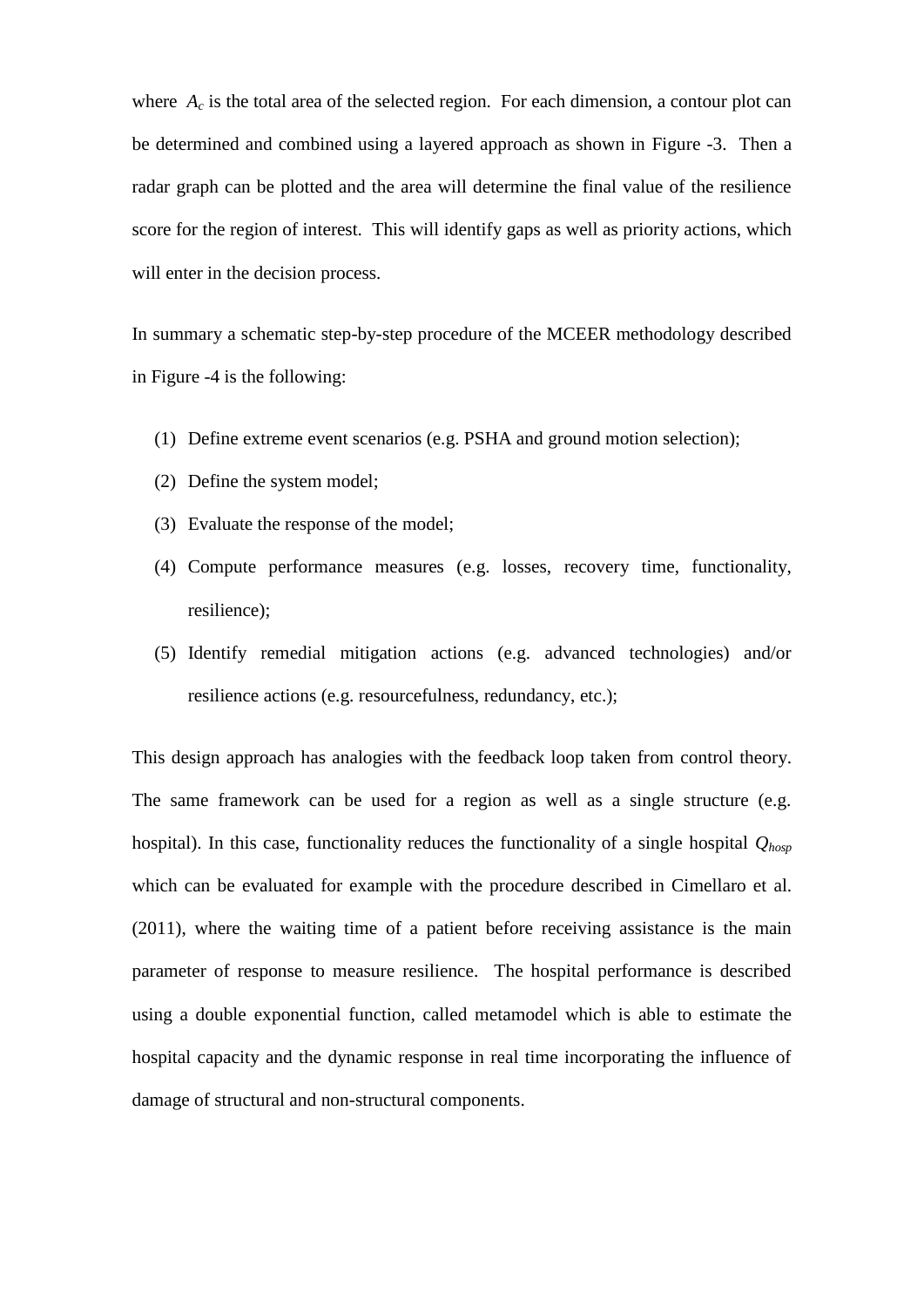## **1.14 Recovery models**

In general, the performance measure of a community and a system during transient analysis is a function of time *t* and other parameters that depend on the type of a community considered. Therefore at time *t* after the crisis, functionality is given by

$$
Q(t) = f(t, x_1, \dots, x_n) \tag{7}
$$

where  $x_1, \ldots, x_n$  are the parameters involved in describing the recovery model. Several models have been presented in Cimellaro et al. (2010a) to describe the recovery function which can be either *empirical* or *analytical* depending on the source of data and the type of analysis.

**Empirical recovery functions** are based on test or field data interpretation and engineering judgment. They can be built using the maximum likelihood method based on data reported from past extreme events as well as Monte Carlo simulations of specified community models. Since the complexity of the problem changes case by case, no specific model is presented in this part.

**Analytical recovery functions** are developed from community response data obtained through analysis of the system using numerical simulations. For example, for the case of earthquake events, they can be obtained from nonlinear time history analysis, response spectral analysis, etc.

Since the recovery process is characterized by uncertainties, the parameters considered in the model are modeled as random variables in order to quantify the uncertainties in the system. These uncertainties can be divided in aleatoric and epistemic uncertainties (Ang and Tang, 2007).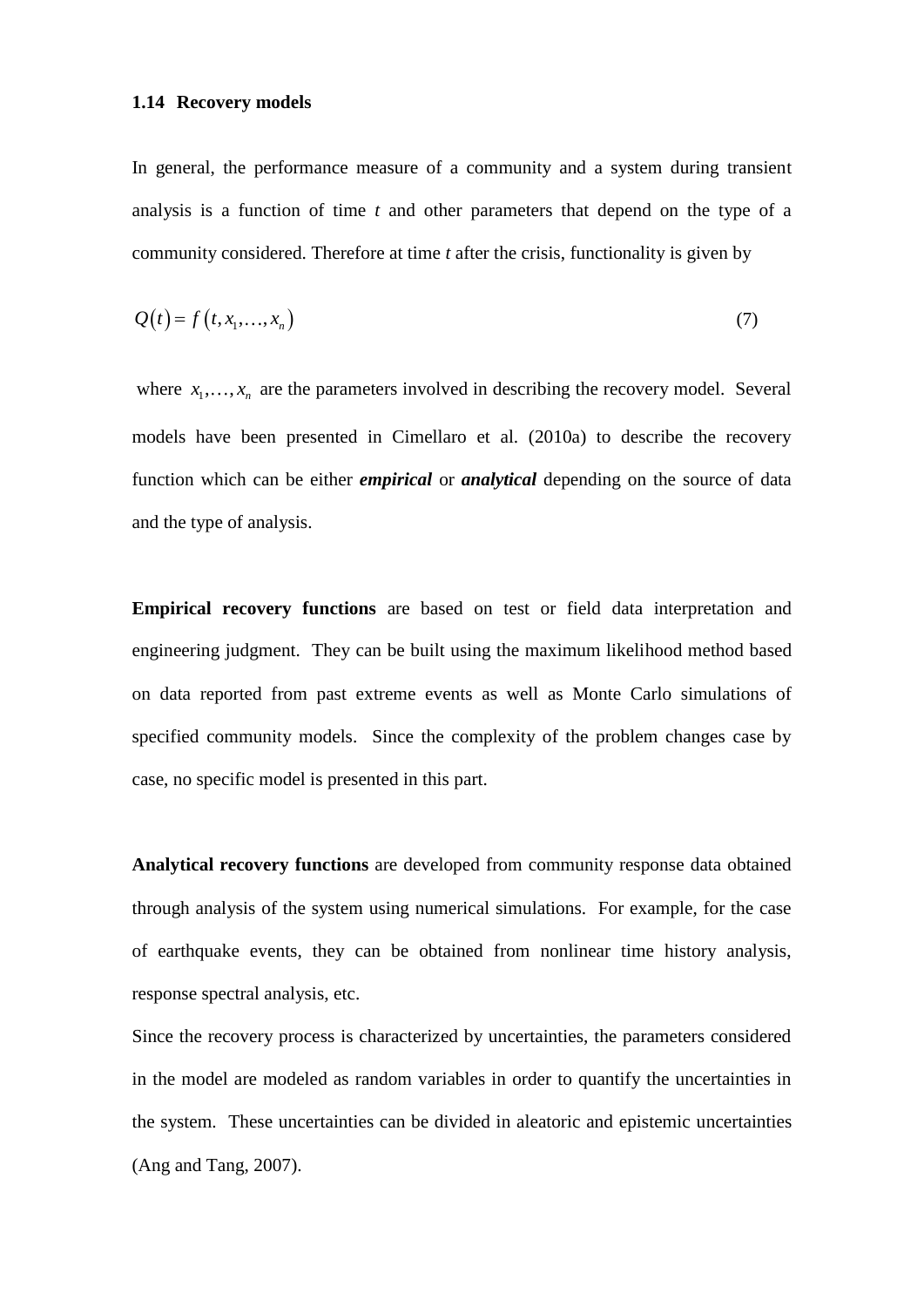Several models can be fitted to the observed data, and subsequently, model selection can be carried out using as goodness of fit measure, such as the  $r^2$  value. The essential requirement of the analytical recovery models is the simplicity, therefore the model should be selected so that it is easy to fit to real or numerical observation data and the number of parameters involved should be as low as possible. Below are reported five different recovery models which are grouped according to the two control periods (*short term* vs. *long term*). *Long term recovery models* are used when the reconstruction phase needs to be modeled, while *short term recovery models* are used when the emergency phase after the extreme event needs to be focused upon.

Several *long term recovery models* are proposed in Cimellaro et al. (2010). They can be grouped according to the number of parameters (one, two, or three parameters). Complex recovery models with more parameters can be proposed, but simpler mathematical models have benefits over more complex ones. They have fewer unknown parameters, and thus it is easier to fit to data (fewer experiments are needed). There is also less chance of "overfitting". With more free parameters, a model can be made to fit any data; however, at best the exercise is little more than curve fitting (with little meaningful understanding gained), while at worst the model may give an overconfidence in its predictive ability.

The simplest recovery model is the *uniform cumulative distribution* (cdf) recovery function (also known as the *linear model*). This model is usually adopted when there is no information regarding the preparedness, resources available, societal response, etc.

$$
Q(t) = Q_0 + F(t/t_0, t_0 + T_{RE}) \cdot [Q_R - (Q_0 - L_0)]
$$
\n(8)

where  $Q_0$  is the initial functionality after the drop;  $L_0$  is the initial total loss of functionality after the drop;  $Q_R$  is the residual functionality after the recovery process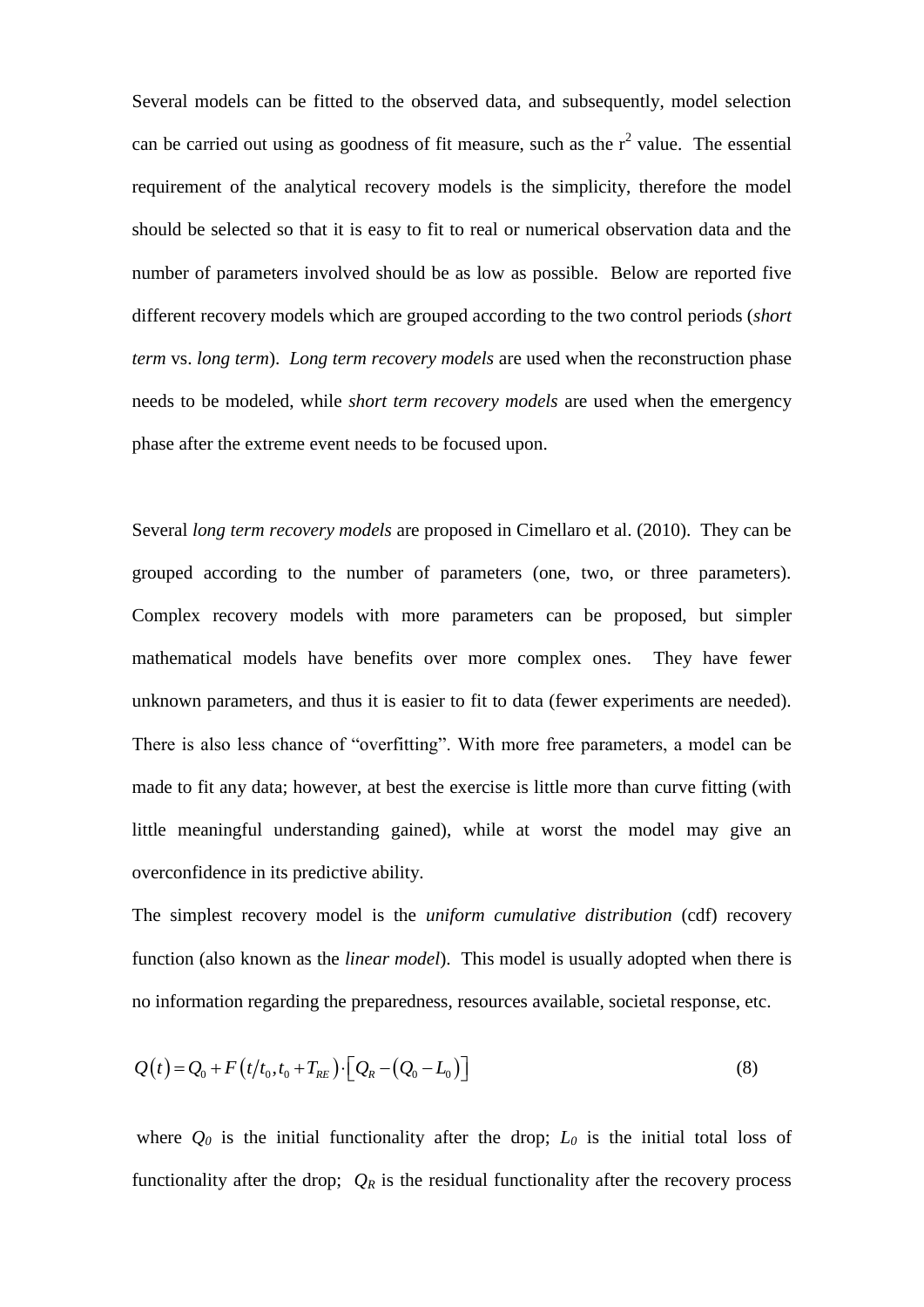ends; and  $F(t/t_0, t_0 + T_{RE})$  is the uniform cumulative distribution function which is given by

$$
F(t/t_0, t_0 + T_{RE}) = \frac{(t - t_0)}{T_{RE}} I(t_0, t_0 + T_{RE})
$$
\n(9)

where  $I(t_0, t_0+T_{RE})$  is the interval step function. The model is characterized by only one parameter [\(Figure -5a](#page-43-0)) which defines the slope of the curve and it represents *rapidity* (Cimellaro et al., 2010). The model can also be generalized by dividing the recovery process in several time intervals using a *multilinear model* that is given by

$$
Q(t) = Q_i + \sum_i H(t - t_i) \frac{(t - t_i)}{(t_{i+1} - t_i)} (Q_{i+1} - Q_i)
$$
\n(10)

where  $Q_i$  is the residual functionality at the step *i* and  $Q_{i+1}$  is the residual functionality at the step  $i+1$ ;  $H(j)$  is the Heaviside step function.

Alternatively, *lognormal cumulative distribution* (cdf) recovery function, can be adopted, having three parameters  $(L_0, \theta, \beta)$ , and it is given by

$$
Q(t) = Q_0 + F(t/\theta, \beta) \cdot [Q_R - (Q_0 - L_0)]
$$
\n(11)

where

$$
F(t/\theta, \beta) = \frac{1}{\beta \sqrt{2\pi}} \int_{-\infty}^{t} \frac{e^{-\frac{(\log(x) - \theta)^2}{2\beta^2}}}{x} dx
$$
 (12)

This model combines both the exponential recovery model proposed by Kafali and Grigoriu (2005) and the trigonometric recovery model proposed by Chang and Shinozuka (2004). The parameter  $L_0$  in Equation (11) can be used to define the initial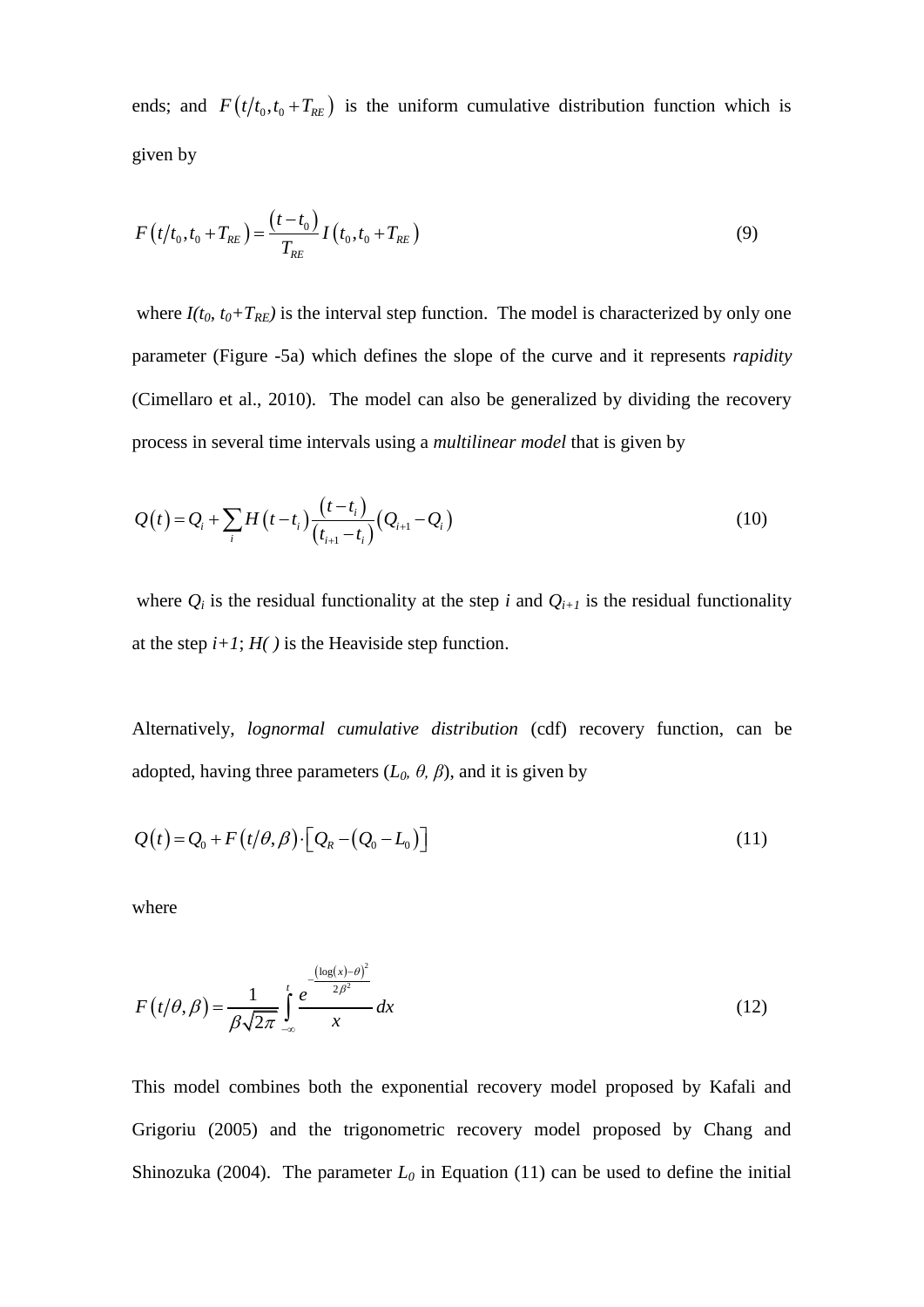total loss of functionality after the drop [\(Figure -5d](#page-43-0)). The parameter  $\theta$  can be used to define the time frame [\(Figure -5e](#page-43-0)) when the societal response and recovery are driven by lack or limited organization and/or resources. The parameter *β* defines the rapidity of the recovery process [\(Figure -5f](#page-43-0)).

The second group of recovery models is called *short term recovery models* and instead of using *cdf* shape models such as in the long term recovery models, they use the probability density functions (*pdf*) shape models. The simplest recovery model after the linear model proposed in Equation (8) is the Rayleigh probability density function recovery model, and it is defined as

$$
Q(t) = 1 - L_0 \frac{f(t|b)}{\max(|f(t|b)|)}
$$
\n(13)

where

$$
f(t|b) = \frac{t}{b^2} e^{\left(\frac{-t^2}{2b^2}\right)}
$$
 (14)

The model is calibrated using two parameters:  $L_0$  is related to the robustness dimension [\(Figure -5b](#page-43-0)), while *b* is related to the rapidity and the delay in the recovery process [\(Figure -5c](#page-43-0)).

Another model is the *lognormal probability density recovery function* which is given by

$$
Q(t) = 1 - L_0 \frac{f(t|\theta, \beta)}{\max(|f(t|\theta, \beta)|)}
$$
\n(15)

where

$$
f(t|\theta,\beta) = \frac{1}{x\beta\sqrt{2\pi}}e^{-\frac{(\log(x)-\theta)^2}{2\beta^2}}
$$
(16)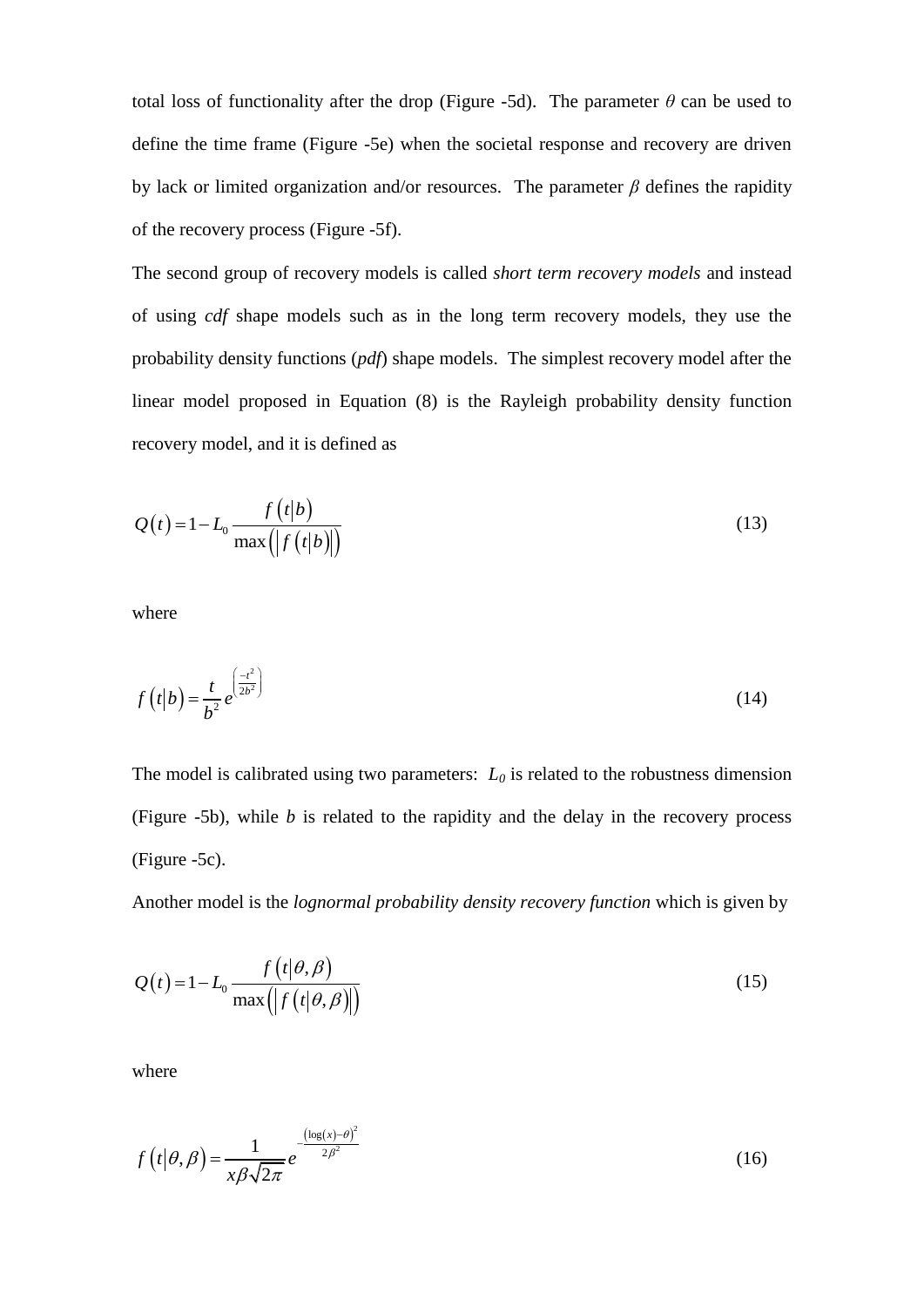The sensitivity of the three parameters on the recovery process is shown in [Figure -5g](#page-43-0)h-i. In the short term emergency response, more complex analytical recovery models are available such as the *metamodel* for describing the organizational performance of a hospital facility (Cimellaro et al., 2010). The model is based on a *double exponential function* and its parameters are calibrated based on simulated data obtained by a discrete event simulation model. The *metamodel* is capable of estimating the hospital capacity and dynamic response in real-time incorporating the influence of structural and nonstructural damaged components on the entire organizational model. It is important to mention that the constants in all the models presented can be continuously updated as soon as more data are available using a Bayesian approach.

#### **1.15 Uncertainties in Resilience-Based Design**

Either a deterministic or probabilistic approach can be used within the PEOPLES framework methodology with preference to the latter approach when a particular level of confidence of achieving performance objective is of interest. Five random variables are involved in the probabilistic description of the resilience index when uncertainties are included and variables are dependent. The joint probability density function of resilience, intensity, response, performance, and recovery is given by the following expressions

expressions  
\n
$$
f_{R,T_{RE},Q,X,I}(r,t_{RE},q,x,i) = f_{R,T_{RE},Q,X,I}(r|t_{RE},q,x,i) \cdot f_{T_{RE},Q,X,I}(t_{RE}|q,x,i) \cdot f_{Q,X,I}(q|x,i) \cdot f_{X,I}(x|i) \cdot f_{I}(i)
$$
\n(17)

where *I*=intensity measures; *X*=response measures; *Q*=performance measures;  $T_{RF}$ =recovery time measures; *R*=resilience index; *m<sub>r</sub>*=mean resilience index. The marginal PDF of the resilience index is given by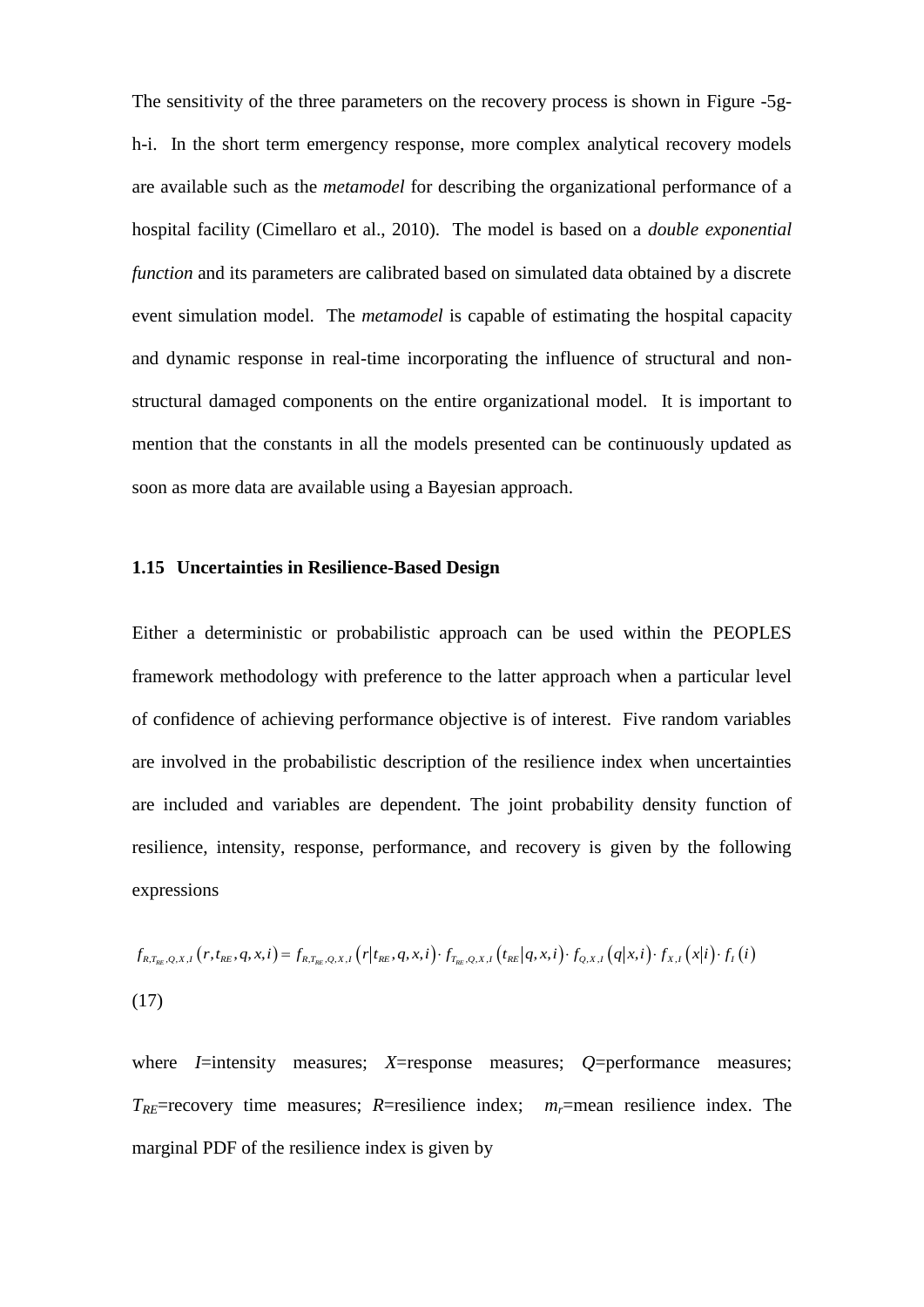$$
f_R(r) = \iint\limits_{t_{RE}} \iint\limits_{q} \iint\limits_{x} f_{R,T_{RE},Q,X,I}(r,t_{RE},q,x,i) dt_{RE} \cdot dq \cdot dx \cdot di
$$
 (18)

Therefore the expected value of the resilience index is given by

$$
m_r = E\{R\} = \int_{-\infty}^{\infty} r \cdot f_{R,T_{RE},Q,X,I}(r,t_{RE},q,x,i) \cdot dr
$$
 (19)

## **1.16 Numerical example**

The PEOPLES Resilience Framework methodology has been implemented in a software with a user friendly graphical interface in Google earth environment (Arcidiacono et al, 2011). The software is divided in five parts:

- 1-Input data collection;
- 2-Damage State Probability Analysis;
- 2-Resilience analysis;
- 4-Output data;
- 5-Decision making;

Further details about the software development can be found in the paper Arcidiacono et al. (2011).

In order to show the implementation issues the old medieval center of L'Aquila historical center, in Central Italy, that was subjected to 2009 L'Aquila earthquake, has been selected for the study. Ten buildings in Piazza del Duomo have been chosen as shown in [Figure -6.](#page-44-0) First the selected buildings have been classified according to the building typology and occupancy level. These features are represented in [Table -3.](#page-37-0) Four different recovery plans are considered having the same limit state characteristics but different site availability - i.e. number of construction sites that might fall within the considered area. The first and fourth scenarios have, respectively, the maximum and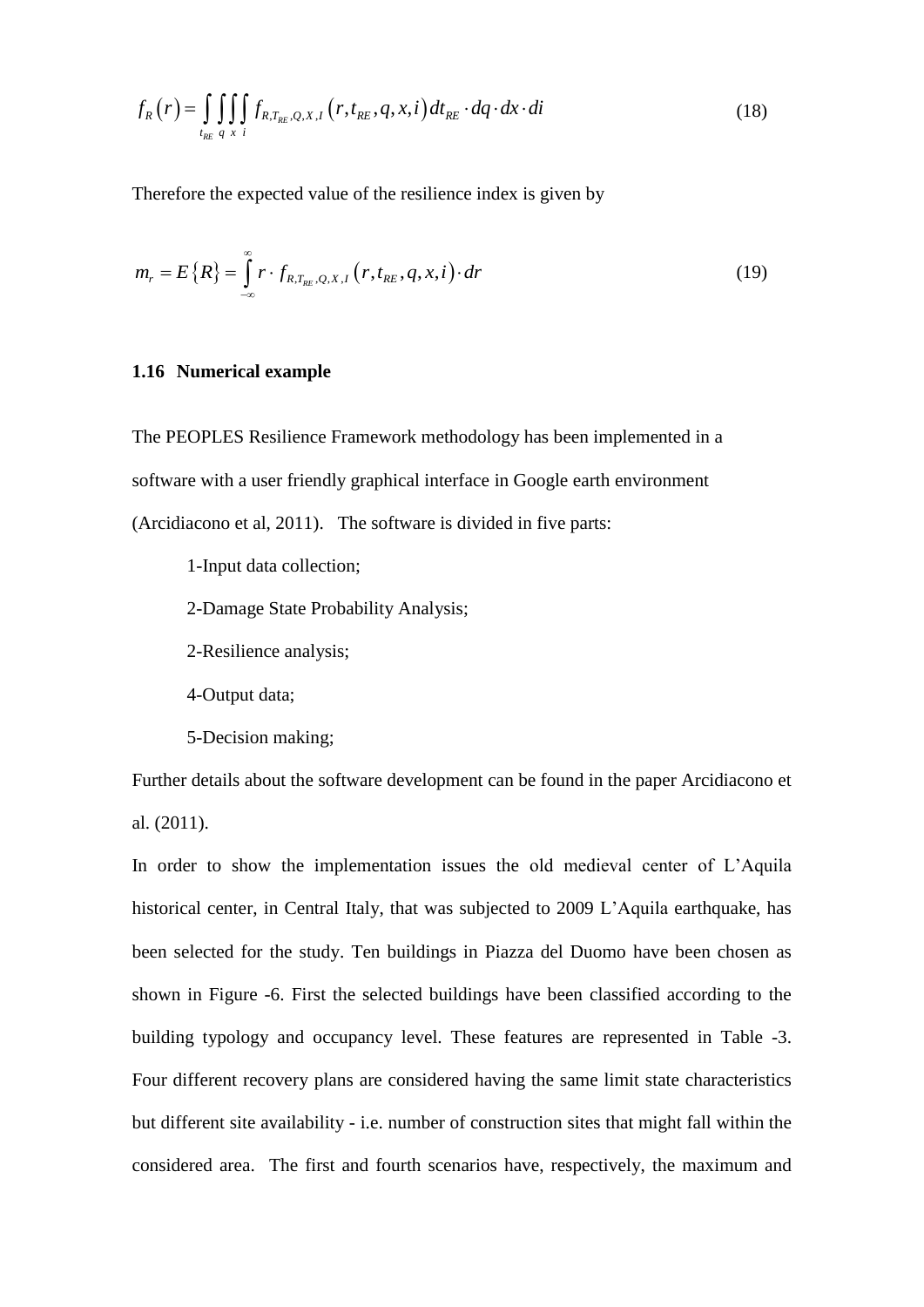minimum availability, that consists having respectively a maximum of 10 and 0 building construction sites per day inside the selected area. The second scenario has the maximum limit of five construction building sites per day and of four simultaneous starts of construction building sites. The third scenario has the limit of one building site per day. In all cases there is no-limit on economic budget. It was found the following results are summarized in [Table -4](#page-37-1) assuming a return period for the earthquake of 2475 years and a control period of 2 years.

From [Figure -6](#page-44-0) it is possible to see how are distributed the damage states in all buildings presented in the selected area. In particular, the buildings that have the higher damages are the buildings 1, 2 and 9. [Table -5](#page-37-2) shows the administrative time, the resilience over the control period and the rank in recovery plan for each building.

From [Figure -7,](#page-45-0) that shows the four functionality functions for each case, it is possible to observe that case I is the most resilient, while case IV has the smallest values of resilience. Case III is like a cumulative sum of all functionality functions of the buildings, because the works follow each other sequentially. The resilience index in [Table -6](#page-38-0) is defined as the value of community resilience from the disaster time *TDis* to the time of completion of the works  $T_{CW}$  (at this time the functionality will be equal to 100% or highest value). This index decreases with decreasing of the velocity of recovery, so it is a good parameter to evaluate the performance of the community and of the chosen recovery plan.

## **1.17 Concluding Remarks**

The purpose of this study is to identify gaps in the definitions and quantification of resilience at the community scale with the goal of developing a consistent framework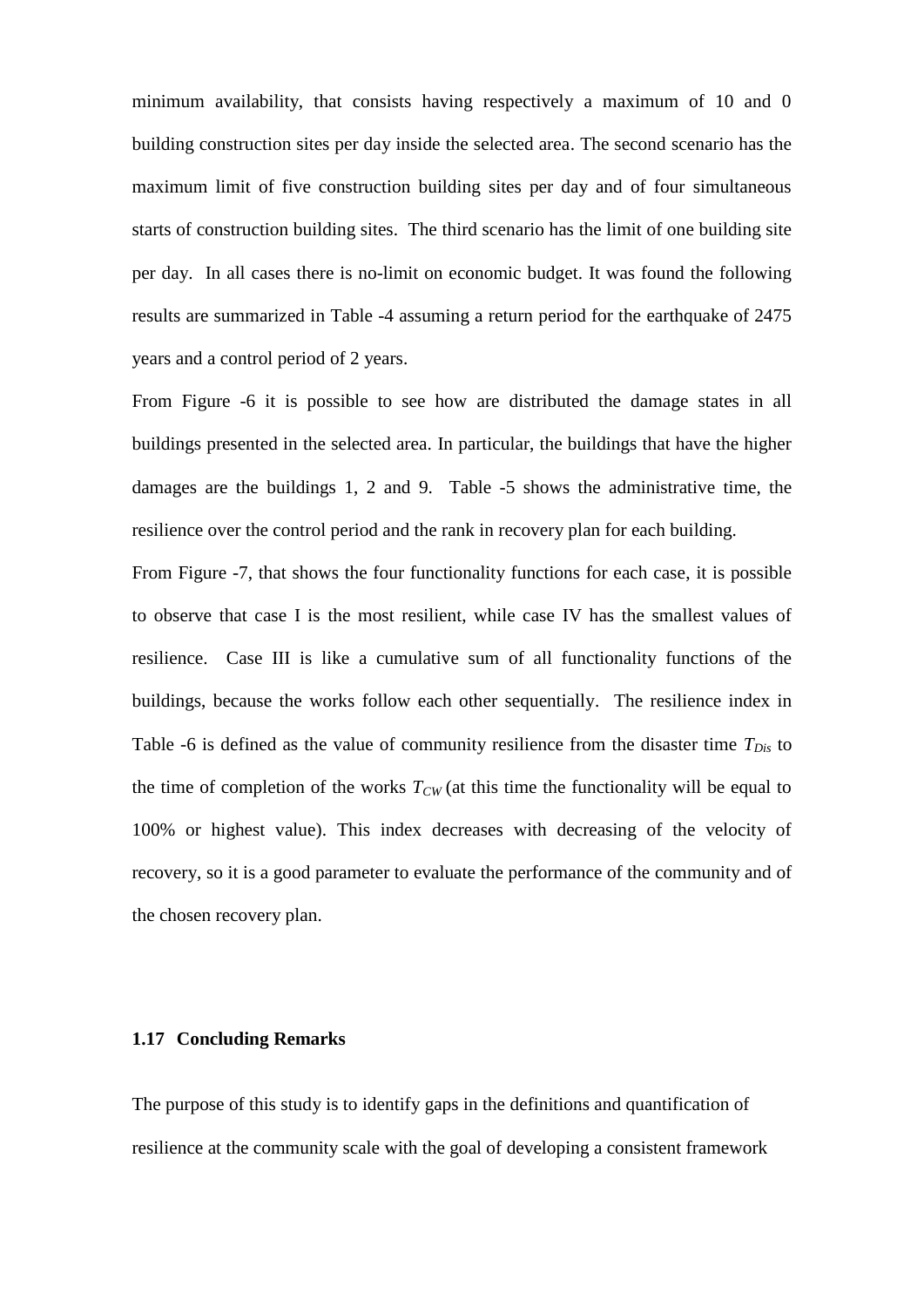that can address simultaneously the assets of the community and their functionality at various geographic and temporal scales. The suggested framework is including an attempt to mix multiple dimensions contributing to the functionality of the community. Moreover, each component is described also as a system with its functionality contributing to the overall community system functionality. As such, a "system of systems" was created. The elements of the new framework were defined and justified based on available information. However, much of the quantification is still in its infancy and requires aggregation of widely used methods in systems analysis and management.

The framework presented in this paper uses as a central part in the definition and quantification of resilience, the basic functionality of various components contributing to community resilience. These functionalities are complex functions of various parameters, which need to be yet defined and quantified, even though several applications of the framework are already available in literature as shown in the reference list. However, there is still much to be done before the implementation of this concept is feasible and efficient. However, the initial framework defined in this paper, can serve as guide for definitions of functionalities, parameters identifications, data collection, computational evaluations, etc.

## **1.18 Acknowledgements**

The research leading to these results has also received funding from the European Community's Seventh Framework Programme - Marie Curie International Reintegration Actions - FP7/2007-2013 under the Grant Agreement n° PIRG06-GA-2009-256316 of the project ICRED - Integrated European Disaster Community Resilience.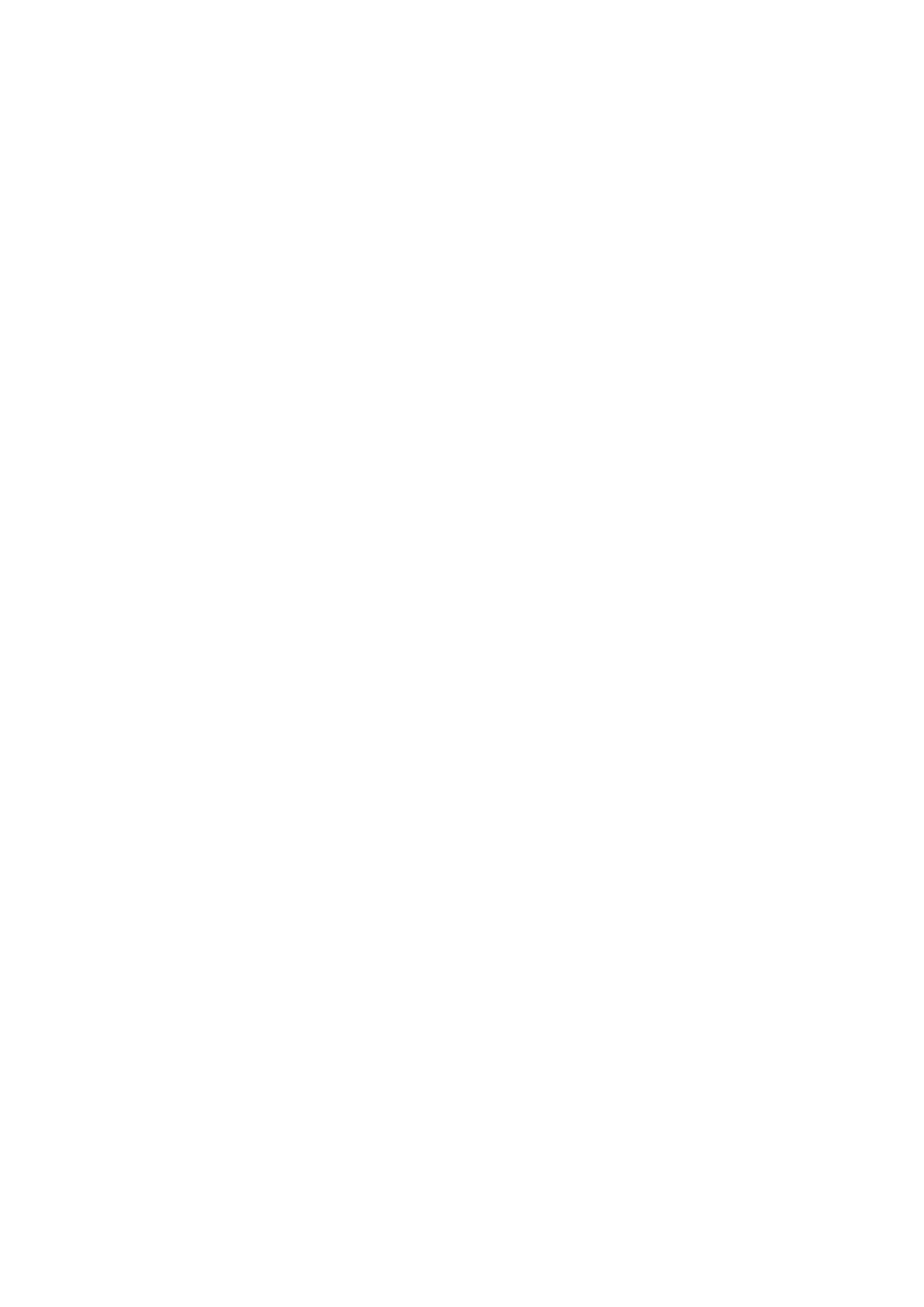## **References**

- Adger, W. N. (2000) Social and ecological resilience: are they related? Progress in Human Geography 24(3): 347-64
- Allenby, B. and J. Fink (2005) Toward inherently secure and resilient societies. Science 309(5737): 1034-36.
- Arcidiacono, V., G. P. Cimellaro, et al. (2012) Road network resilience assignment methodology. In: *6th International Conference on Bridge Maintenance, Safety and Management (IABMAS2012).* F. B. D. Frangopol. CRC Press Taylor & Francis Group, Stresa, Lake Maggiore, July 8-12, 2012.
- Brown, D. and J.Kulig (1996) The conceptof resiliency: Theoretical lessons from community research. Health and Canadian Society 4: 29-52.
- Bruneau, M. and A. M. Reinhorn (2007) Exploring the Concept of Seismic Resilience for Acute Care Facilities. Earthquake Spectra 23(1): 41-62.
- Bruneau, M., S. E. Chang, et al. (2003) A Framework to Quantitatively Assess and Enhance the Seismic Resilience of Communities. Earthquake Spectra 19(4): 733- 52.
- Chang, S. and M. Shinozuka (2004) Measuring Improvements in the Disaster Resilience of Communities. Earthquake Spectra 20(3): 739-55.
- Cimellaro, G. P., I. P. Christovasilis, et al. (2010) L`Aquila Earthquake of April 6, 2009 in Italy: Rebuilding a resilient city to withstand multiple hazards. In: *MCEER Technical Report –MCEER-10-0010*. MCEER, State University of New York at Buffalo (SUNY), Buffalo, New York.
- Cimellaro, G. P., C. Fumo, et al. (2009) Quantification of Seismic Resilience of Health care facilities In: *MCEER Technical Report-MCEER-09-0009*. Multidisciplinary Center for Earthquake Engineering Research, Buffalo, NY.
- Cimellaro, G. P., A. M. Reinhorn, et al. (2010) Framework for analytical quantification of disaster resilience. Engineering Structures 32(11): 3639–49.
- Cimellaro, G. P., A. M. Reinhorn, et al. (2010) Seismic resilience of a hospital system. Structure and Infrastructure Engineering 6(1-2): 127-44.
- Cimellaro, G. P., A. M. Reinhorn, et al. (2011) Performance-based metamodel for health care facilities. Earthquake Engineering & Structural Dynamics 40 1197– 217.
- Cimellaro, G. P., O. Villa, et al. (2013) Resilience-Based Design of Natural gas distribution networks. Journal of Infrastructure Systems, ASCE in review.
- Cimellaro, G. P., D. Solari, et al. (2013) Interdependency and regional resilience index after 2011 Tohoku earthquake in Japan. Earthquake Engineering & Structural Dynamics in review.
- Comfort, L. K. (1999) Shared Risk: Complex Systems in Seismic Response. Pergamon, New York.
- Cutter, S. L. and J. T. Mitchell (2000) Revealing the vulnerability of people and places: A case study of Georgetown County, South Carolina. Annals of American Geographers 90(4): 713-37.
- Cutter, S. (1996) Vulnerability to Environmental Hazards. Progress in Human Geography 20(4): 529-39.
- Department of Homeland Security (DHS) (2008). DHS Risk Lexicon, Risk Steering Committee, U.S. Department of Homeland Security, Washington, D.C.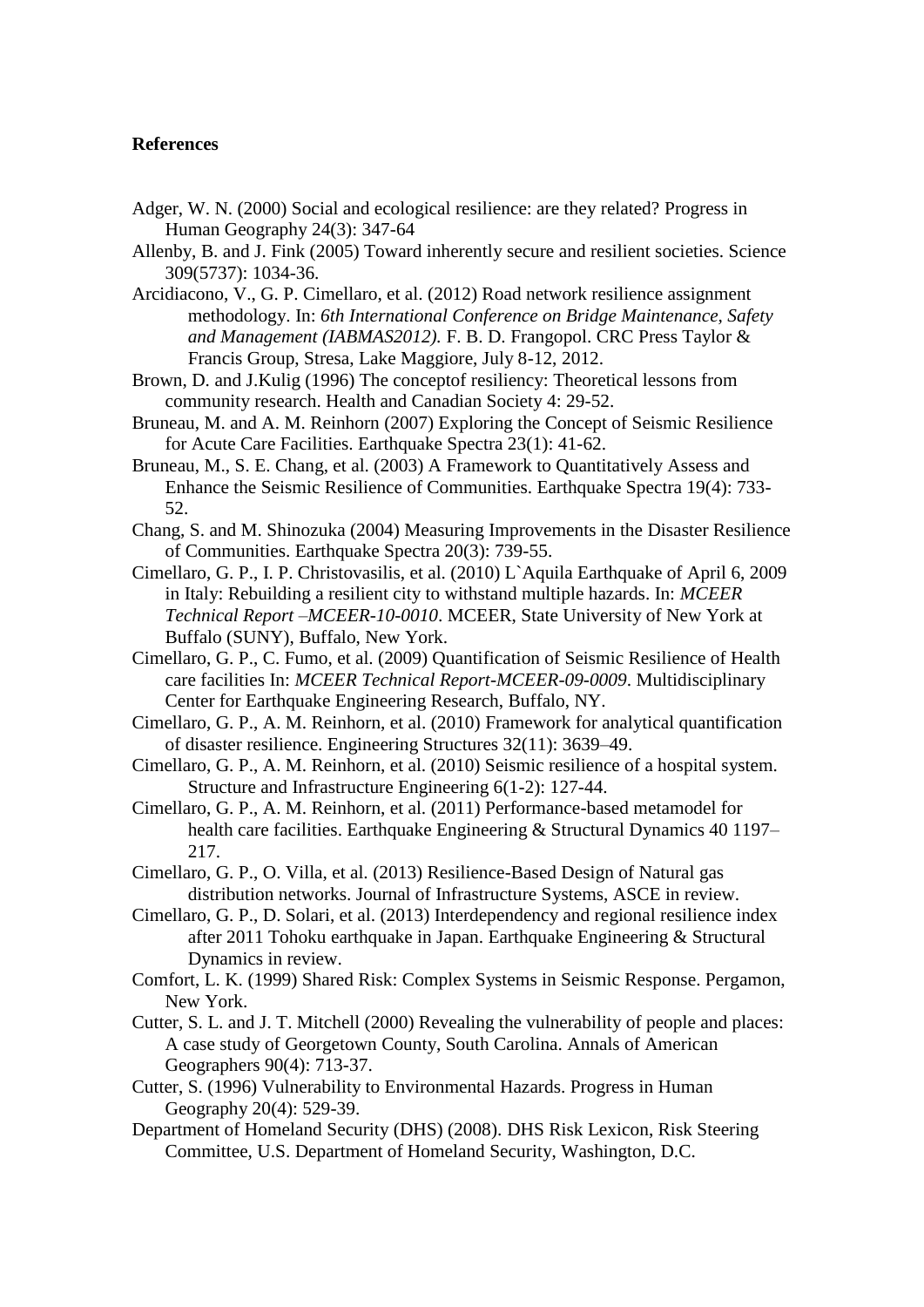- Díaz-Delgado, R., F. Lloret, et al. (2002) Satellite Evidence of Decreasing Resilience in Mediterranean Plant Communities After Recurrent Wildfires. Ecology 83(8): 2293- 303.
- Drabek, T. E. and D. A. McEntire (2002) Emergent Phenomena and Multiorganizational Coordination in Disasters: Lessons from the Research Literature. International Journal of Mass Emergencies and Disasters 20: 197-224.
- FEMA (2000) FEMA 356 Prestandard and Commentary for the seismic rehabilitation of buildings. In. Federal Emergency management Agency Washington DC.
- Fiksel, J. (2003) Designing resilient, sustainable systems. Environmental Science and Technology 37(23): 5330-39.
- Gunderson, L. H., C. S. Holling, et al. (2002) Resilience of large-scale resource systems, Washington, D.C.
- Haimes, Y. Y. (2009) On the definition of resilience in systems. Risk Analysis 29(4): 498-501.
- Haimes, Y. Y., N.C.Matalas, et al. (1998) Reducing vulnerability of water supply systems to attack. Reducing vulnerability of water supply systems to attack 4(4): 164-77.
- Handmer, J. and S. Dovers (1996) A typology of resilience: Rethinking institutions for sustainable development. Organization & Environment 9: 482-511.
- Harrald, J. (2006) Agility and Discipline: Critical Success Factors for Disaster Response. Annals of the American Academy of Political and Social Science 604: 256–72.
- Holling, C. S. (1973) Resilience and Stability of Ecological Systems. Annual Review of Ecology and Systematics 4: 1-23.
- Hollnagel, E. (2006) Resilience the challenge of the unstable, Hampshire.
- Holmgren, A. (2007) A framework for vulnerability assessment of electric power systems., New York, NY.
- Horne, J. F. and J. E. Orr (1998) Assessing behaviors that create resilient organizations. Employment Relations Today 24(4): 29-39.
- Kafali, C. and M. Grigoriu (2005) Rehabilitation decision analysis. In: *ICOSSAR'05: Proceedings of the Ninth International Conference on Structural Safety and Reliability*, Buffalo.
- Klein, R. J. T., R. J. Nicholls, et al. (2003) Resilience to natural hazards: How useful is this concept? . Global Environmental Change Part B: Environmental Hazards 5(1- 2): 35-45.
- Manyena, S. B. (2006) The concept of resilience revisited. Disasters 30: 434.
- Manzo, L. and D. Perkins (2006) Finding common ground: The importance of place attachment to community participation and planning. Journal of Planning Literature 20: 335-50.
- McDaniels, T., S. Chang, et al. (2008) Fostering resilience to extreme events within infrastructure systems: Characterizing decision contexts for mitigation and adaptation. Global Environmental Change-Human and Policy Dimensions 18(2): 310-18.
- Miles, S. B. and S. E. Chang (2011) ResilUS: A community based disaster resilience model. Journal of Cartography and GIS (CAGIS) 38(1): 36-51.
- Milleti, D. S. (1999) Disasters by Design: A Reassessment of Natural Hazards in the United States, Washington, D.C.
- Norris, F. H., S. P. Stevens, et al. (2008) Community Resilience as a Metaphor, Theory, Set of Capacities, and Strategy for Disaster Readiness. Am J Community Psychol 41: 127-50.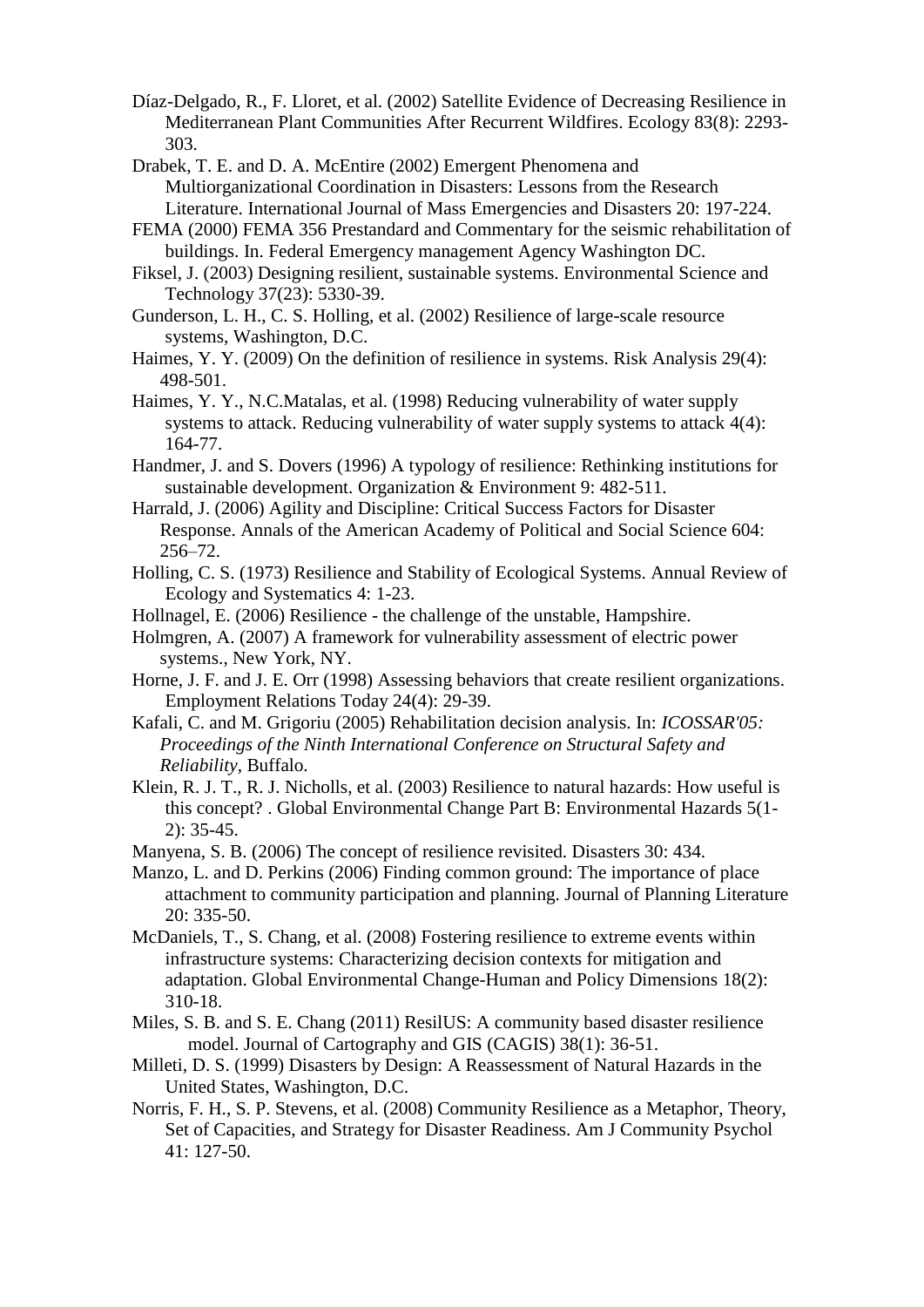- Olofsson, P., L. Eklundh, et al. (2007) Estimating net primary production for Scandinavian forests using data from Terra/MODIS. Space Res 39: 125-30.
- Pettorelli, N., J. Vik, et al. (2005) Using the satellite-derived NDVI to assess ecological responses to environmental change. TRENDS in Ecology and Evolution 20(9): 503-10.
- Prince, S. (1991) A model of regional primary production for use with coarse resolution satellite data. International Journal of Remote Sensing 12: 1313-30.
- Renschler, C., A. Frazier, et al. (2010) Framework for Defining and Measuring Resilience at the Community Scale: The PEOPLES Resilience Framework. In: *MCEER Technical Report –MCEER-10-006, pp. 91*. University at Buffalo (SUNY), The State University of New York, Buffalo, New York.
- Renschler, C., A. M. Reinhorn, et al. (2011) The PEOPLES Resilience Framework: A conceptual approach to quantify community resilience. In: *Proceedings of the 3rd International Conference on Computational Methods in Structural Dynamics and Earthquake Engineering (COMPDYN 2011).* M. F. a. V. P. M. Papadrakakis. National Technical University of Athens, Corfu`, Greece,
- RICSA (2010) RISCA Poverty Project. URL: http://web.uct.ac.za/depts/ricsa/projects/publicli/poverty.
- Rose, A. (2004) Defining and measuring economic resilience to disasters. Disaster Prevention and Management 13: 307-14.
- Rose, A. (2004) Economic principles, issues, and research priorities in hazard loss estimation, Springer Verlag.
- Rose, A. (2009) Economic resilience to disasters. In. Center for Risk and Economic Analysis of Terrorism Events University of Southern California.
- Rose, A. and S. Y. Liao (2005) Modeling regional economic resilience to disasters: A computable general equilibrium analysis of water service disruptions. Journal of Regional Science 45(1): 75-112.
- Scura, G., V. Arcidiacono, et al. (2013) Integrated Damage Assessment Communication system using smartphone network during 2012 Emilia earthquake. In: *Vienna Congress on Recent Advances in Earthquake Engineering and Structural Dynamics & 13. D-A-CH Tagung (VEESD2013)*, Vienna, Austria, August 28- 30, 2013.
- Simoniello, T., Lanfredi, M., Liberti, M., Coppola, R., and Macchiato, M. (2008). Estimation of vegetation cover resilience from satellite time series. Hydrol. Earth Syst. Sci., 12, 1053-1064.
- Simoniello, R. A. and E. L. Quarantelli (1985) Emergent Citizen Groups and Emergency Management. Public Administration Review 45: 93-100.
- Sutton, J. and K. Tierney (2006) Disaster Preparedness: Concepts, Guidance, and Research, San Francisco, CA.
- Tierney, K. (1997) Business impacts of the northridge earthquake. Journal of Contingencies and Crisis Management 5: 87-97.
- Tierney, K. and M. Bruneau (2007) Conceptualizing and Measuring Resilience. TR News 250: 14-17.
- Tierney, K. (2009) Disaster Responce: Research Findings and their implications for Resilience Measures. In. CARRI Research Report 6, Community & Regional Resilience Institute, Colorado Boulder.
- Vugrin, E. D., D. E. Warren, et al. (2010) A Framework for assessing the resilience of infrastructure and economic systems, Springer, Berlin, Germany.
- Weick, K. E. (1995) Sensemaking in Organizations, CA: Sage.
- Weick, K. E., K. Sutcliffe, et al. (2005) Organizing and the Process of Sensemaking. Organization Science 16: 409-21.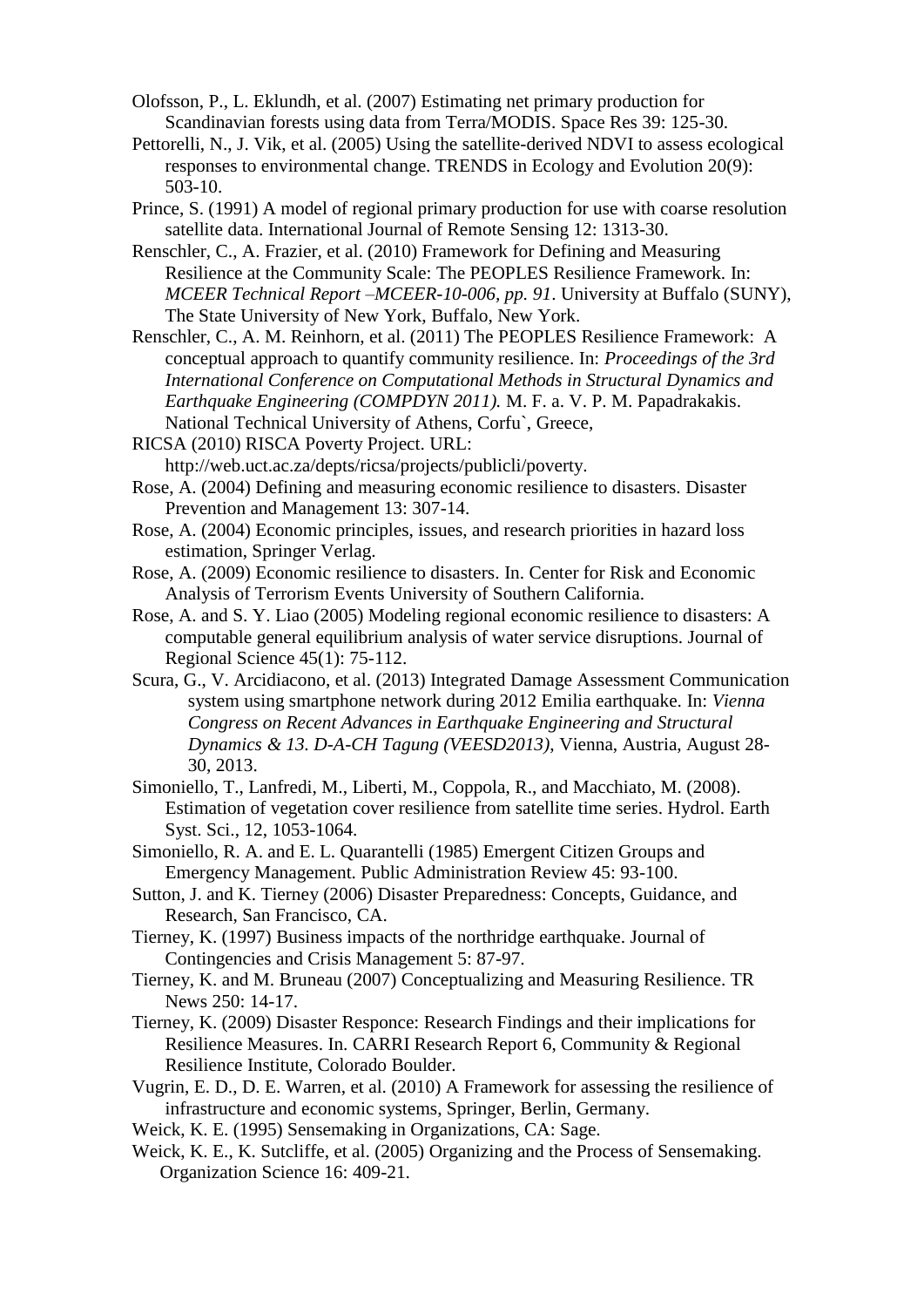Wildavsky, A. (1991) Searching for Safety, New Brunswick. Woods, D. D. (2006) Essential characteristics of resilience, Aldershot, UK. Zobel, C. (2010) Comparative visualization of predicted disaster resilience. In: *7th International ISCRAM Conference*.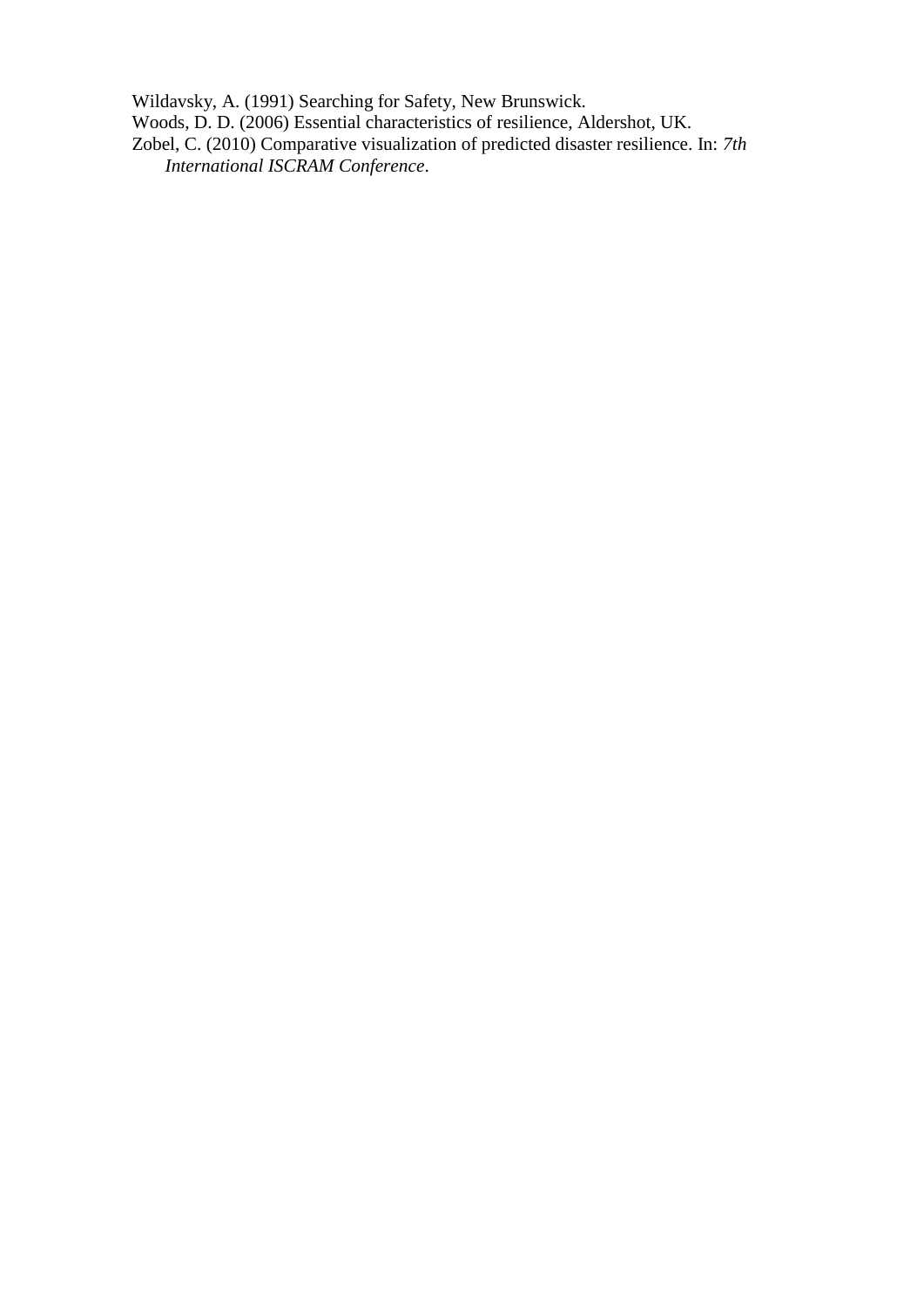<span id="page-34-0"></span>

| Author                     | Definition                                                                                                                                                                                                                                                                                                                                                                                                                                               |
|----------------------------|----------------------------------------------------------------------------------------------------------------------------------------------------------------------------------------------------------------------------------------------------------------------------------------------------------------------------------------------------------------------------------------------------------------------------------------------------------|
| <b>Holling</b> (1973)      | Ecological systems resilience is a measure of the persistence of systems and of their ability to absorb<br>change and disturbance and still maintain the same relationships between populations or state<br>variables.                                                                                                                                                                                                                                   |
| Wildavsky<br>(1991)        | Resilience is the capacity to cope with unanticipated dangers after they have become manifest,<br>learning to bounce back.                                                                                                                                                                                                                                                                                                                               |
| Horne and Orr<br>(1998)    | Resilience is the ability of a system to withstand stresses of 'environmental loading' [it is] a<br>fundamental quality found in individuals, groups, organizations, and systems as a whole.                                                                                                                                                                                                                                                             |
| Haimes et al.<br>(1998)    | Resilience is the ability of system to return to its optimal condition in a short period of time.<br>Considering resilience one of four strategies for hardening a system, together with security,<br>redundancy and robustness.                                                                                                                                                                                                                         |
| Mileti (1999)              | Local resiliency with regard to disasters means that a locale is able to withstand an extreme natural<br>event without suffering devastating losses, damage, diminished productivity, or quality of life and<br>without a large amount of assistance from outside the community.                                                                                                                                                                         |
| Comfort<br>(1999)          | Resilience is the capacity to adapt existing resources and skills to new situations and operating<br>conditions.                                                                                                                                                                                                                                                                                                                                         |
| Adger (2000)               | Social resilience is the ability of groups or communities to cope with external stresses and<br>disturbances as a result of social, political, and environmental change.                                                                                                                                                                                                                                                                                 |
| Gunderson et<br>al. (2002) | Engineering resilience [] is the speed of return to the steady state following a perturbation []<br>ecological resilience [] is measured by the magnitude of disturbance that can be absorbed before the<br>system is restructured                                                                                                                                                                                                                       |
| Fiksel (2003)              | Resilience is the essence of sustainability [] the ability to resist disorder.                                                                                                                                                                                                                                                                                                                                                                           |
| Bruneau et al.<br>(2003)   | Resilience is defined in terms of three stages: the ability of a system to reduce the probability of an<br>adverse event, to absorb the shock if the adverse event occurs, and to quickly re-establish normal<br>operating conditions. So resilience thus encompasses the four characteristics of robustness,<br>redundancy, resourcefulness, and rapidity. Are considered four types of resilience: technical;<br>organizational; economic; and social. |
| Allenby and<br>Fink (2005) | Resiliency is defined as the capability of a system to maintain its functions and structure in the face of<br>internal and external change and to degrade gracefully when it must.                                                                                                                                                                                                                                                                       |
| Rose and Liao<br>(2005)    | Regional economic resilience is the inherent ability and adaptive response that enables firms and<br>regions to avoid maximum potential losses.                                                                                                                                                                                                                                                                                                          |
| Hollnagel<br>(2006)        | Resilience is defined as the intrinsic ability of an organization (system) to maintain or regain a<br>dynamically stable state, which allows it to continue operations after a major mishap and/or in the<br>presence of a continuous stress.                                                                                                                                                                                                            |
| Manyena<br>(2006)          | Evaluating all the possible definitions provided from the 90's to nowadays, resilience could be viewed<br>as the intrinsic capacity of a system, community or society predisposed to a shock or stress to adapt<br>and survive by changing its non essential attributes and rebuilding itself.                                                                                                                                                           |
| Woods (2006)               | Evaluating all the possible definitions provided from the 90's to nowadays, resilience could be viewed<br>as the intrinsic capacity of a system, community or society predisposed to a shock or stress to adapt<br>and survive by changing its non essential attributes and rebuilding itself.                                                                                                                                                           |
| Holmgren<br>(2007)         | Resilience is the ability of the system to return to a stable condition after a disruption. Distinguishing<br>robustness and resilience, using robustness to imply that the system will remain (nearly) unchanged<br>even in the face of disruption.                                                                                                                                                                                                     |

## Table -1 Literature review about resilience definitions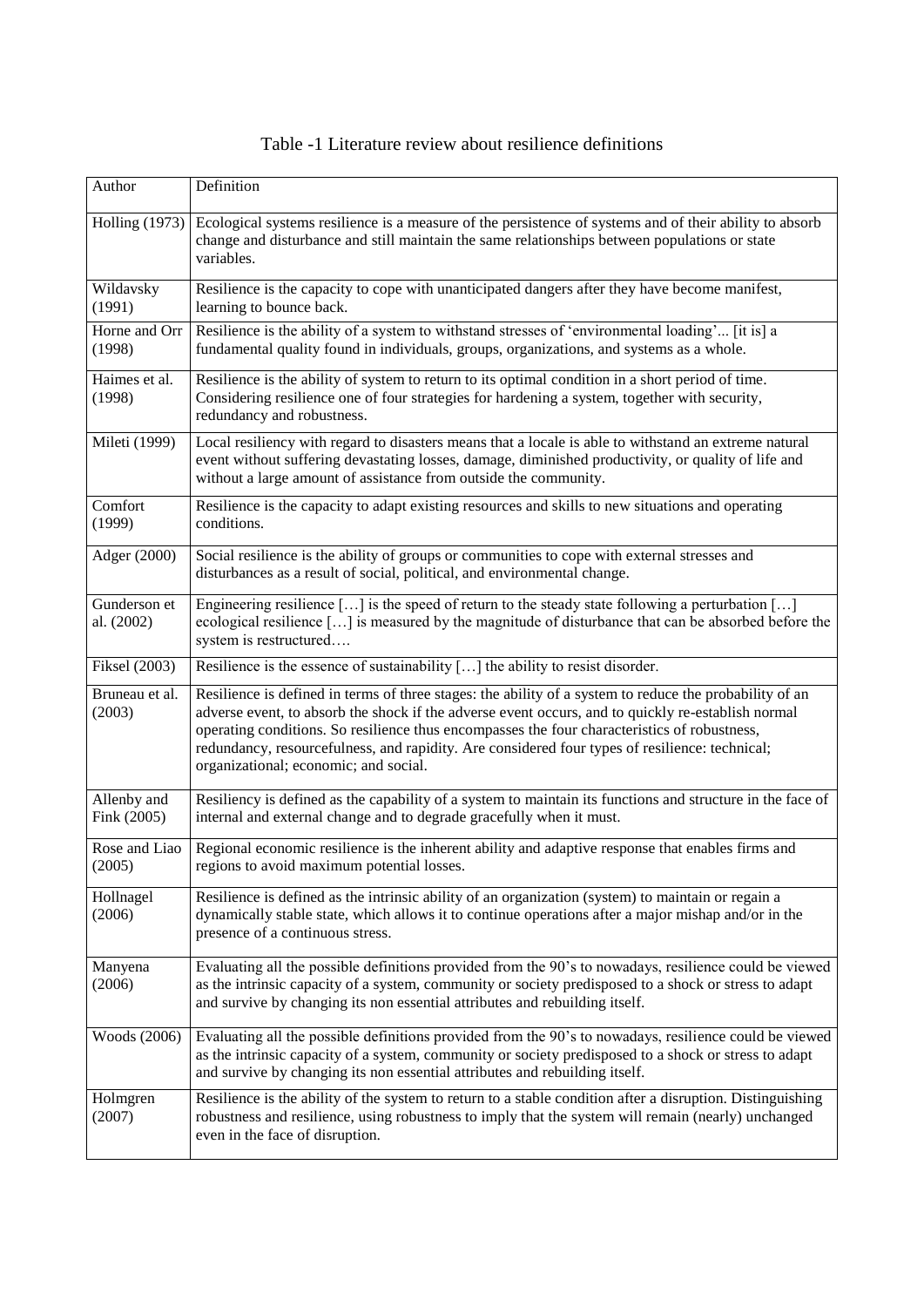| Tierney and<br><b>Bruneau</b><br>(2007) | Resilience is both the inherent strength and ability to be flexible and adaptable after environmental<br>shocks and disruptive events.                                                                                                                              |
|-----------------------------------------|---------------------------------------------------------------------------------------------------------------------------------------------------------------------------------------------------------------------------------------------------------------------|
| DHS (2008)                              | Resilience is the ability of systems, infrastructures, government, business, and citizenry to resist,<br>absorb, recover from, or adapt to an adverse occurrence that may cause harm, destruction, or loss of<br>national significance.                             |
| Haimes (2009)                           | Resilience is defined as the ability of the system to with stand a major disruption within acceptable<br>degradation parameters and to recover within an acceptable time and composite costs and risk.                                                              |
| Vugrin et al.<br>(2010)                 | Given the occurrence of a particular disruptive event (or set of events), the resilience of a system to<br>that event (or events) is the ability to efficiently reduce both the magnitude and duration of the<br>deviation from targeted system performance levels. |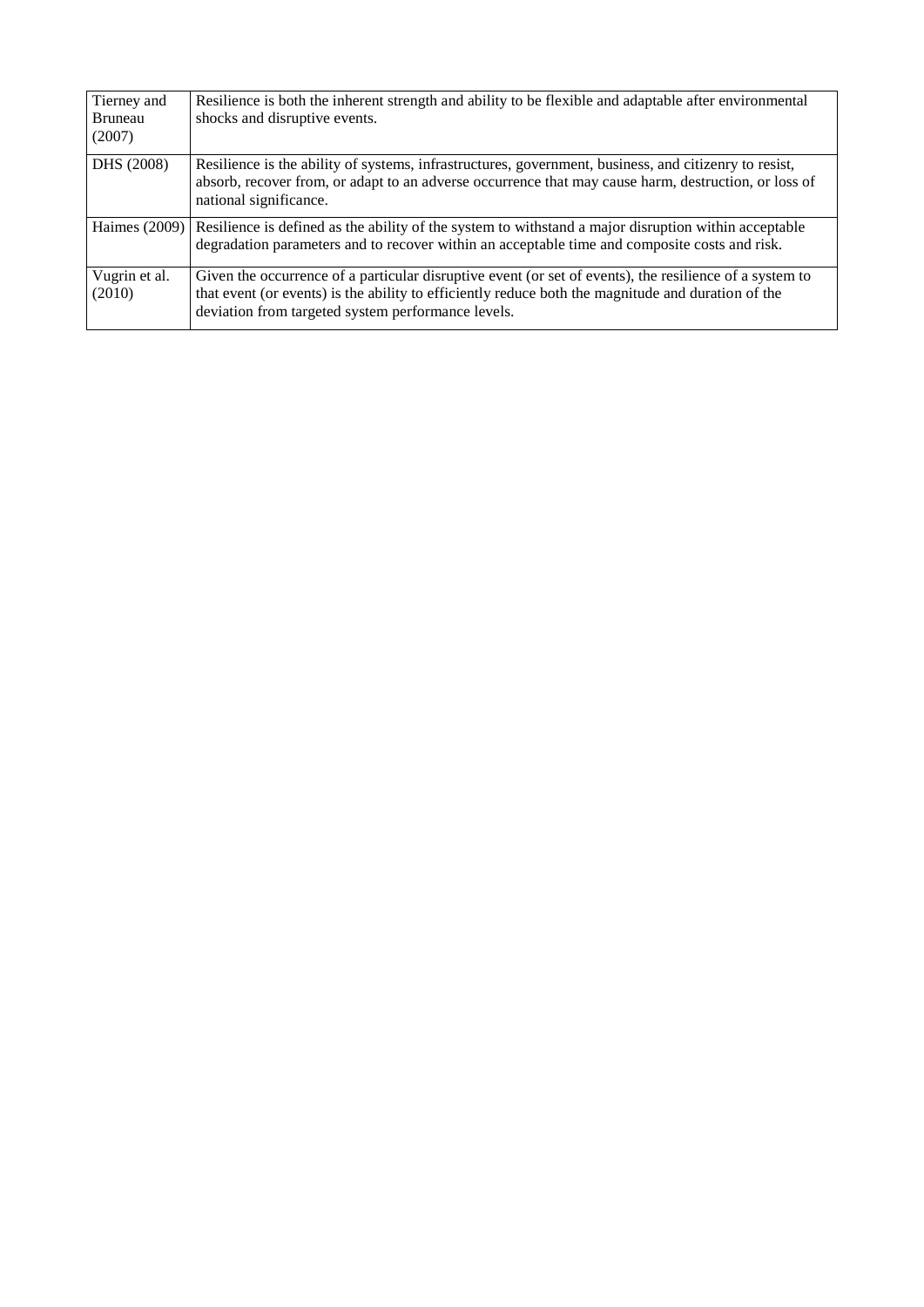| POPULATION AND DEMOGRAPHICS<br>1)                                                                      |                                                      |                                                         |                                                   |  |  |  |  |  |  |
|--------------------------------------------------------------------------------------------------------|------------------------------------------------------|---------------------------------------------------------|---------------------------------------------------|--|--|--|--|--|--|
| Distribution/Density<br>a)                                                                             | Composition<br>b)                                    | Socio-Economic Status<br>$\mathbf{c})$                  |                                                   |  |  |  |  |  |  |
| Urban<br>$\ddot{a}$                                                                                    | Age<br>i)                                            | <b>Educational Attainment</b><br>$\ddot{1}$             | Home Ownership<br>iv)                             |  |  |  |  |  |  |
| $\ddot{\textbf{i}}$<br>Suburban                                                                        | Gender<br>ii)                                        | $\ddot{\textbf{i}}$<br>Income                           | Housing Vacancies<br> v)                          |  |  |  |  |  |  |
| $\ddot{\text{iii}})$<br>Rural                                                                          | iii)<br><b>Immigrant Status</b>                      | $\overline{iii}$<br>Poverty                             | Occupation<br>$\mathbf{v}$ i)                     |  |  |  |  |  |  |
| Wildland<br>iv)                                                                                        | Race/Ethnicity<br>iv)                                |                                                         |                                                   |  |  |  |  |  |  |
|                                                                                                        |                                                      |                                                         |                                                   |  |  |  |  |  |  |
| Water Quality/Quantity                                                                                 | <b>ENVIRONMENTAL/ECOSYSTEM</b><br>2)                 |                                                         |                                                   |  |  |  |  |  |  |
| a)                                                                                                     | Air Quality<br>b)                                    | Soil Quality<br>$\mathbf{c}$                            | Biodiversity<br>$\mathbf{d}$                      |  |  |  |  |  |  |
| <b>Other Natural Resources</b><br>Biomass (Vegetation)<br>f)<br> e)<br>ORGANIZED GOVERNMENTAL SERVICES |                                                      |                                                         |                                                   |  |  |  |  |  |  |
|                                                                                                        | 3)                                                   |                                                         |                                                   |  |  |  |  |  |  |
| Executive/Administrative<br>a)                                                                         |                                                      | b)<br>Judicial                                          | Legal/Security<br>$\circ$ )                       |  |  |  |  |  |  |
| $\ddot{a}$<br>Emergency Response and                                                                   | $\ddot{\mathbf{i}}$<br>Health and Hygiene            |                                                         |                                                   |  |  |  |  |  |  |
|                                                                                                        | PHYSICAL INFRASTRUCTURE<br>4)                        |                                                         |                                                   |  |  |  |  |  |  |
| Facilities<br>a)                                                                                       |                                                      | b)<br>Lifelines                                         |                                                   |  |  |  |  |  |  |
| Residential<br>$\ddot{1}$                                                                              |                                                      | Communications<br>$\ddot{a}$                            |                                                   |  |  |  |  |  |  |
| Housing Units<br>(1)                                                                                   |                                                      | (1) Internet (2) Phones (3) TV (4) Radio (5) Postal     |                                                   |  |  |  |  |  |  |
| Shelters<br>(2)                                                                                        |                                                      | <b>Health Care</b><br>$\ddot{\textbf{i}}$               |                                                   |  |  |  |  |  |  |
| Commercial<br>$\ddot{\text{ii}})$                                                                      |                                                      | (1) Acute Care (2) Long-Term Acute Care (4) Psychiatric |                                                   |  |  |  |  |  |  |
| <b>Distribution Facilities</b><br>(1)                                                                  | Manufacturing Facilities<br>(3)                      | (3) Primary Care<br>(5) Specialty                       |                                                   |  |  |  |  |  |  |
| Hotels - Accommodations<br>(2)                                                                         | Office Buildings<br>(4)                              | Food Supply<br>$\overline{iii}$                         |                                                   |  |  |  |  |  |  |
| Cultural<br>$\dddot{\mathbf{i}}$                                                                       |                                                      | Utilities<br>iv)                                        |                                                   |  |  |  |  |  |  |
| <b>Entertainment Venues</b><br>(1)                                                                     | Schools<br>(4)                                       | Electrical (2) Fuel/Gas/Energy (3) Waste<br>(1)         |                                                   |  |  |  |  |  |  |
| (2)<br>Museums                                                                                         | Sports/Recreation Venues<br>(5)                      | Transportation<br>V)                                    |                                                   |  |  |  |  |  |  |
| Religious Institutions<br>(3)                                                                          |                                                      | Aviation<br>(2) Bridges<br>(1)                          | (3) Highways                                      |  |  |  |  |  |  |
|                                                                                                        |                                                      | (4)                                                     | Railways (5) Transit (6) Vehicles (7) Waterways   |  |  |  |  |  |  |
|                                                                                                        | LIFESTYLE AND COMMUNITY COMPETENCE<br>5)             |                                                         |                                                   |  |  |  |  |  |  |
| Collective Action and Decision Making<br>a)                                                            |                                                      | b)<br>Collective Efficacy and                           | Quality of Life<br> c)                            |  |  |  |  |  |  |
| i) Conflict Resolution                                                                                 | ii) Self-Organization                                | Empowerment                                             |                                                   |  |  |  |  |  |  |
|                                                                                                        | <b>ECONOMIC DEVELOPMENT</b><br>6)                    |                                                         |                                                   |  |  |  |  |  |  |
| <b>Financial Services</b><br>a)                                                                        | Industry - Employment -<br>b)<br>Services            |                                                         | Industry - Production<br>c)                       |  |  |  |  |  |  |
| Asset Base of Financial<br>i)<br>Institutions                                                          | Agriculture<br>$\ddot{i}$                            | Number of Corporate<br>X)<br>Headquarters               | Food Supply<br>$\ddot{a}$                         |  |  |  |  |  |  |
| <b>Checking Account Balances</b><br>$\ddot{\text{ii}})$<br>(Personal and Commercial)                   | ii)<br>Construction                                  | Other Business Services<br>xi)                          | Manufacturing<br>$\ddot{\text{1}}$                |  |  |  |  |  |  |
| Consumer Price Index<br>iii)                                                                           | <b>Education</b> and Health<br>iii)<br>Services      | Professional and Business<br>xii)<br>Services           |                                                   |  |  |  |  |  |  |
| Insurance<br>iv)                                                                                       | Finance, Insurance and<br>iv)<br>Real Estate         | <b>Employment Services</b><br>(1)                       |                                                   |  |  |  |  |  |  |
| Number and Average Amount of<br>V)<br>Loans                                                            | Fortune 1000<br>V)                                   | Flexibilities<br>(a)                                    |                                                   |  |  |  |  |  |  |
| Number of Bank and Credit Union<br>$\mathbf{v}$ i)<br>Members                                          | Fortune 500<br>$\mathbf{v}$ i)                       | Opportunities<br>(b)                                    |                                                   |  |  |  |  |  |  |
| vii) Number of Banks and Credit                                                                        | Information, Professional<br>$\overline{\text{vii}}$ | Placement<br>(c)                                        |                                                   |  |  |  |  |  |  |
| Unions<br>viii) Savings Account Balances                                                               | Business, Other<br>viii) Leisure and Hospitality     | Transport and Utilities<br>(2)                          |                                                   |  |  |  |  |  |  |
| (Personal and Commercial)                                                                              |                                                      |                                                         |                                                   |  |  |  |  |  |  |
| <b>Stock Market</b><br>ix)                                                                             | Manufacturing<br>ix)                                 | Wholesale and Retail<br>(3)                             |                                                   |  |  |  |  |  |  |
|                                                                                                        | SOCIAL/CULTURAL CAPITAL<br>7)                        |                                                         |                                                   |  |  |  |  |  |  |
| Child and Elderly Services<br> a)                                                                      | <b>Commercial Centers</b><br>b)                      | $\mathbf{c})$<br>Community Participation                | $\mathbf{d}$<br>Cultural and Heritage<br>Services |  |  |  |  |  |  |
| <b>Education Services</b><br>$\vert e)$                                                                | Non-Profit Organizations<br>f)                       | Place Attachment<br>g)                                  |                                                   |  |  |  |  |  |  |

# <span id="page-36-0"></span>Table -2 Complete list of components and subcomponents of PEOPLES framework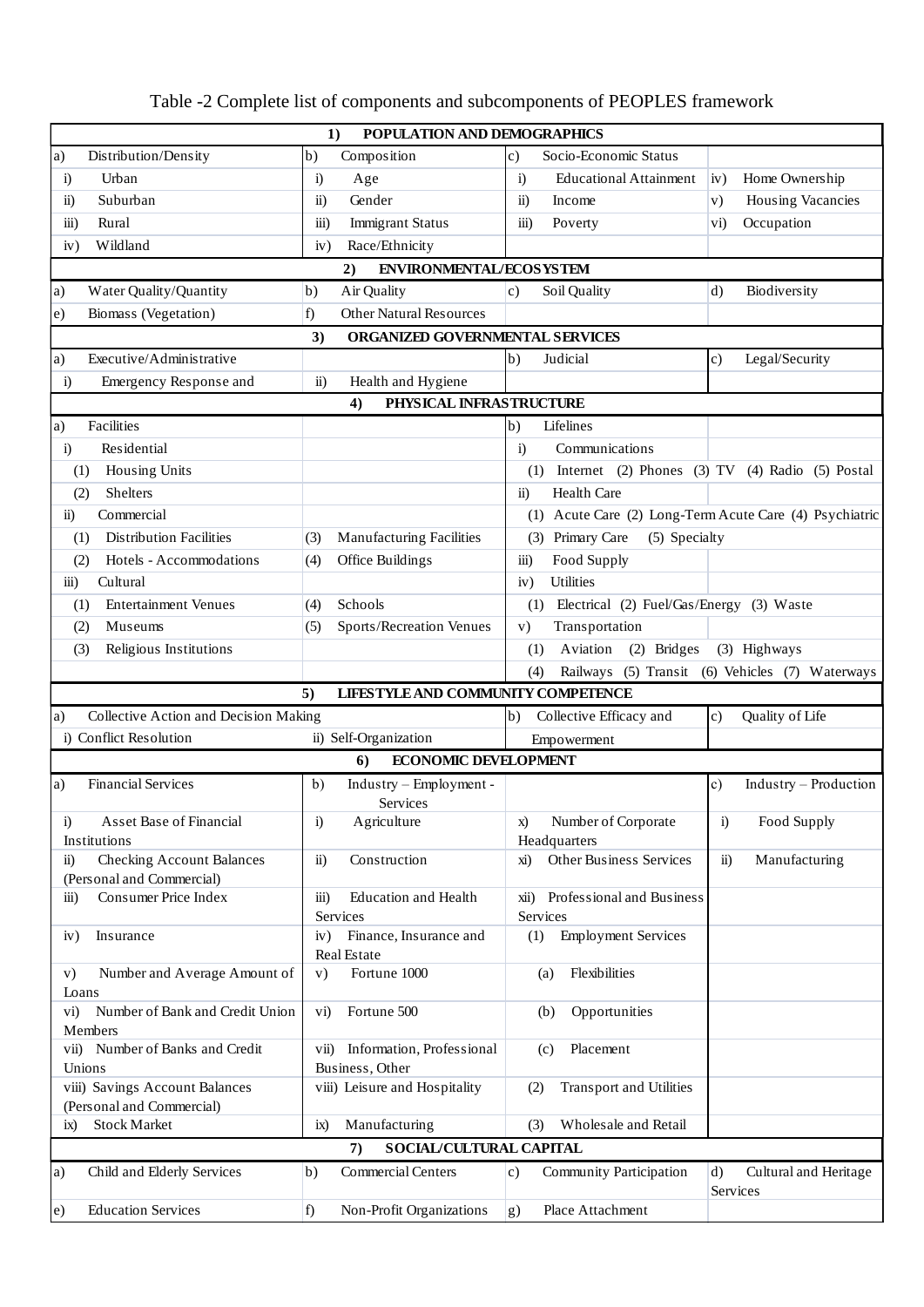| <b>NAME</b>                 |             | <b>TYPE OF INFRASTRUCTURE</b> |                                    |                         |  |  |
|-----------------------------|-------------|-------------------------------|------------------------------------|-------------------------|--|--|
| $N^{\circ}$                 | Name        |                               |                                    |                         |  |  |
|                             | Building 1  |                               |                                    |                         |  |  |
| $\mathcal{D}_{\mathcal{L}}$ | Building 2  |                               | Residential                        | <b>Housing Units</b>    |  |  |
| 3                           | Building 3  |                               |                                    |                         |  |  |
| 4                           | Building 4  |                               |                                    |                         |  |  |
|                             | Building 5  | Facilities                    | Commercial                         | <b>Office Buildings</b> |  |  |
| 6                           | Building 6  |                               |                                    |                         |  |  |
|                             | Building 7  |                               | Residential                        | <b>Housing Units</b>    |  |  |
| 8                           | Building 8  |                               |                                    |                         |  |  |
| 9                           | Building 9  |                               | $\cap$ ommer $\operatorname{cial}$ | Hotels – Accommodations |  |  |
| 10                          | Building 10 |                               | Residential                        | <b>Housing Units</b>    |  |  |

| Table -3 Type of infrastructure for each building |  |  |
|---------------------------------------------------|--|--|
|---------------------------------------------------|--|--|

## <span id="page-37-0"></span>GLOBAL RESILIENCE OUTPUT DATA

<span id="page-37-1"></span>

| Case:                              |       |       |      |      |
|------------------------------------|-------|-------|------|------|
| Community Resilience (Ta; Tb) [%]: | 98.3  | 95.0  | 74,8 | 58,2 |
| Community Functionality (Tb) [%]:  | 100,0 | 100.0 | 88,6 | 58,2 |

Table -4 Global resilience output data for the four scenarios

| Case:                          | I              | П              | Ш                | IV   | I              | $\mathbf{I}$ | Ш    | IV   |
|--------------------------------|----------------|----------------|------------------|------|----------------|--------------|------|------|
| <b>Building</b><br>$N^{\circ}$ | $AT$ [days]    |                |                  |      | <b>RES</b> [%] |              |      |      |
| 1                              | $\overline{0}$ | 133            | 152              | inf. | 95,6           | 82,1         | 80,2 | 45,2 |
| $\overline{2}$                 | $\overline{0}$ | 91             | 336              | inf. | 96,0           | 87,2         | 63,8 | 48,1 |
| 3                              | $\overline{0}$ | $\overline{0}$ | $\boldsymbol{0}$ | inf. | 99,6           | 99,6         | 99,6 | 84,9 |
| $\overline{4}$                 | $\overline{0}$ | $\overline{0}$ | 51               | inf. | 99,4           | 99,4         | 97,5 | 82,5 |
| 5                              | $\overline{0}$ | 34             | 843              | inf. | 98,7           | 96,9         | 61,3 | 74,3 |
| 6                              | $\overline{0}$ | 51             | 744              | inf. | 98,7           | 96,0         | 61,3 | 74,3 |
| 7                              | $\overline{0}$ | 34             | 643              | inf. | 98,6           | 96,6         | 61,7 | 74,1 |
| 8                              | $\overline{0}$ | $\overline{0}$ | 942              | inf. | 98,9           | 98,9         | 64,3 | 77,8 |
| 9                              | $\overline{0}$ | 66             | 511              | inf. | 97,7           | 93,0         | 61,4 | 67,4 |
| 10                             | $\overline{0}$ | $\theta$       | 118              | inf. | 99.8           | 99.8         | 97,2 | 89,2 |

## RESILIENCE OUTPUT DATA FOR EACH BUILDING

<span id="page-37-2"></span>Table -5 Output data of Resilience features for each building and each case.

Table Legend:

AT: Administrative time [days];

RES: Resilience over the control period [%].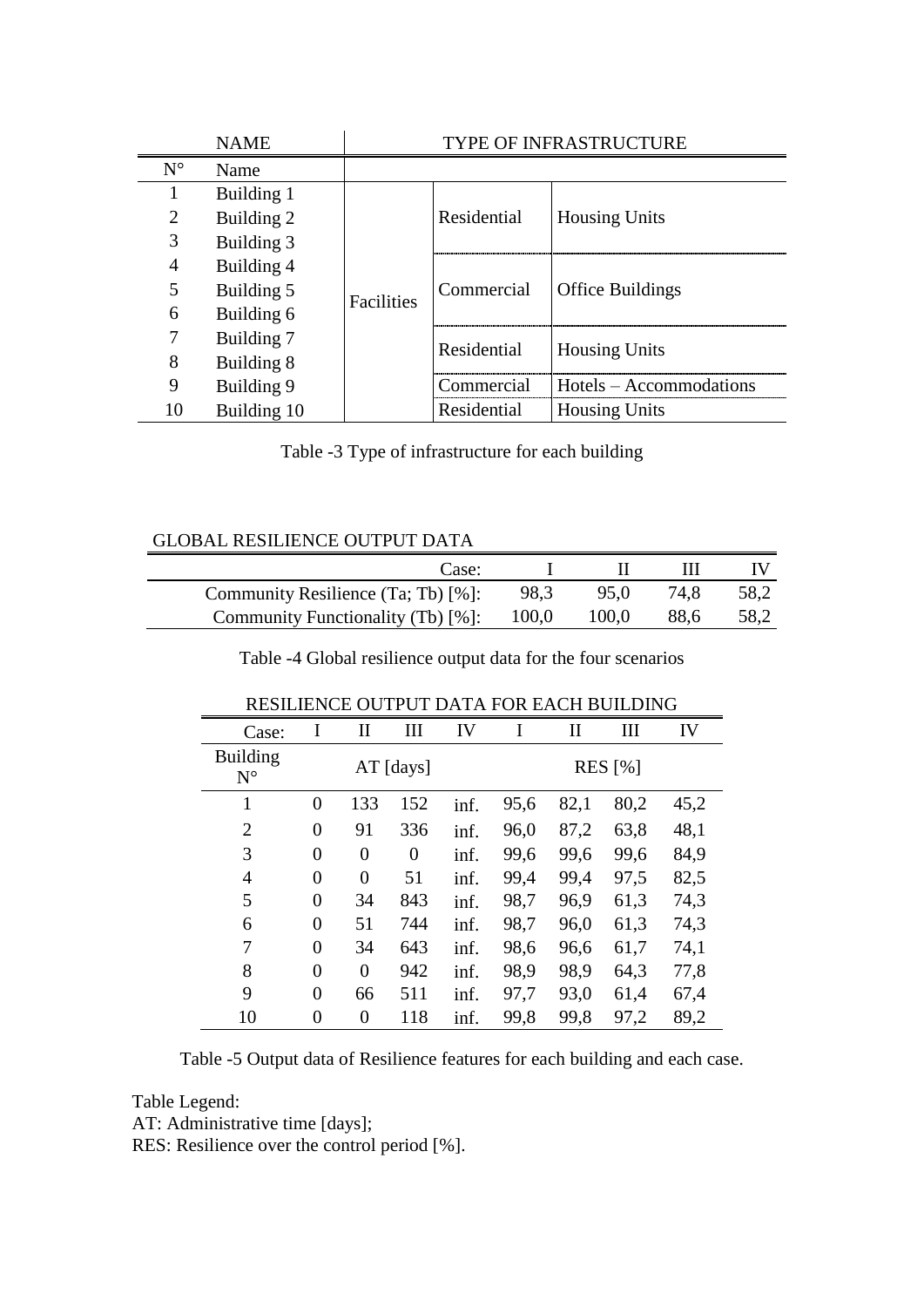## RESILIENCE INDEX

<span id="page-38-0"></span>

| Case:                                        |       |      |              |      |
|----------------------------------------------|-------|------|--------------|------|
| Community Resilience index [%]:              | 92.0  | 87.6 | 80.6         | 58,2 |
| Time of completion of work, $T_{CW}$ [days]: | 183.9 |      | 316.8 1033,0 | inf. |

Table -6 Output data of Global Resilience for each case.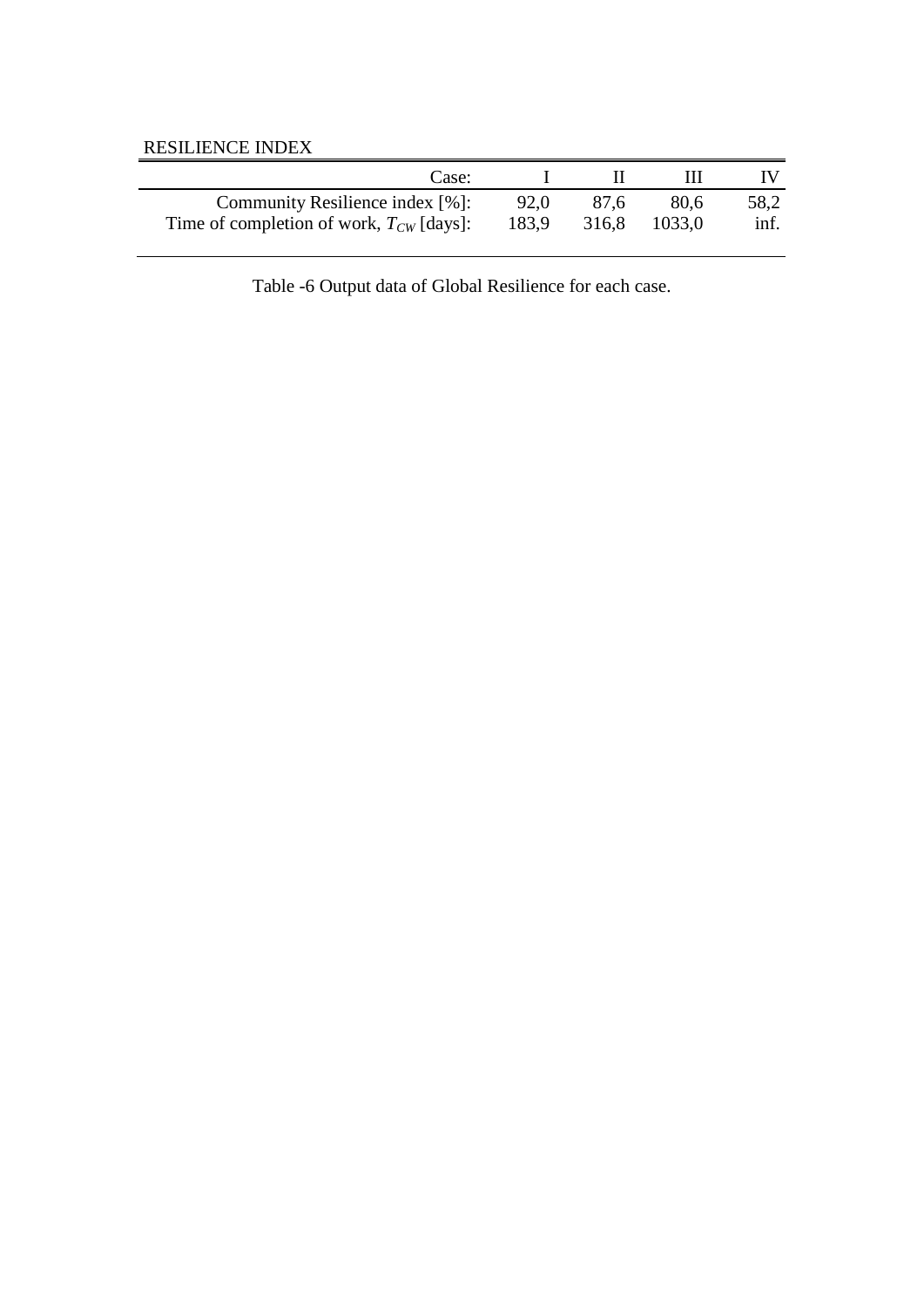

<span id="page-39-0"></span>Figure -1 Resilience (Cimellaro et al., 2010a)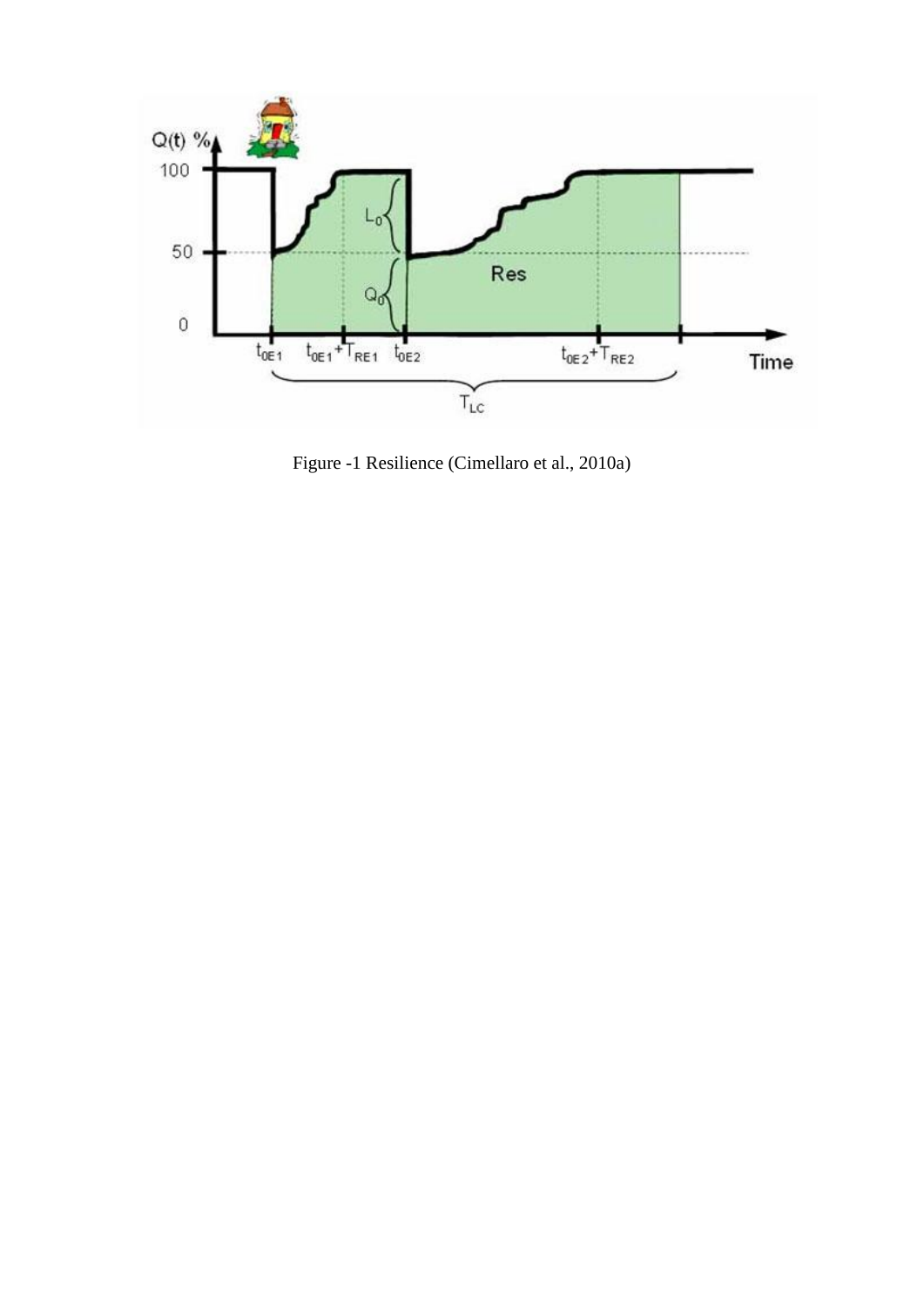

<span id="page-40-0"></span>Figure -2 Spatial and temporal dimension of Resilience-Based design (RBD) using

PEOPLES approach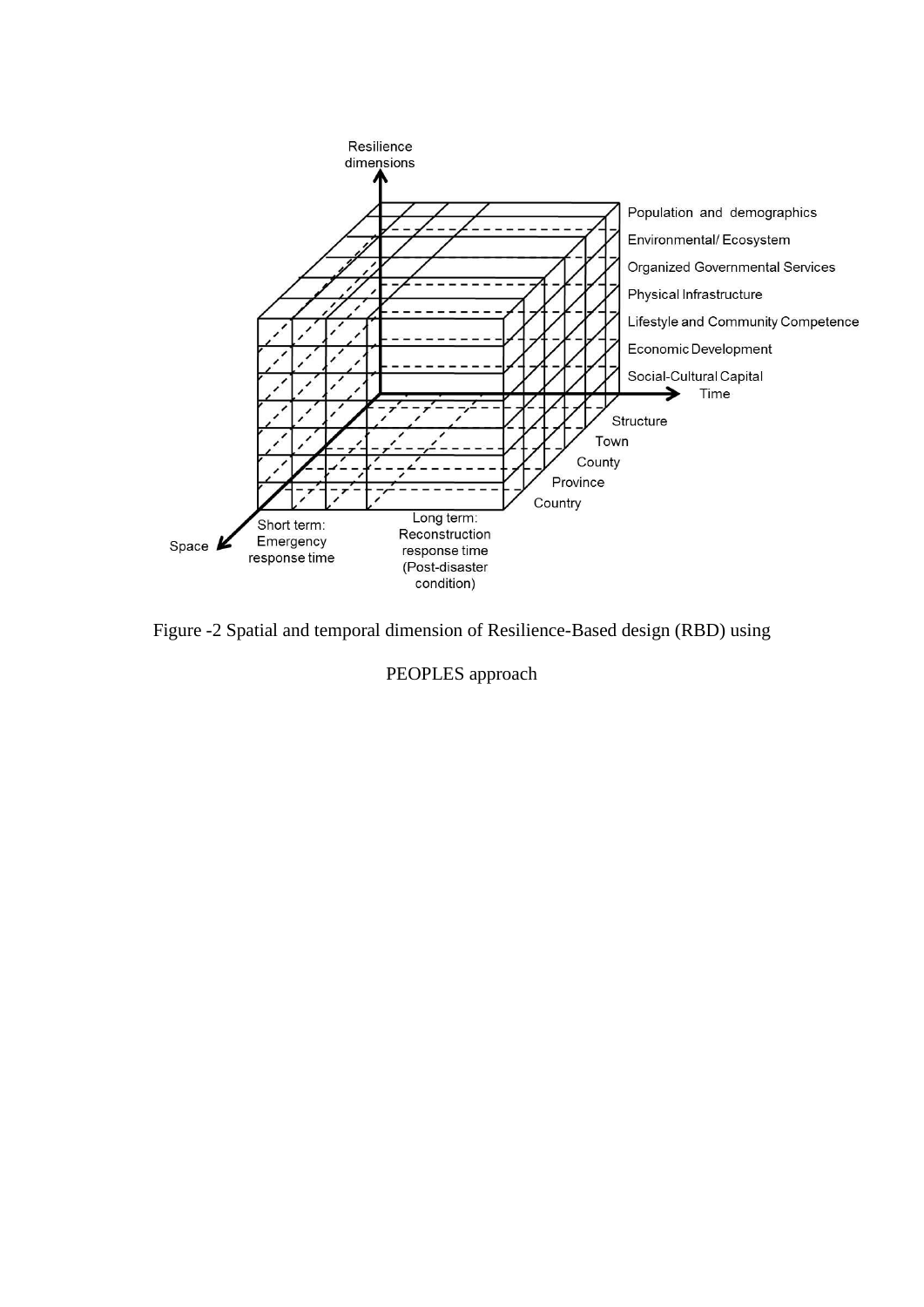

<span id="page-41-0"></span>Figure -3 Layer model of PEOPLES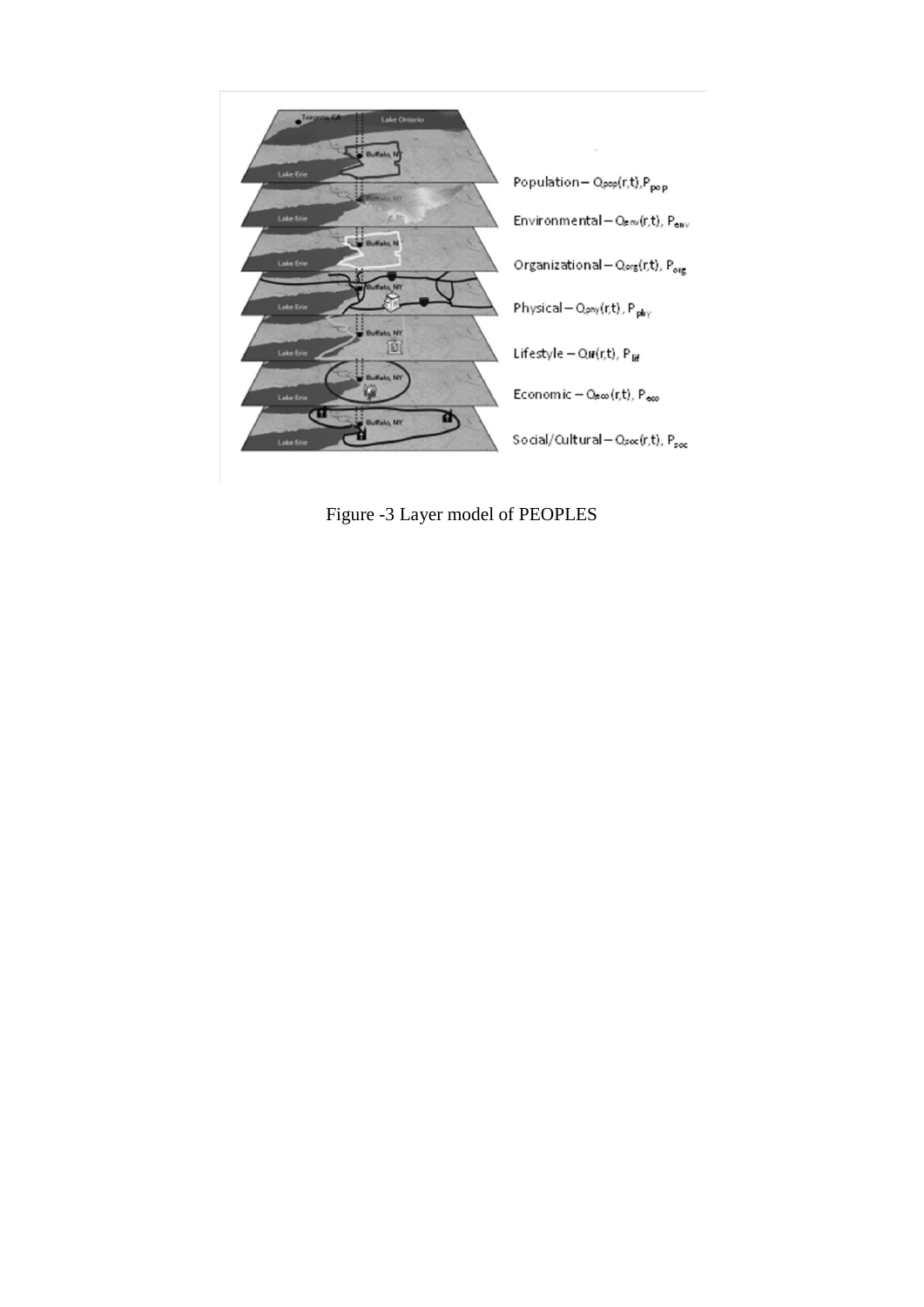

<span id="page-42-0"></span>Figure -4 MCEER center methodology for Resilience-based design (RBD) based on

control (feedback loop) approach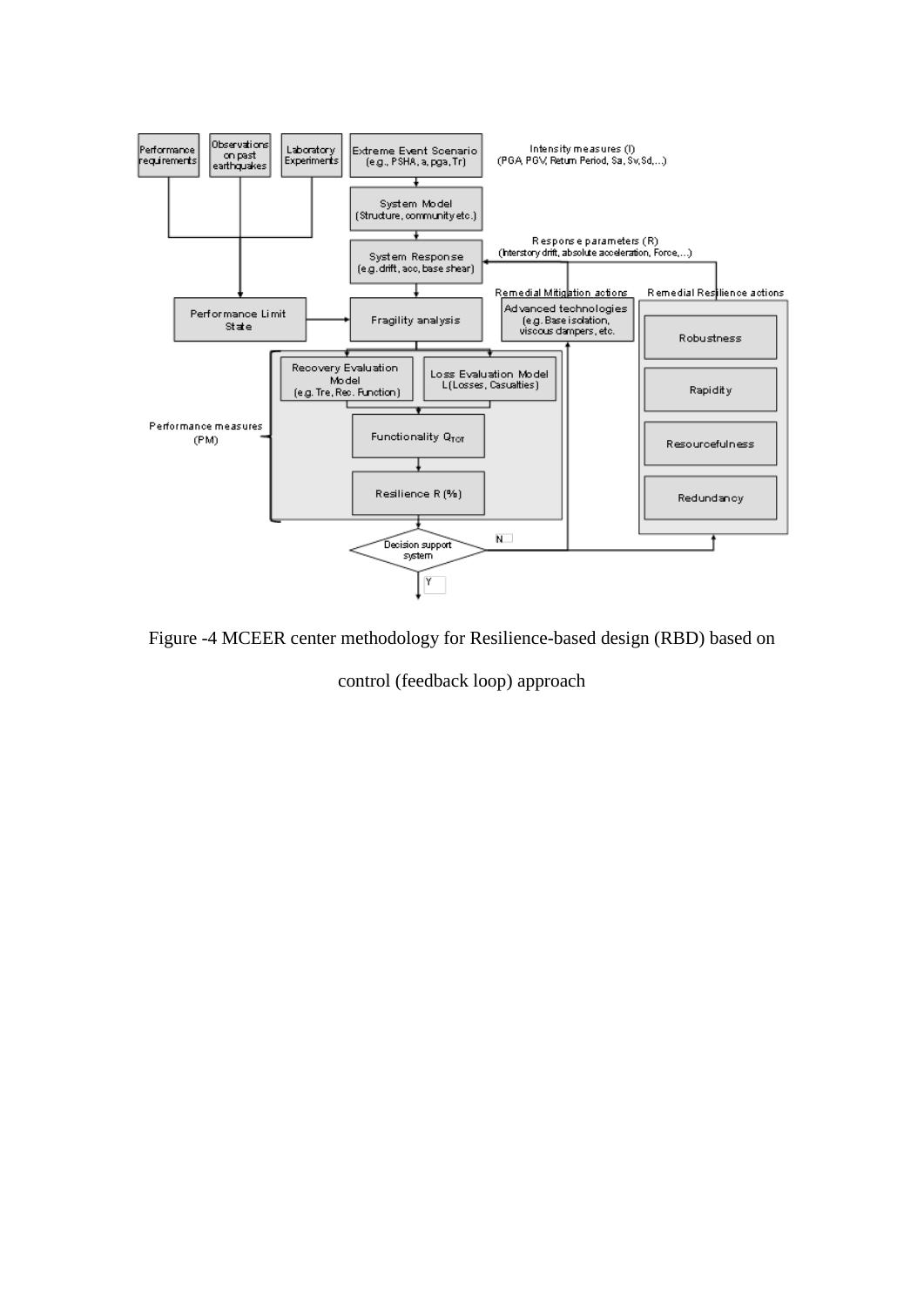

<span id="page-43-0"></span>Figure -5 Long term and short term recovery function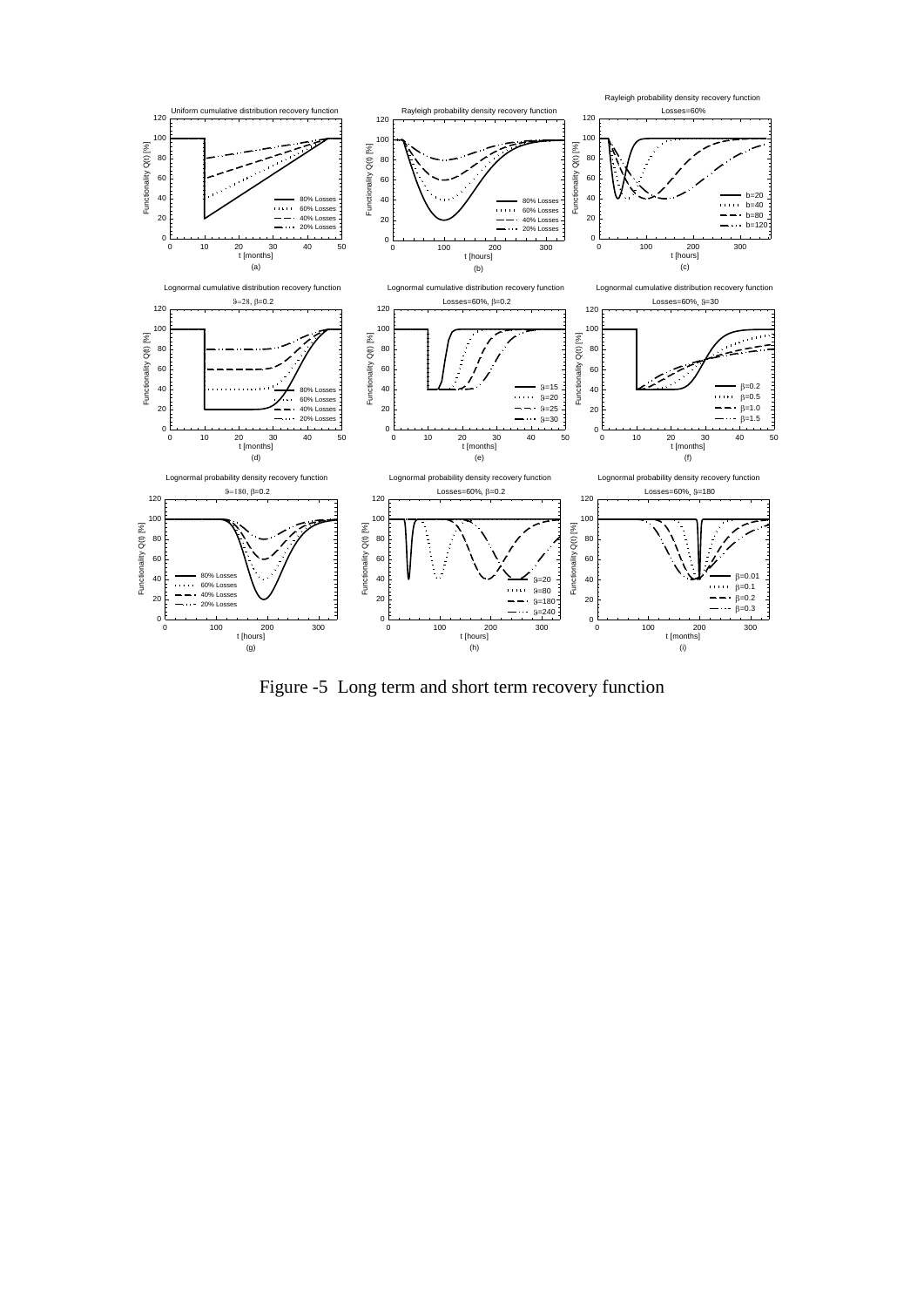

Figure -6 (a) Histogram of discrete probability of damage states; (b) Contour plot of

<span id="page-44-0"></span>functionality.